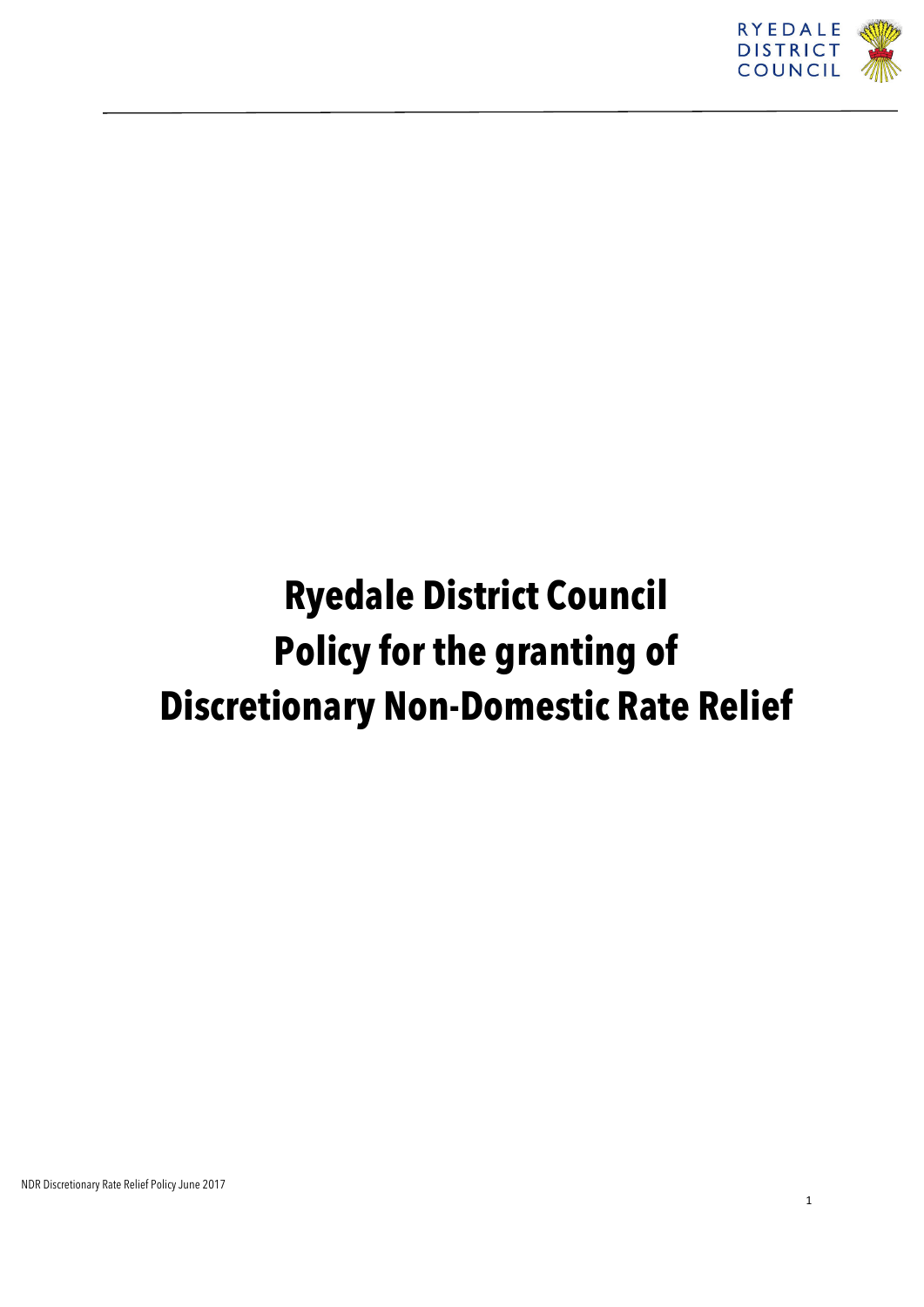

### **Version Control**

| Version | Version date     | Revised by | Description                             |
|---------|------------------|------------|-----------------------------------------|
|         | May 2017         | LM         | Policy                                  |
|         |                  |            |                                         |
| 2       | May 2017         | DA         | Revisions                               |
| 3       | June 2017        | LM         | Revisions and input of selected options |
| 4       | <b>July 2017</b> | LМ         | Revisions                               |
| 5       | May 2018         | LМ         | Revisions                               |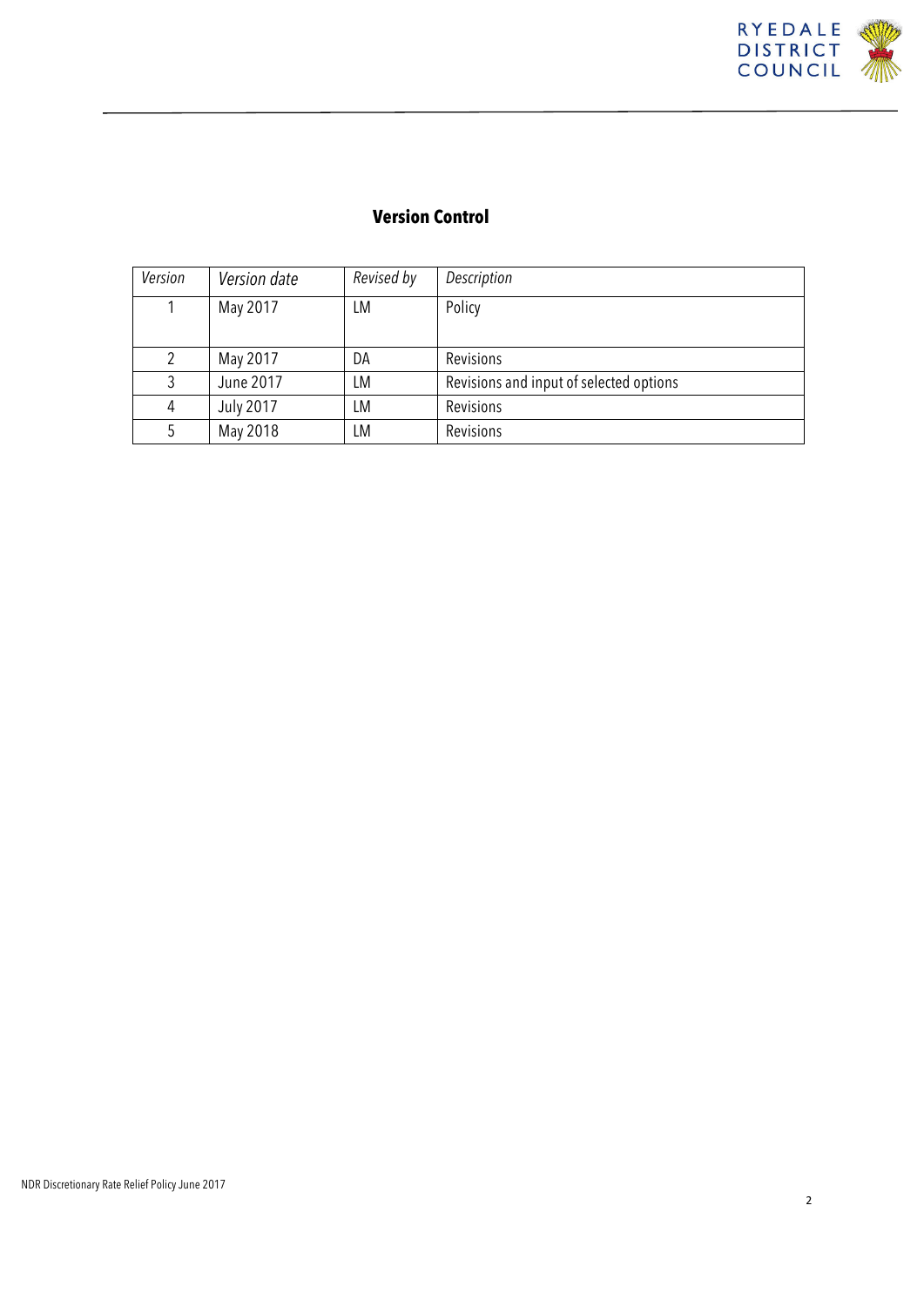

#### **Contents**

| 1.0 |                                                                                                 |  |
|-----|-------------------------------------------------------------------------------------------------|--|
| 2.0 |                                                                                                 |  |
|     |                                                                                                 |  |
|     |                                                                                                 |  |
| 3.0 |                                                                                                 |  |
|     |                                                                                                 |  |
|     |                                                                                                 |  |
|     | The Council's approach to granting Government led Discretionary Relief schemes  10              |  |
| 4.0 |                                                                                                 |  |
| 5.0 |                                                                                                 |  |
| 6.0 |                                                                                                 |  |
|     |                                                                                                 |  |
|     |                                                                                                 |  |
|     |                                                                                                 |  |
| 7.0 |                                                                                                 |  |
|     |                                                                                                 |  |
|     |                                                                                                 |  |
|     |                                                                                                 |  |
| 8.0 |                                                                                                 |  |
| 9.0 |                                                                                                 |  |
|     |                                                                                                 |  |
|     |                                                                                                 |  |
|     |                                                                                                 |  |
|     |                                                                                                 |  |
|     |                                                                                                 |  |
|     |                                                                                                 |  |
|     |                                                                                                 |  |
|     |                                                                                                 |  |
|     |                                                                                                 |  |
|     |                                                                                                 |  |
|     |                                                                                                 |  |
|     |                                                                                                 |  |
|     |                                                                                                 |  |
|     |                                                                                                 |  |
|     | Discretionary Relief - Non-Profit Organisations including Recreation - the Council's Policy  28 |  |
|     |                                                                                                 |  |
|     |                                                                                                 |  |
|     |                                                                                                 |  |
|     |                                                                                                 |  |
|     |                                                                                                 |  |
|     |                                                                                                 |  |
|     |                                                                                                 |  |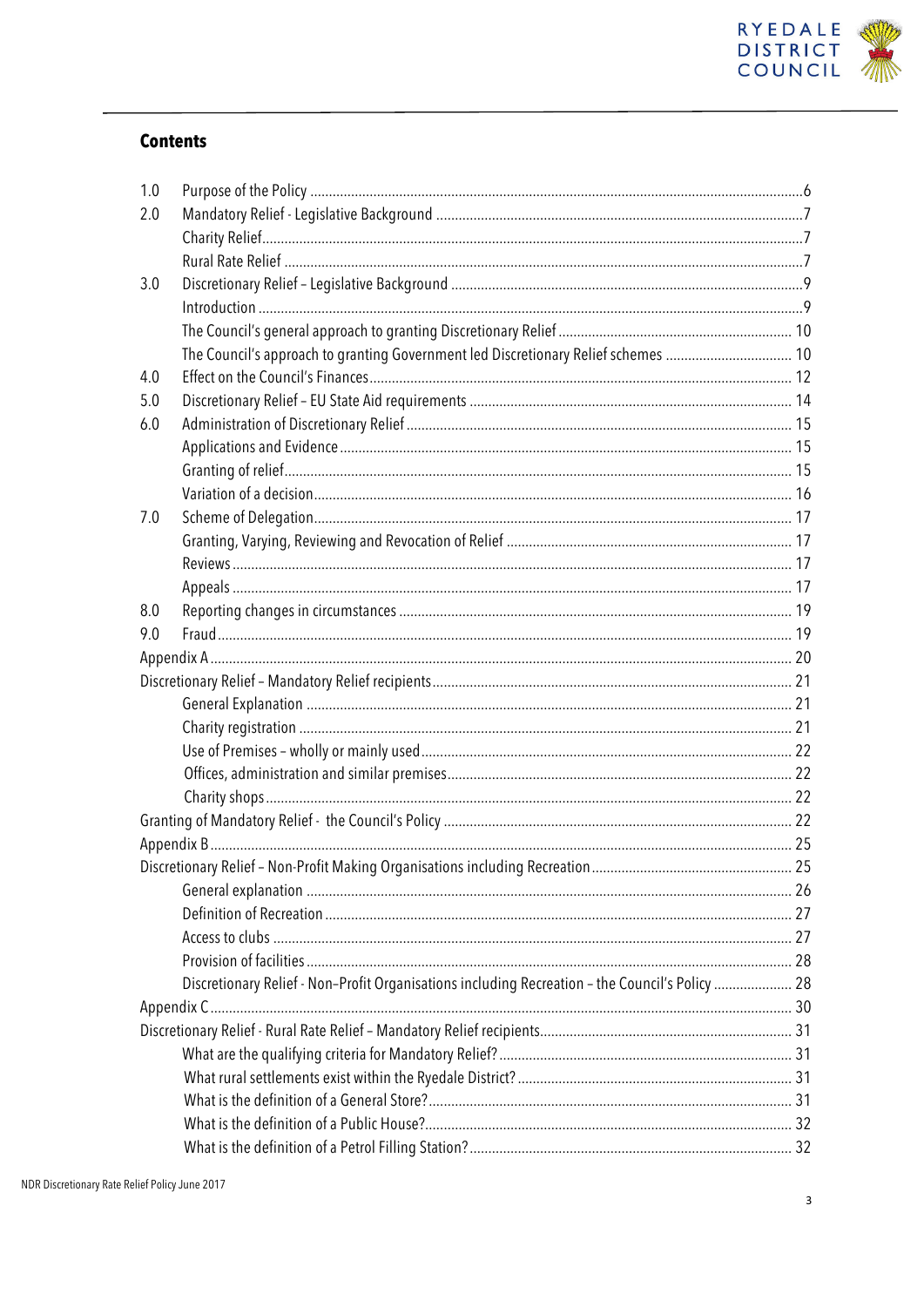

| Rural Rate Relief - Mandatory Relief recipients, the Council's Policy for granting discretionary relief 32 |  |
|------------------------------------------------------------------------------------------------------------|--|
|                                                                                                            |  |
|                                                                                                            |  |
|                                                                                                            |  |
|                                                                                                            |  |
|                                                                                                            |  |
|                                                                                                            |  |
|                                                                                                            |  |
|                                                                                                            |  |
|                                                                                                            |  |
|                                                                                                            |  |
|                                                                                                            |  |
|                                                                                                            |  |
|                                                                                                            |  |
|                                                                                                            |  |
|                                                                                                            |  |
|                                                                                                            |  |
|                                                                                                            |  |
|                                                                                                            |  |
|                                                                                                            |  |
|                                                                                                            |  |
|                                                                                                            |  |
|                                                                                                            |  |
| Supporting Small Businesses Relief - the Council's policy for granting discretionary relief.  44           |  |
|                                                                                                            |  |
|                                                                                                            |  |
|                                                                                                            |  |
|                                                                                                            |  |
|                                                                                                            |  |
|                                                                                                            |  |
|                                                                                                            |  |
|                                                                                                            |  |
|                                                                                                            |  |
|                                                                                                            |  |
|                                                                                                            |  |
|                                                                                                            |  |
| Discretionary Business Rate Relief Scheme- the Council's policy for granting discretionary relief 49       |  |
|                                                                                                            |  |
|                                                                                                            |  |
|                                                                                                            |  |
|                                                                                                            |  |
|                                                                                                            |  |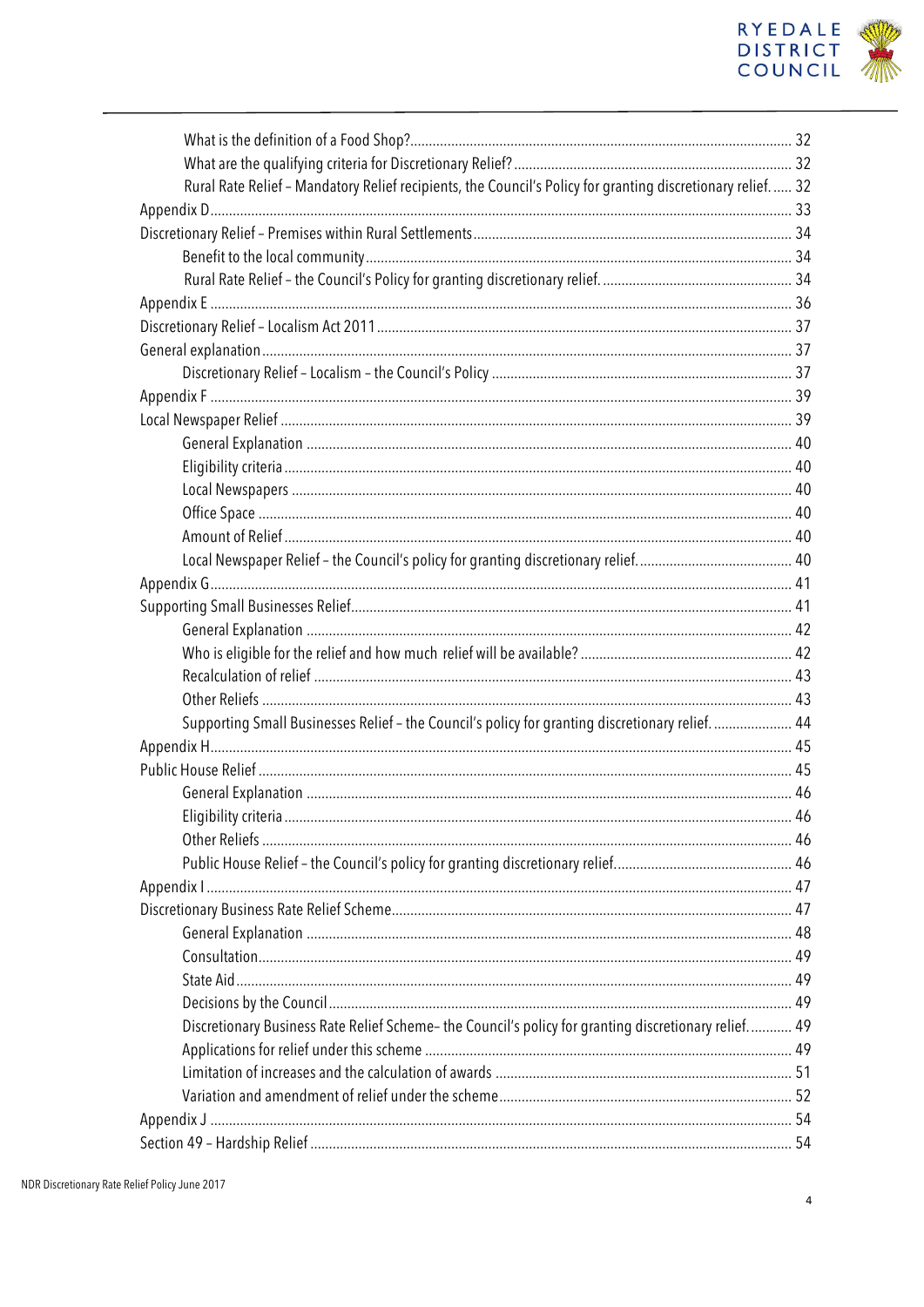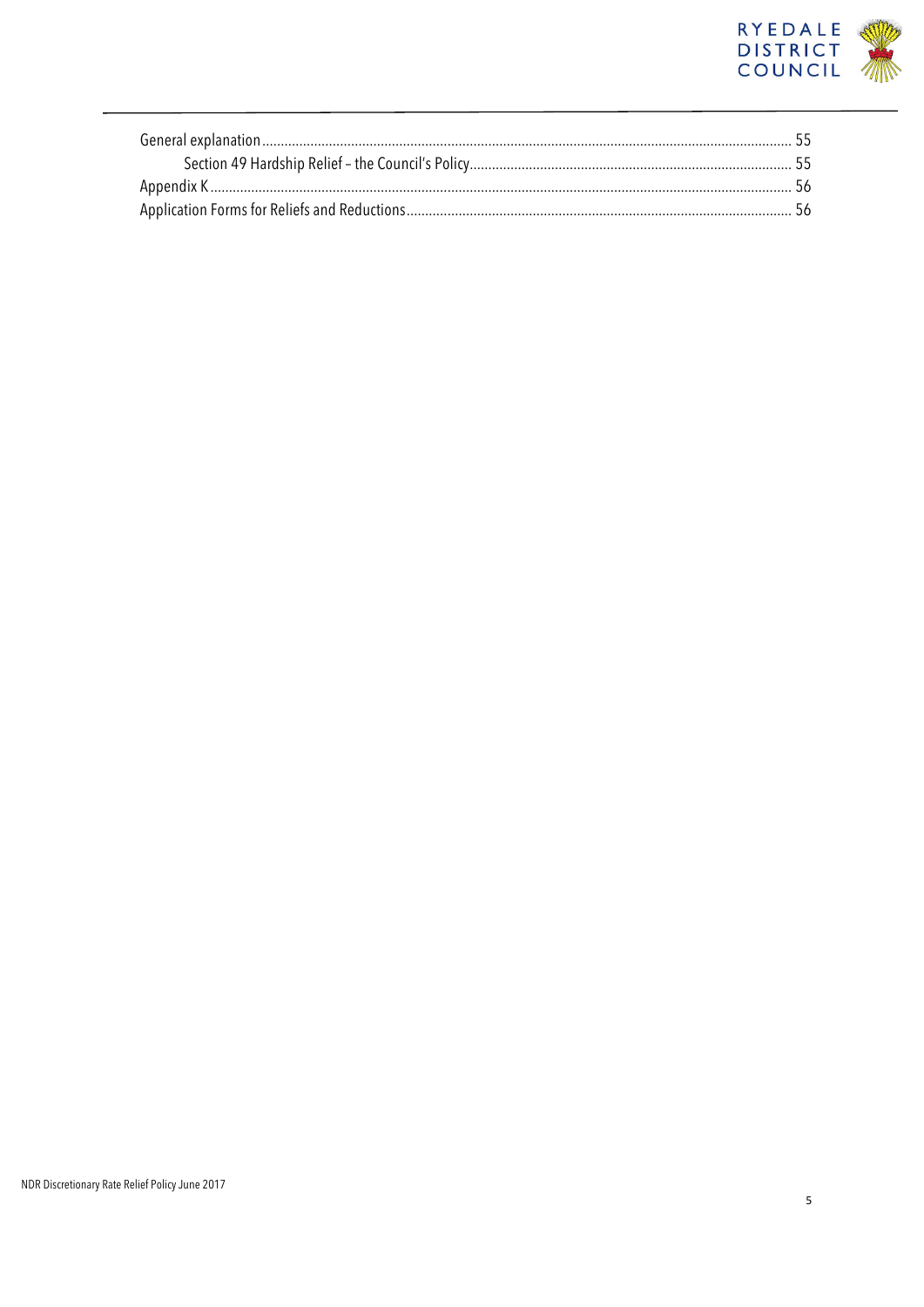

## **1.0 Purpose of the Policy**

- 1.1 The purpose of this policy is to determine the level of discretionary relief and related areas to be granted to certain defined ratepayers within the Council's area.
- 1.2 The Local Government Finance Act 1988 and subsequent legislation requires the Council to grant mandatory relief for premises occupied by Charities and similar organisations that own or occupy them wholly or mainly for charitable purposes. Likewise, certain premises situated within a rural settlement area will be eligible for mandatory relief. Powers have also been granted under the Localism Act 2011, which allow for the granting of discretionary rate relief to any premises where the Council feels the granting of such relief would be of benefit to the local community.
- 1.3 In addition to the above, Central Government is keen that in certain cases, assistance should be provided to businesses who have had increases in their rate liability due to the revaluation of premises in April 2017. In these cases, and where the Council meets Central Government guidelines, grants are available under section 31 of the Local Government Act 2003.
- 1.4 Whilst the Council is obliged to grant relief to premises, which fall within the mandatory category, the Council also has powers to grant discretionary relief and reductions to ratepayers, subject to certain criteria being met. In the case of the new reliefs, some guidance has been issued by Central Government outlining actions expected to be taken by local authorities. This policy includes Government guidance where appropriate but also looks to target discretionary relief in line with the Council's priorities.
- 1.5 This document outlines the following areas:
	- Details of the criteria for receiving Discretionary Reliefs for all relevant areas;
	- The Council's policy for the granting of all types of Discretionary Reliefs;
	- Guidance on granting and administering the reliefs and awards;
	- European Union requirements including provisions for State Aid; and
	- The Council's Scheme of Delegation.
- 1.6 Where organisations apply, for relief they will be granted (or not granted) relief or reductions in line with the following policy.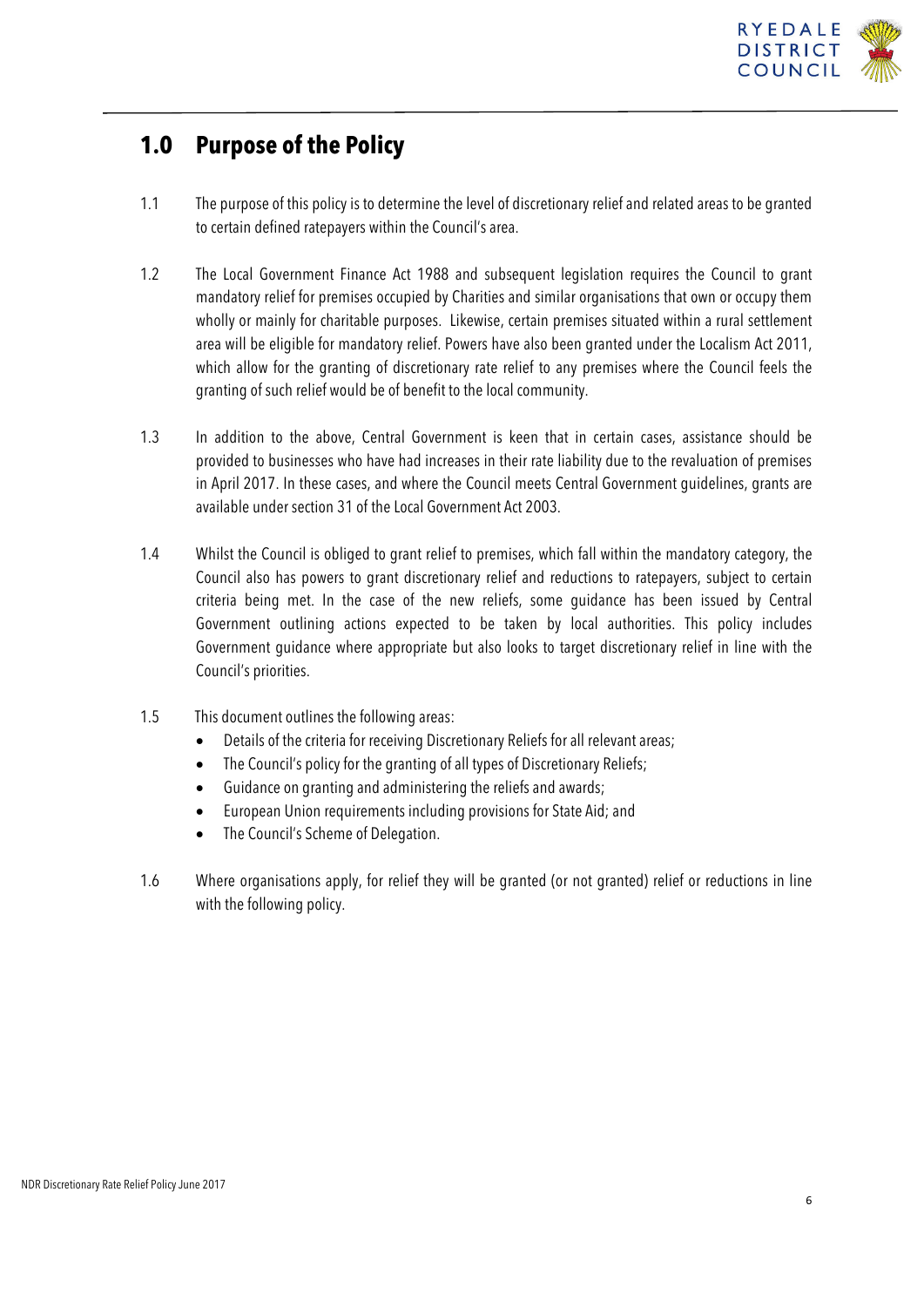

## **2.0 Mandatory Relief - Legislative Background**

### **Charity Relief**

- 2.1 The powers relating to the granting of mandatory<sup>1</sup> and discretionary relief are given to the Council under the Local Government Finance Act 1988<sup>2</sup>. Charities and Trustees for Charities are only liable to pay one fifth of the Non-Domestic Rates that would otherwise be payable where property is occupied and used wholly or mainly for charitable purposes. This amounts to mandatory relief of 80%. For the purposes of the Act, a charity is an organisation or trust established for charitable purposes, whether or not it is registered with the Charity Commission. The provision has been extended under the Local Government Act 2003 (effective from 1<sup>st</sup> April 2004) to registered Community Amateur Sports Clubs (CASCs).Full details of the mandatory provisions are given later within this policy.
- 2.2 In the case of charity shops, the premises must meet the criteria laid down by section 64 (10) of the Local Government Finance Act 1988 which states that the premises are to be treated as used for charitable purposes at any time it is wholly or mainly used for the sale of goods donated to the charity and the proceeds of goods (after any deductions for expenses) are applied for the purpose of the charity.
- 2.3 The Council has discretion to grant relief of up to a further 20% for these mandatory cases under its discretionary provisions.

### **Rural Rate Relief**

- 2.4 From 1<sup>st</sup> April 1998, under powers originally granted to the Council by the Local Government and Rating Act 1997<sup>3</sup>, certain types of business in rural settlements, with a population below 3000 may qualify for mandatory rate relief of 50 per cent. Businesses that qualify for this relief are the sole general store and the sole post office in the settlement, provided it has a Rateable Value of up to £8500; any food shop with a Rateable Value of up to £8500; and the sole pub and the sole petrol station in the settlement provided it has a Rateable Value of up to £12500.
- 2.5 From 1<sup>st</sup> April 2017, Central Government has indicated that it wants all authorities to give 100% relief to premises that receive mandatory rural rate relief. The legislation enabling this will not be forthcoming until 2018 and therefore it has indicated that where the additional 50% is granted, a section 31 grant will be made available to the Council. This is dealt with further within this policy and the Council will automatically grant the additional 50% discretionary relief where appropriate
- 2.6 Where businesses in rural settlements have a Rateable Value of up to £16,500 **and** are not in receipt of mandatory relief, the Council may decide to give up to 100 per cent discretionary relief if it is satisfied

<sup>&</sup>lt;sup>1</sup> S43 & S45 Local Government Finance Act 1988

<sup>&</sup>lt;sup>2</sup> S47 & S48 Local Government Finance Act 1988

 $^3$  LGFA 1988, s.47, as amended by Sch. 1 to the Local Government and Rating Act 1997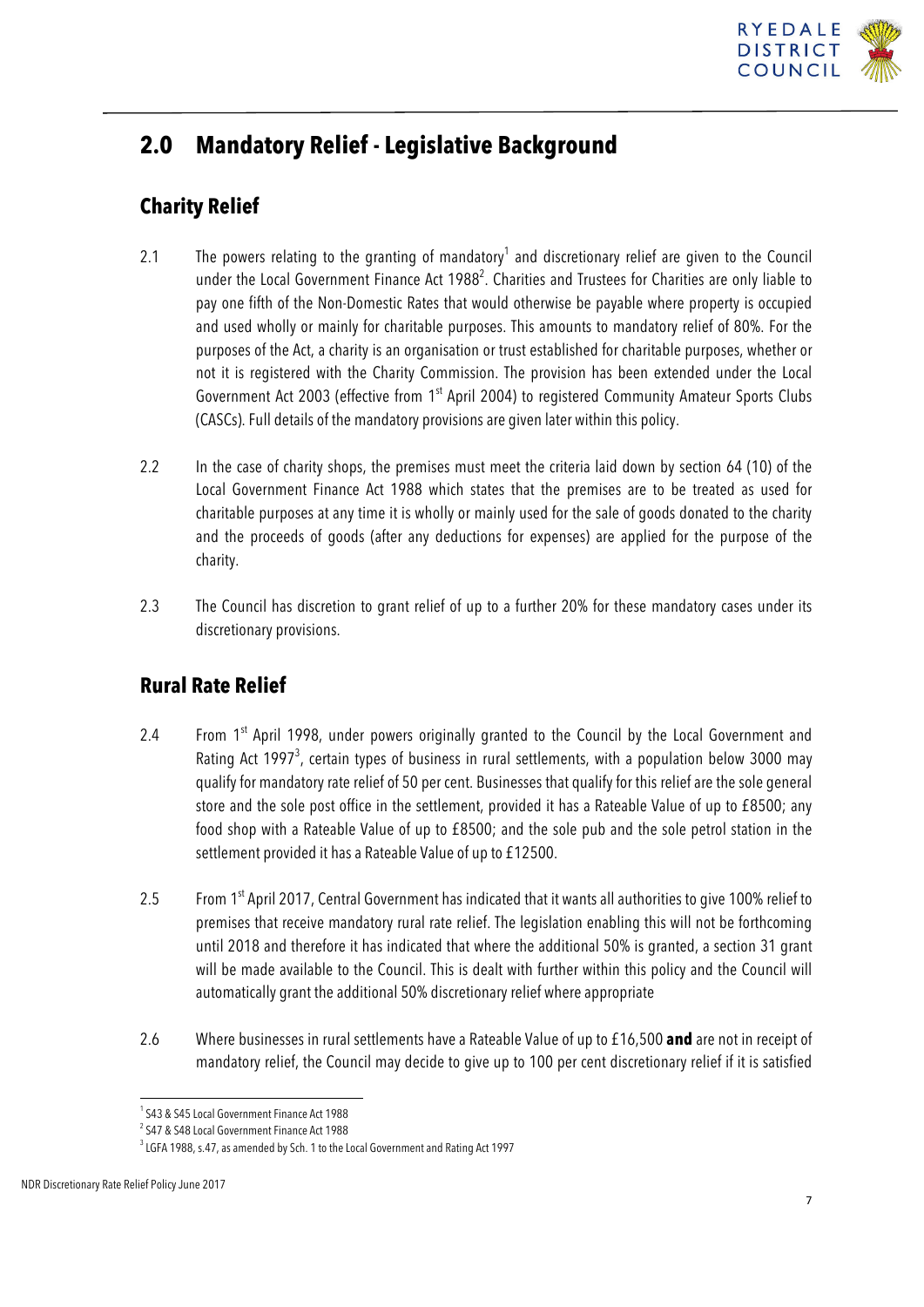

that the business is of benefit to the community and having regard to the interests of its Council Taxpayers.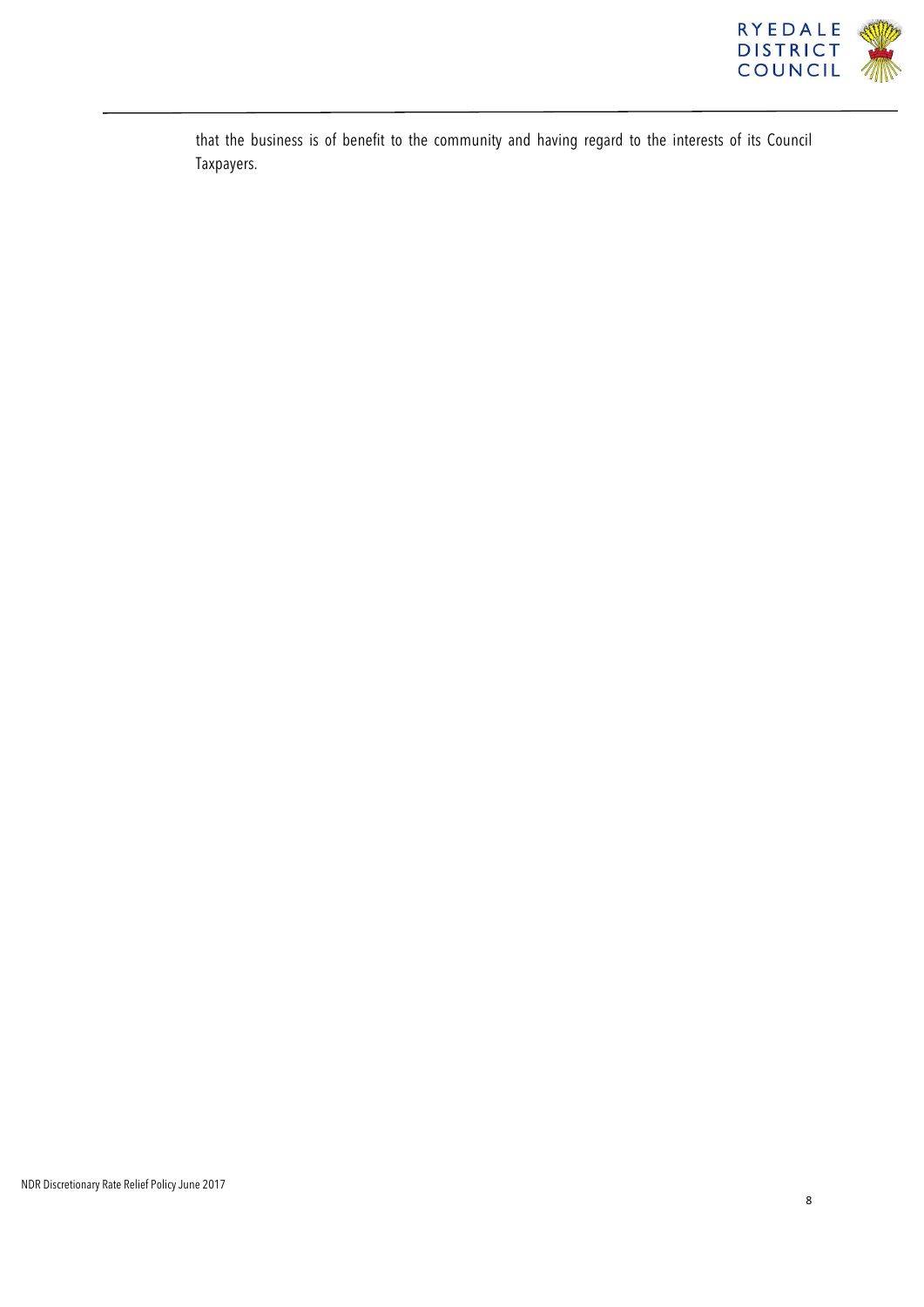

## **3.0 Discretionary Relief – Legislative Background**

### **Introduction**

- 3.1 The original purpose of discretionary relief was to provide assistance where the property does not qualify for mandatory relief, or to 'top' up cases where ratepayers already receive mandatory relief.
- 3.2 Over recent years and particularly since 2011, the discretionary relief provisions have been amended to allow authorities the flexibility to provide more assistance to businesses and organisations.
- 3.3 The range of bodies, which are eligible for discretionary rate relief, is wide and not all of the criteria laid down by the legislation will be applicable in each case.
- 3.4 Unlike mandatory relief, ratepayers are obliged to make a written application to the Council. The Council will expect all businesses to make applications in such a format as is required (which may vary from time to time) and for the business to provide such information and evidence as required in order to determine whether relief should be awarded.
- 3.5 The Council is obliged to consider carefully every application on its merits, taking into account the contribution that the organisation makes to the amenities within the authority's area. There is no statutory appeal process or Tribunal against any decision made by the Council although, as with any decision of a public authority, decisions can be reviewed by Judicial Review. The authority will however, upon request, review decisions made. Details of the internal review process are given within this policy.
- 3.6 Granting of the relief falls broadly into the following categories:
	- a. Discretionary Relief Charities who already receive mandatory relief.
	- b. Discretionary Relief Premises occupied by organisations not established or conducted for profit whose main objects are charitable or are otherwise philanthropic or religious or concerned with education, social welfare, science, literature or the fine arts **or** premises occupied by organisations not established or conducted for profit and wholly or mainly used for purposes recreation;
	- c. Discretionary Relief Rural Rate relief premises that already receive mandatory relief;
	- d. Discretionary Relief Rural Rate relief premises not receiving mandatory relief but of benefit to the local community and less that £16,500 RV;
	- e. Discretionary Relief Granted under the Localism Act 2011 provisions;
	- f. Local Newspaper Relief (from  $1<sup>st</sup>$  April 2017 for a period of two years);
	- g. Local Public House Relief (from April 2017 for a one year period);
	- h. Supporting Small Businesses Relief (from 1<sup>st</sup> April 2017 for a period of five years or until business pay their full rate charge or their transitional rate charge (calculated in accordance with the Non-Domestic Rating (Chargeable Amounts) (England) Regulations 2016)); and
	- i. Discretionary Business Rates Relief Scheme (from  $1<sup>st</sup>$  April 2017 for a period of up to four years)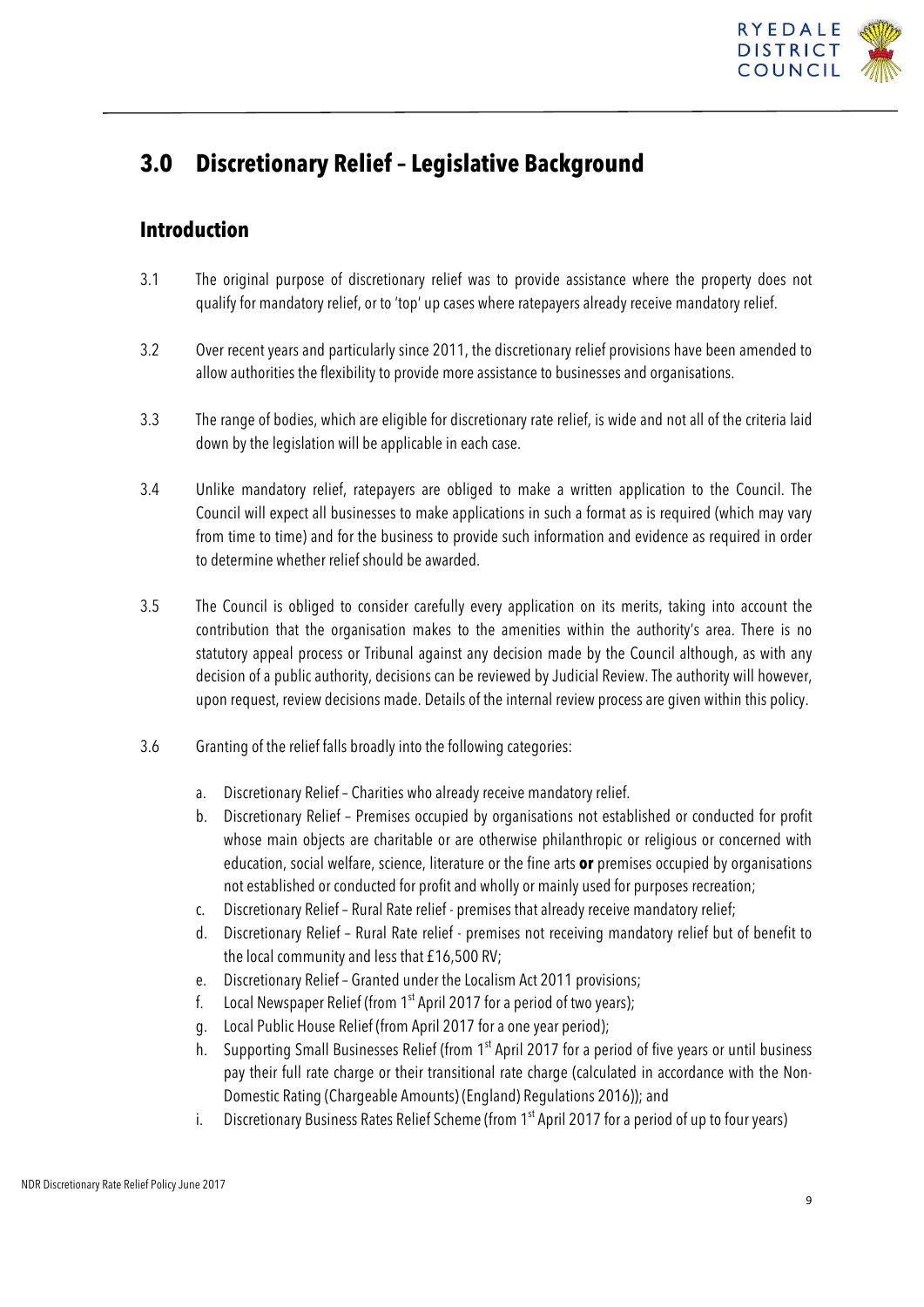

3.7 The decision to grant or not to grant discretionary relief is a matter purely for the Council.

### **The Council's general approach to granting Discretionary Relief**

- 3.8 In deciding which organisations should receive discretionary rate relief, the Council has considered the following factors and priorities:
	- a. That any award should support business, charities, organisations and groups that help to retain services in the Council's area and not compete directly with existing businesses in an unfair manner;
	- b. It should help and encourage business, charities, organisations, groups and communities to become self-reliant;
	- c. Awarding discretionary relief should not distort competition or significantly change the provision of services within the Council's area;
	- d. Local organisations will be given priority over national organisations. Where requested, the organisation will need to supply the Council with clear evidence of **all** financial affairs (normally two full years) including, and most importantly, the amounts of monies raised, used and invested locally. This will be essential where the organisation is national in nature;
	- e. To enable appropriate organisations to start, develop or continue their activities, which deliver outcomes to the community and that also relate to the priorities of the Council, which without granting discretionary relief they would be unable to do;
	- f. To assist the Council in delivering services which could not be provided otherwise;
	- g. To enable the Council to determine the level of rate change in comparison with the organisation's financial situation; and
	- h. To ensure that the financial impact of awarding discretionary business rate relief is justified in terms of the local outcomes achieved by the organisation receiving it;
- 3.9 Where any reduction or remission is granted to a ratepayer under S49 Local Government Finance Act 1988 where hardship is proven to the Council, then there will be no requirement to grant Discretionary Rate Relief for that amount.
- 3.10 In certain cases, the order in which relief is granted is specified. Mandatory relief shall be granted in all cases where the criteria is met irrespective of whether discretionary relief can be granted or not.

### **The Council's approach to granting Government led Discretionary Relief schemes**

3.11 Over the past few years, a number of schemes have been led by Central Government but without specific legislative changes. These are administered under S47 of the Local Government Finance Act 1988 and guidance is often provided. The Council is keen to support such initiatives especially where they are designed to help local businesses and will look to maximise both the reliefs given as well as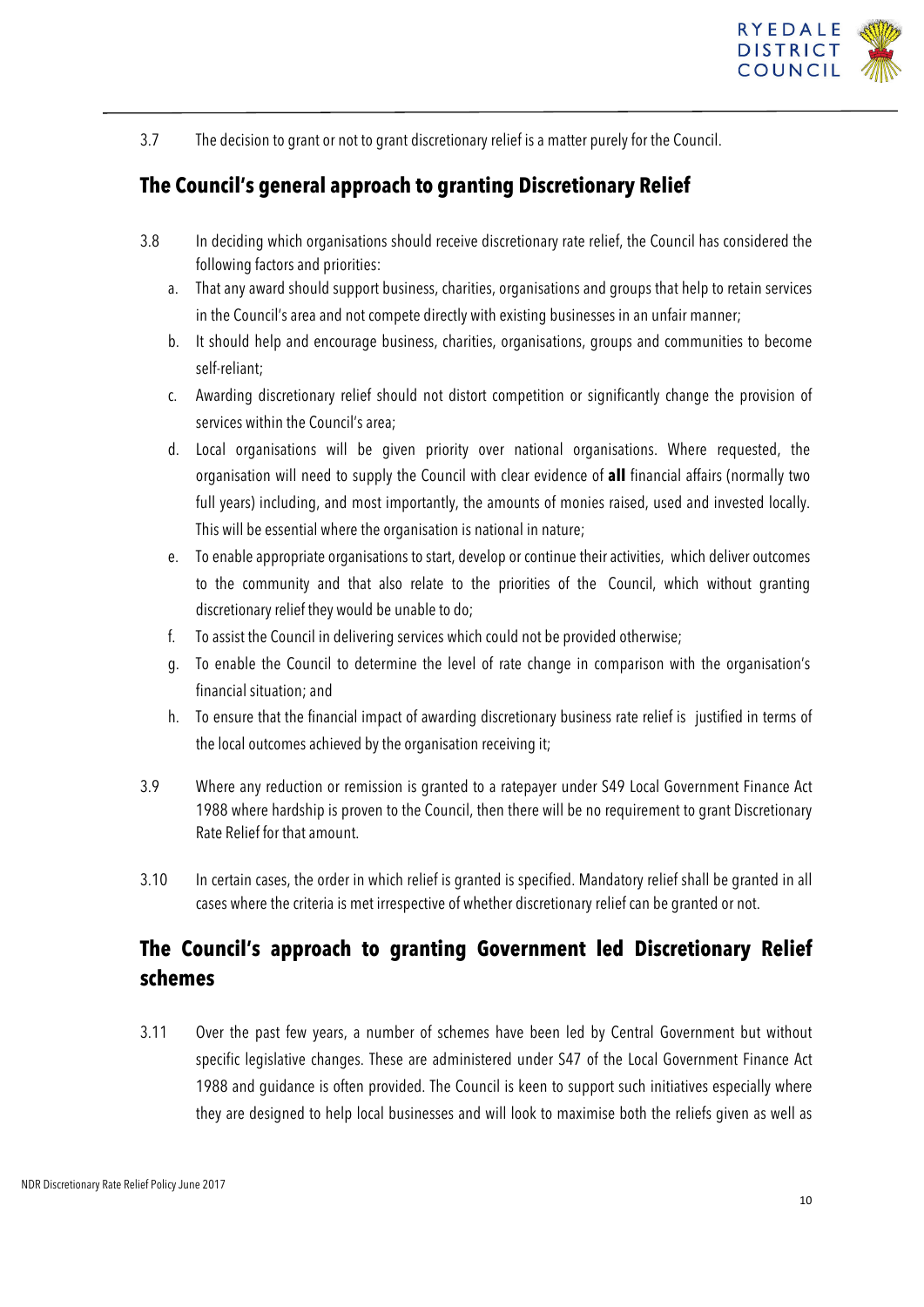

maximise any grants receivable. However, the Council reserves the right to vary its approach where thought appropriate.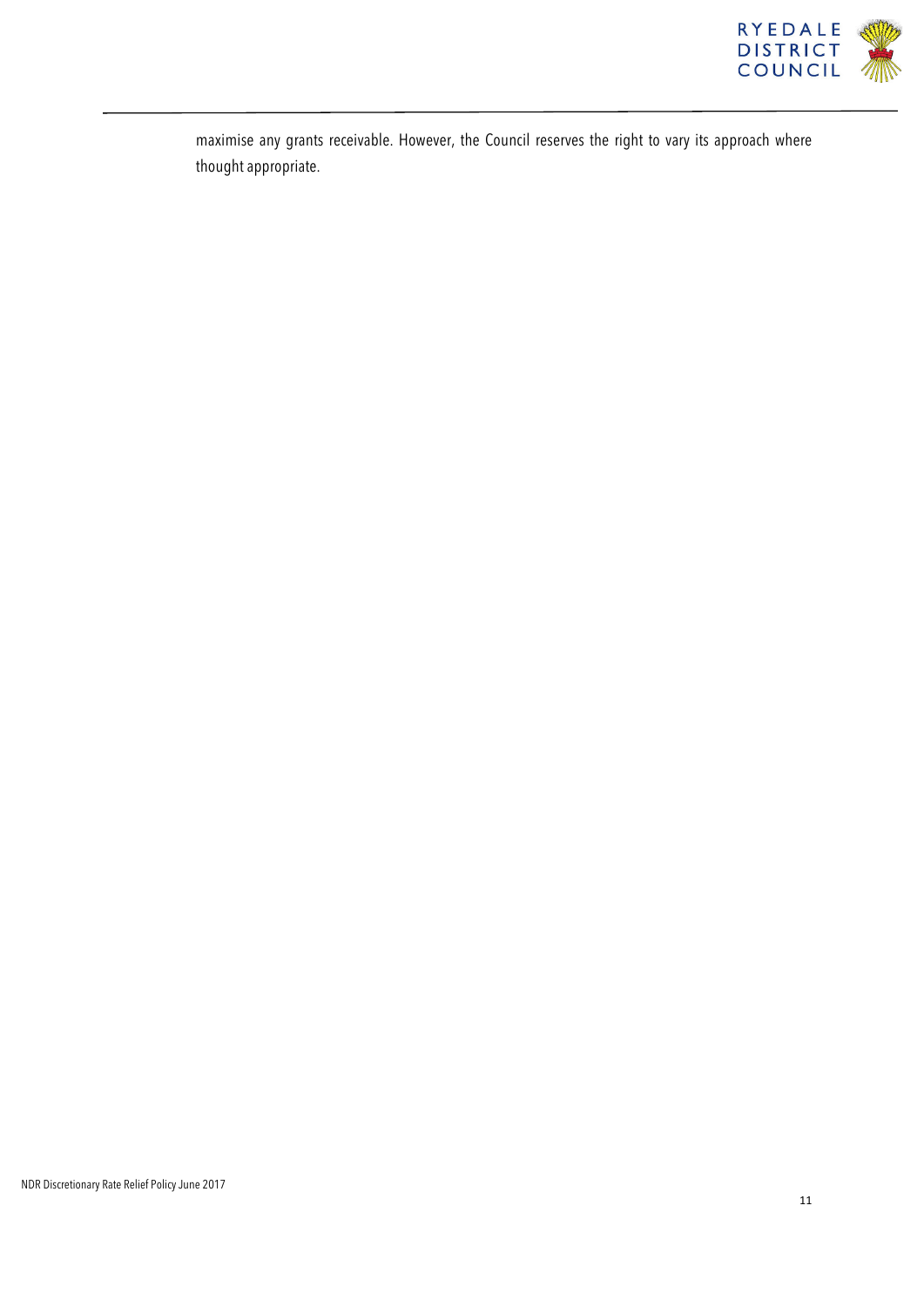

### **4.0 Effect on the Council's Finances**

- 4.1 The granting of discretionary relief will, in the main, involve a cost to the Council. Since the change to the funding for Non-Domestic Rating in April 2013, the effect of the relief is complex.
- 4.2 Any amounts granted prior to  $1^{st}$  April 2013 and continuing since that date will be included in the Council's baseline within the Business Rates Retention Scheme. For any amounts granted for similar cases after 1<sup>st</sup> April 2013, the costs of the relief will be borne in accordance with the Business Rates Retention Scheme share namely 50% borne by Central Government, 40% by the Council and 10% by North Yorkshire County Council. This also applies where mandatory relief is granted.
- 4.3 Where Central Government leads an initiative, grants are often available through section 31 of the Local Government Act 2003. This is not automatic and Central Government will look to the Council to adopt the recommended approach when granting in these areas

| <b>Appendix</b> | <b>Relief Type</b>                                          | Granted after 1 <sup>st</sup> April 2013 |  |
|-----------------|-------------------------------------------------------------|------------------------------------------|--|
|                 | <b>Charity Relief</b>                                       |                                          |  |
| A               | Discretionary relief granted to Mandatory Relief            | 40% borne by the Council                 |  |
|                 | recipients                                                  |                                          |  |
| B               | Non-profit Making Organisations including Sports            | 40% borne by the Council                 |  |
|                 | Clubs and societies                                         |                                          |  |
|                 | <b>Rural Rate Relief</b>                                    |                                          |  |
| $\mathsf{C}$    | 50% Discretionary relief granted to Mandatory               | Section 31 Grant                         |  |
|                 | Rural Relief recipients                                     |                                          |  |
| D               | Other premises within a rural settlement under              | 40% borne by the Council                 |  |
|                 | £16500 RV                                                   |                                          |  |
|                 | <b>Localism</b>                                             |                                          |  |
| E               | Discretionary Relief granted to<br>ratepayers               | 40% borne by the Council                 |  |
|                 | generally and not covered by any other section              |                                          |  |
|                 | <b>Local Newspaper Relief</b>                               |                                          |  |
| F               | Discretionary Relief granted to local newspapers            | Section 31 Grant                         |  |
|                 | meeting the criteria (From 1 <sup>st</sup> April 2017 for a |                                          |  |
|                 | period of two years)                                        |                                          |  |
|                 | <b>Public House Relief</b>                                  |                                          |  |
| G               | Discretionary Relief granted to public houses               | Section 31 Grant                         |  |
|                 | meeting the criteria (From 1 <sup>st</sup> April 2017 for a |                                          |  |
|                 | period of one year)                                         |                                          |  |
|                 | <b>Supporting Small Business Relief</b>                     |                                          |  |
| H               | Supporting Small Businesses Relief (from 1st April          | Section 31 Grant                         |  |
|                 | 2017 for a period of up to five years if conditions         |                                          |  |

4.4 The financial effects of discretionary reliefs covered by this policy are as follows: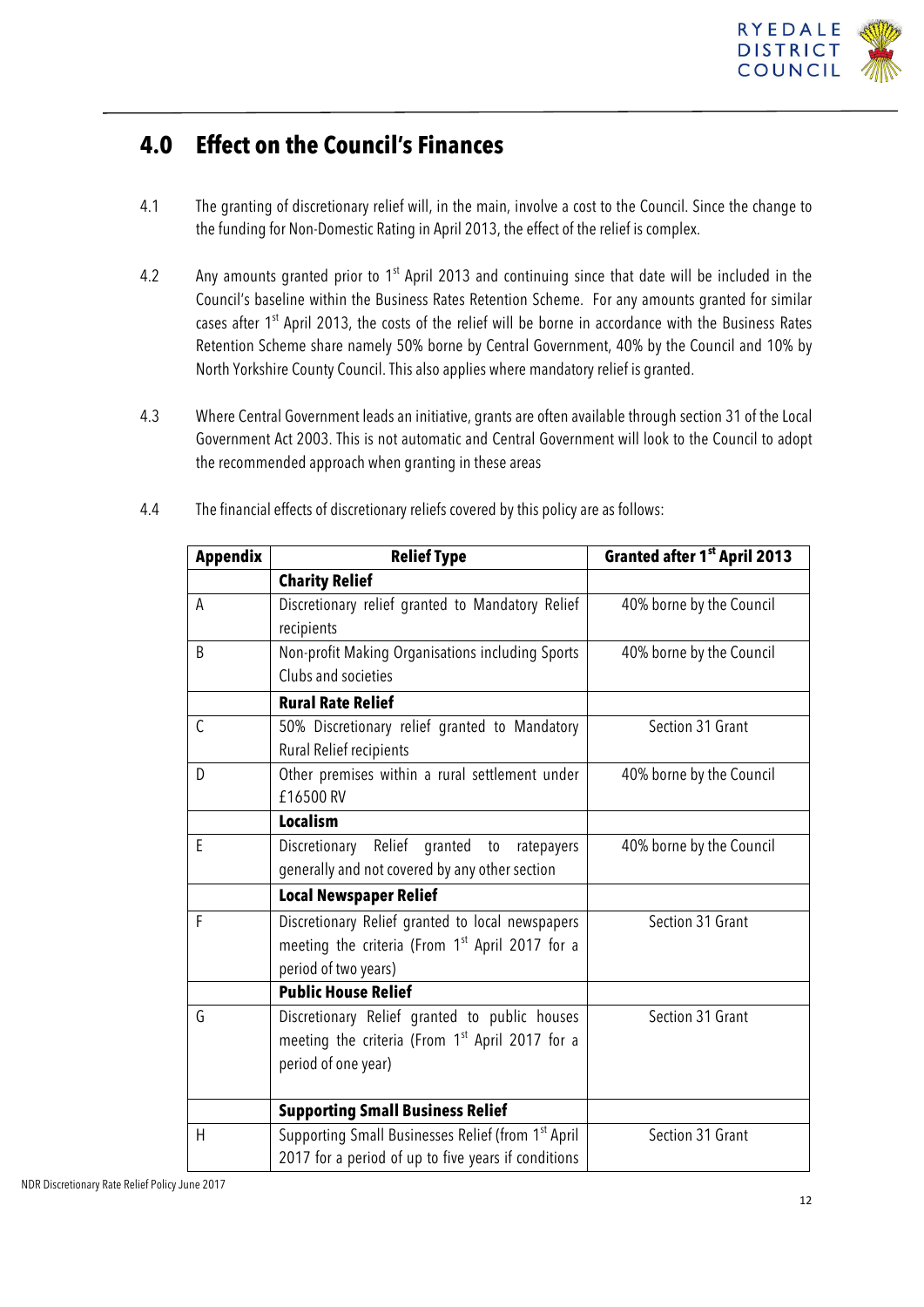

| <b>Appendix</b> | <b>Relief Type</b>                                                                                                                                | Granted after 1 <sup>st</sup> April 2013                                                                                                                             |
|-----------------|---------------------------------------------------------------------------------------------------------------------------------------------------|----------------------------------------------------------------------------------------------------------------------------------------------------------------------|
|                 | are met                                                                                                                                           |                                                                                                                                                                      |
|                 | <b>Discretionary Business Rates Relief Scheme</b>                                                                                                 |                                                                                                                                                                      |
|                 | Discretionary Business Rates Relief Scheme (from<br>1 <sup>st</sup> April 2017 for a period of up to four years)                                  | Section 31 Grant up to a<br>maximum level set by Central<br>Government. Once the maximum<br>has been reached any additional<br>amount is borne 40% by the<br>Council |
|                 | <b>S49 Hardship Relief</b>                                                                                                                        |                                                                                                                                                                      |
|                 | Partial or full relief for cases of hardship where it<br>would be reasonable to do so having due regard to<br>the interests of council tax payers | 40% borne by the Council                                                                                                                                             |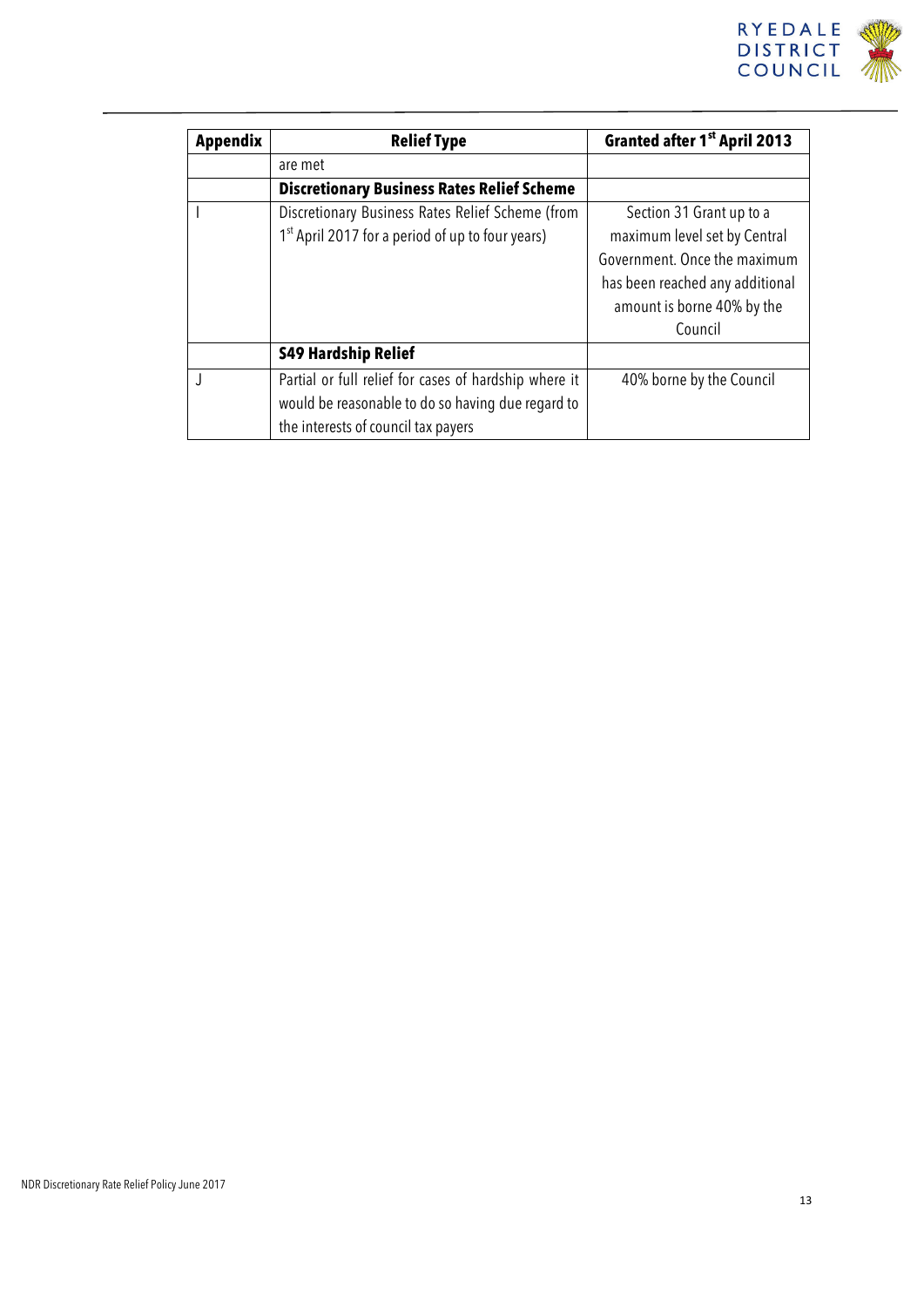

### **5.0 Discretionary Relief – EU State Aid requirements**

- 5.1 European Union competition rules generally prohibit Government subsidies to businesses. Relief from taxes, including non-domestic rates, can constitute state aid. The Council must bear this in mind when granting discretionary rate relief.
- 5.2 Rate relief for charities and non-profit making bodies is not generally considered to be state aid, because the recipients are not in market competition with other businesses. However, where other bodies receive relief and are engaged in commercial activities or if they are displacing an economic operator or if they have a commercial partner, rate relief could constitute state aid.
- 5.3 Relief will be State Aid compliant where it is provided in accordance with the De Minimis Regulations (1407/2013)<sup>4</sup>. The De Minimis Regulations allow an undertaking to receive up to  $\epsilon$ 200,000 of De Minimis aid in a three-year period (consisting of the current financial year and the two previous financial years).
- 5.4 Where the relief to any one business is greater than the De Minimis level, then permission will need to be obtained from the European Commission. In such cases the matter will be referred to the Department for Communities and Local Government (DCLG) for advice and then referred back to the Council for consideration. It will be for the ratepayer to provide confirmation as to whether the State Aid provisions apply to them.
- 5.5 In all cases, where discretionary relief is to be granted or where liability is to be reduced, when making an application, ratepayers will be required to provide the Council with sufficient information to determine whether these provisions are applicable in their case.

NDR Discretionary Rate Relief Policy June 2017 <sup>4</sup> http://eur-lex.europa.eu/LexUriServ/LexUriServ.do?uri=OJ:L:2013:352:0001:0008:EN:PDF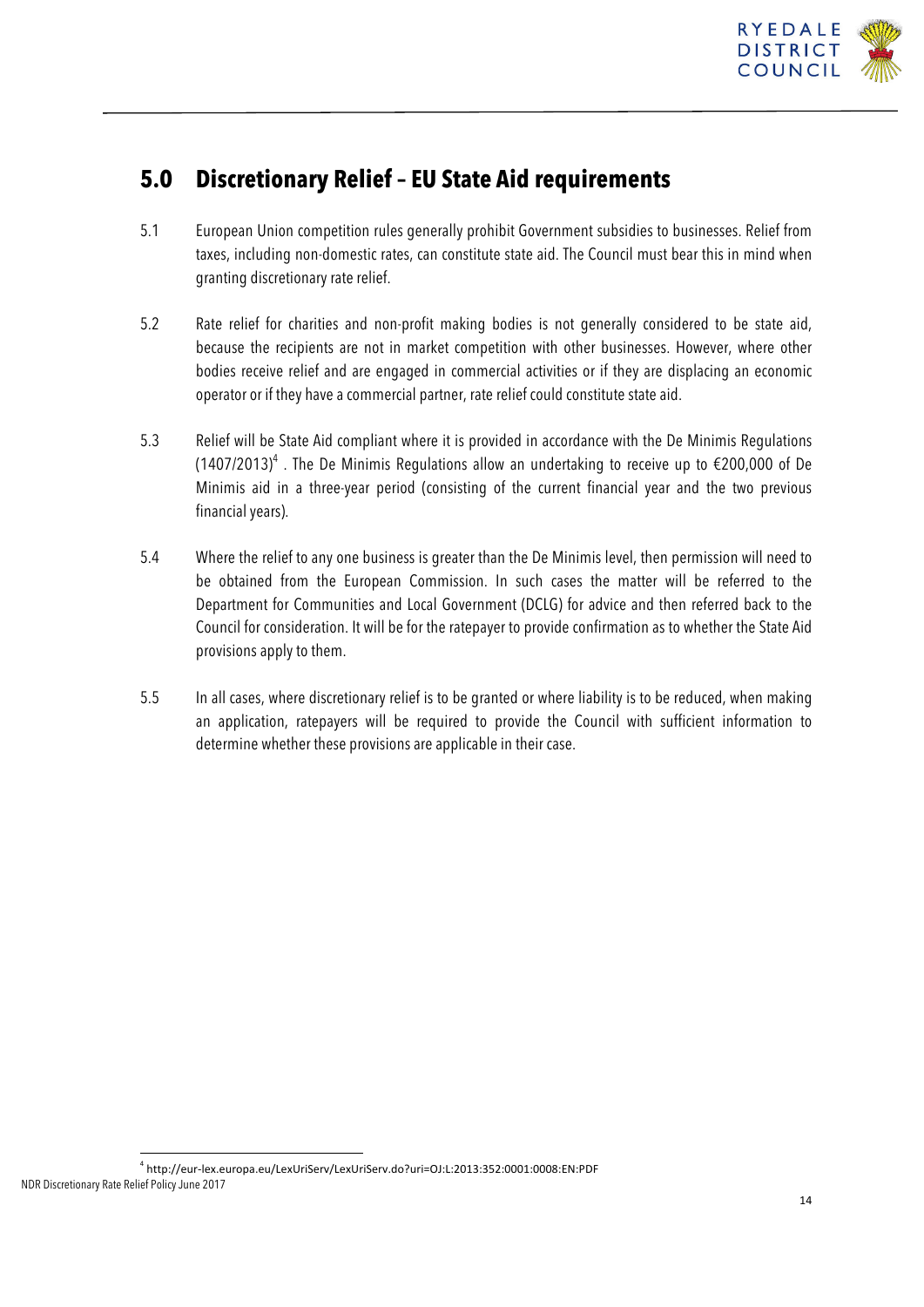

## **6.0 Administration of Discretionary Relief**

6.1 The following section outlines the procedures followed by officers in granting, amending or cancelling discretionary relief and reduction. This is essentially laid down by legislation<sup>5</sup>

### **Applications and Evidence**

- 6.2 All reliefs must be applied for. Application forms are produced by the Council both in hard copy and electronic format. The relevant application forms are included within Appendix K of this policy. Applications can also be made on line using the following address:
	- o Mandatory & Discretionary Relief https://vforms.ryedale.gov.uk/Viewer-VicForms.asp?user=anon&Form=Business\_Rates\_Mandatory\_and\_Discretionary\_Rating\_Re lief.wdf
	- o Rural Rate Relief https://vforms.ryedale.gov.uk/Viewer-VicForms.asp?user=anon&Form=Business\_Rates\_Rural\_Relief.wdf

The Council will specify how applications are to be received and this may vary from time to time.

- 6.3 Organisations are required to provide a completed application form plus any such evidence, documents, accounts (normally the last two years), financial statements etc. necessary to allow the Council to make a decision. Where insufficient information is provided, then no relief will be granted. In some cases, it may be necessary for officers to visit premises and we would expect organisations claiming relief to facilitate this where necessary.
- 6.4 Applications should initially be made to the Revenues Section and will be determined in accordance with Section 7 of this policy.
- 6.5 **The Council will provide this service and provide guidance free of charge. Ratepayers are encouraged to approach the Council direct and NOT pay for such services through third parties.**

### **Granting of relief**

- 6.6 In all cases, the Council will notify the ratepayer of decisions made.
- 6.7 Where an application is successful, then the following will be notified to them in writing:
	- The amount of relief granted and the date from which it has been granted;

 $<sup>5</sup>$  The Non-Domestic Rating (Discretionary Relief) Regulations 1989</sup>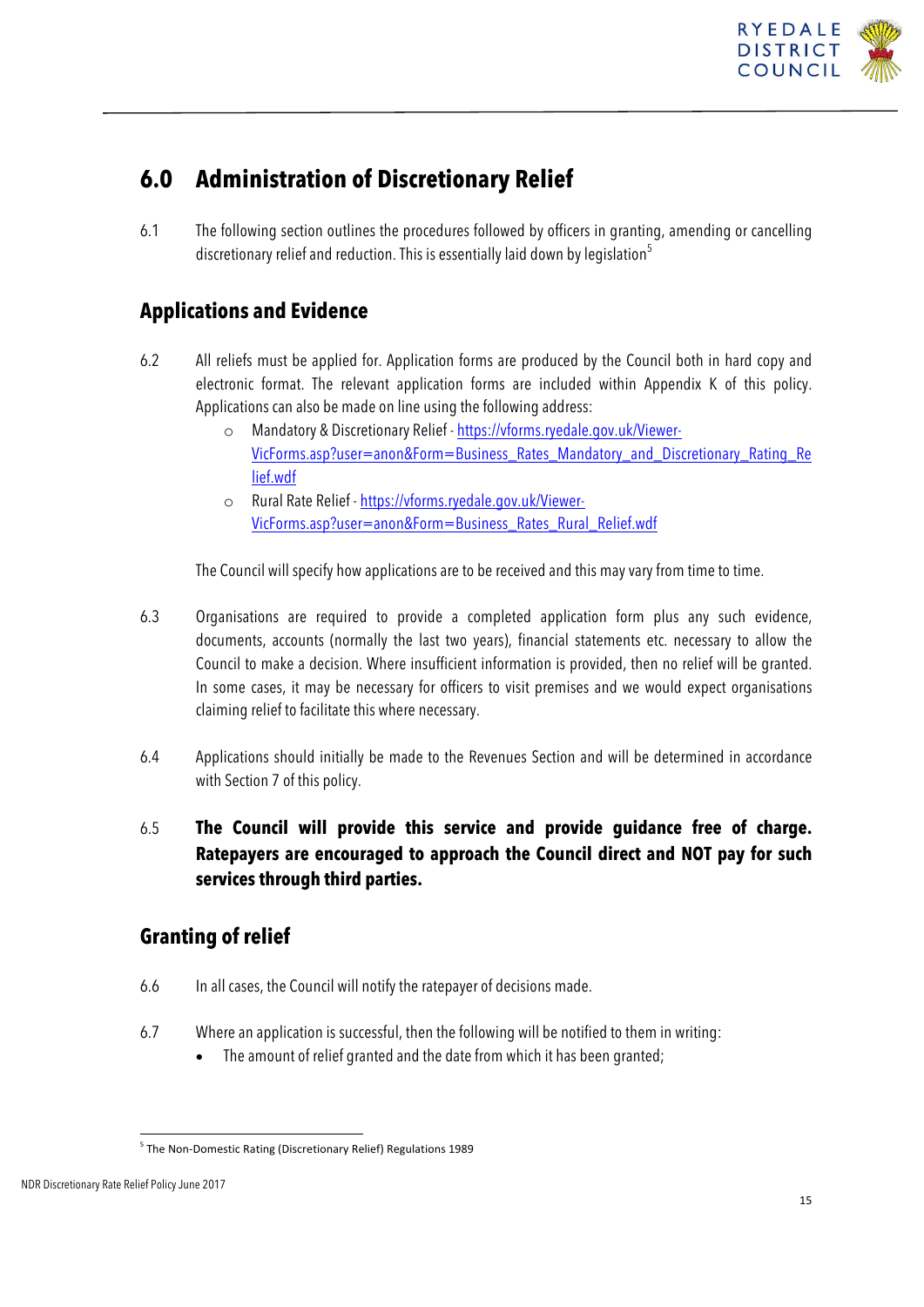

- If relief has been granted for a specified period, the date on which it will end. (It should be noted that reliefs are granted for the period specified in the appropriate Appendix and may vary from a day to a full financial year);
- The new chargeable amount;
- The details of any planned review dates and the notice that will be given in advance of a change to the level of relief granted; and
- A requirement that the applicant should notify the Council of any change in circumstances that may affect entitlement to relief.
- 6.8 Where relief is not granted, then the following information is provided, again in writing:
	- An explanation of the decision within the context of the Council's statutory duty; and
	- An explanation of the appeal rights (see below).
- 6.9 Discretionary relief is to be granted from the beginning of the financial year in which the decision is made. Since 1997 decisions can be made up to 6 months after the end of the financial year for which the application was made. In such cases, the Council *may* backdate its decision.
- 6.10 A decision to award discretionary relief and how much relief is given is normally only applicable to the financial year for which the application is made. However, the Council reserves the right to grant relief for any other period as appropriate.
- 6.11 A fresh application for discretionary relief will be necessary for each financial year **or** at such time-period as the Council determines.

### **Variation of a decision**

- 6.12 Variations in any decision will be notified to ratepayers as soon as practicable and will take effect as follows:
	- Where the amount is to be increased due to a change in rate charge or a change in the Council's decision which increases the award – this will apply from the date of the increase in rate charge or the date determined by the Council as appropriate;
	- Where the amount is to increase for any other reason, it will take effect at the expiry of a financial year and so that at least one year's notice is given;
	- Where the amount is to be reduced due to a reduction in the rate charge or liability including any reduction in rateable value, awarding of another relief or exemption this will apply from the date of the decrease in rate charge; and
	- Where the amount is to be reduced for any other reason, it will take effect at the expiry of a financial year, and so that at least one year's notice is given.
- 6.13 A decision may be revoked at any time however; a one year period of notice will be given and the change will take effect at the expiry of a financial year.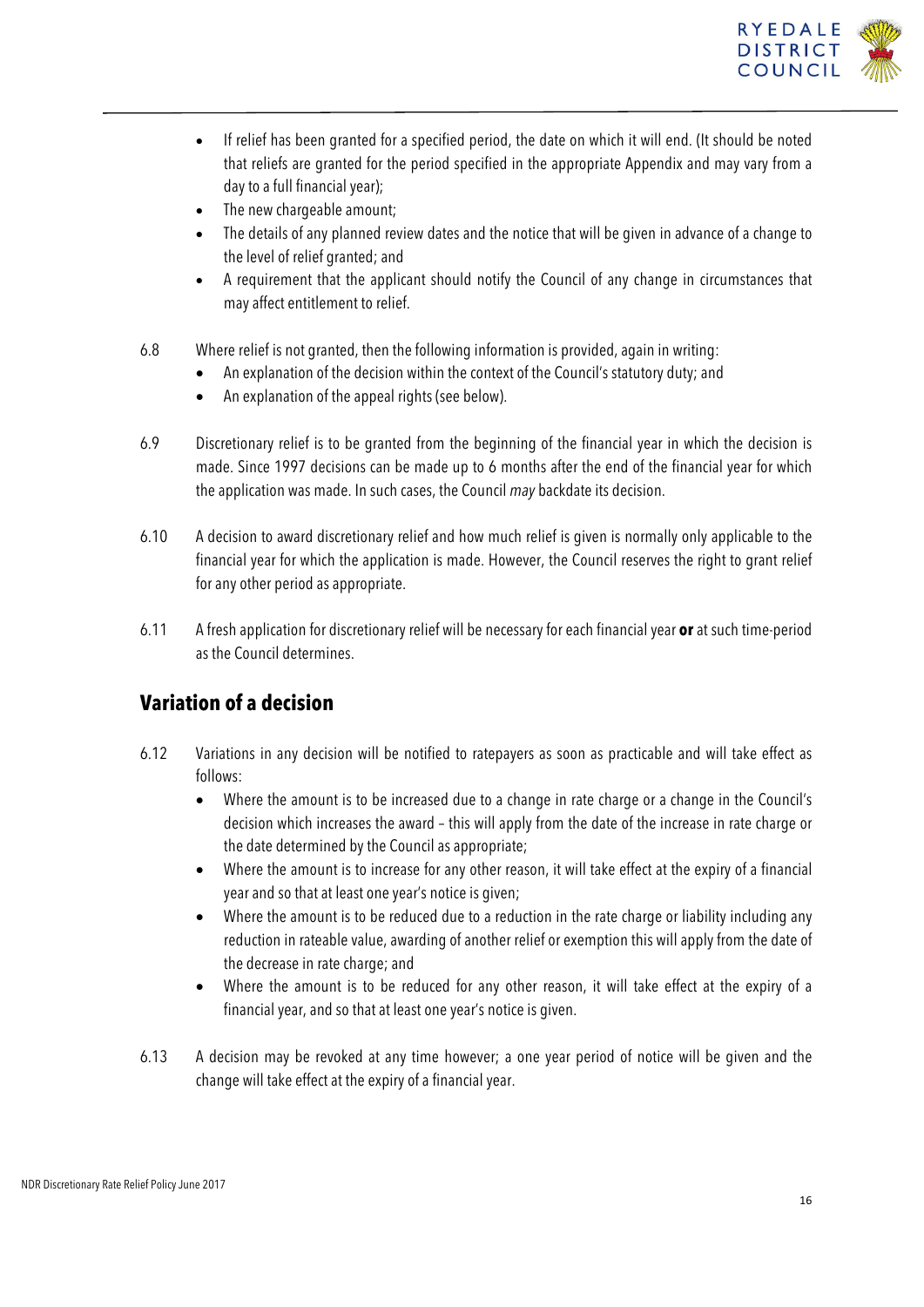

### **7.0 Scheme of Delegation**

### **Granting, Varying, Reviewing and Revocation of Relief**

- 7.1 All powers in relation to reliefs are given under the Local Government Finance Act 1988, the Local Government and Rating Act 1997, the Local Government Act 2003 and the Localism Act 2011.However section 223 of the Local Government Act 1992 allows for delegation of decisions by the Council to Cabinet, Committees, Sub-Committees or Officers.
- 7.2 The Council's scheme of delegation allows for the Senior Revenues Officer to award, revise or revoke any discretionary relief applications. However, any application which is considered to be of a significant nature will be subject to consultation with the S151 Officer of the Council, and / or the Policy and Resources Committee prior to final determination.
- 7.3 Applications that are refused will, on request, be reconsidered if additional supporting information is provided or the refusal is subsequently considered to be based on a misinterpretation of the application.

#### **Reviews**

- 7.4 The policy for granting relief will be reviewed annually or where there is a substantial change to the legislation or funding rules. At such time, a revised policy will be brought before the relevant committee of the Council.
- 7.5 The Senior Revenues Officer will submit a report on a six-monthly basis to the section 151 Officer summarising the position on applications received, granted and not granted.

### **Appeals**

- 7.6 Where the Council receives an appeal from the ratepayer regarding the granting, non-granting or the amount of any discretionary relief, the case will be reviewed by the Senior Revenues Officer. Where a decision is revised then the ratepayer shall be informed, likewise if the original decision is upheld.
- 7.7 Where the ratepayer wishes to appeal the decision of the Senior Revenues Officer, the case will be considered by the Resources & Enabling Services Lead (S151).
- 7.8 Where the ratepayer wishes to appeal the decision of the Resource & Enabling Services Lead (S151), the case will be considered by the Policy & Resources Committee whose decision on behalf of the Council will be final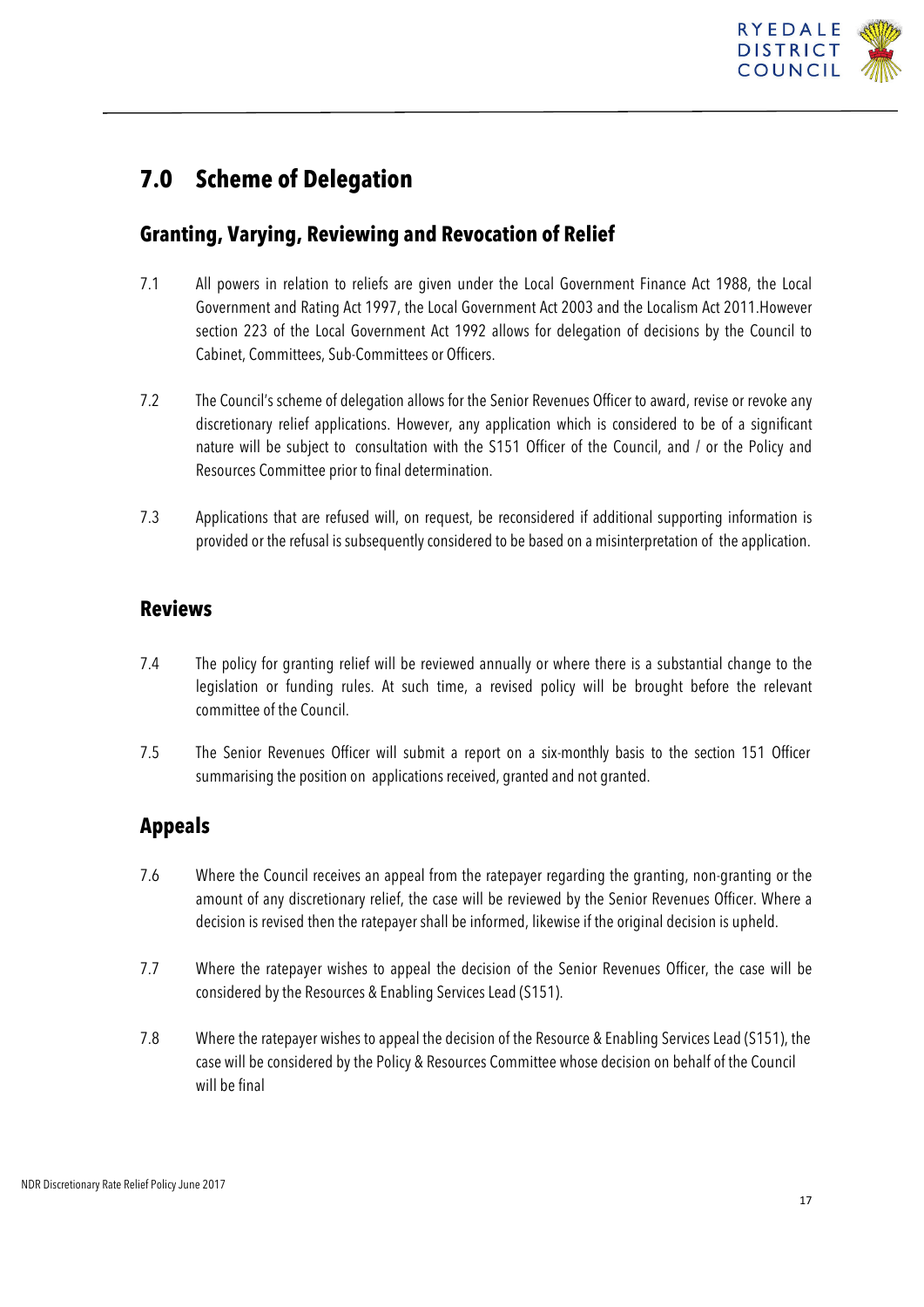

7.9 Ultimately the formal appeal process for the ratepayer is Judicial Review although the Council will endeavour to explain any decision fully and openly with the ratepayer.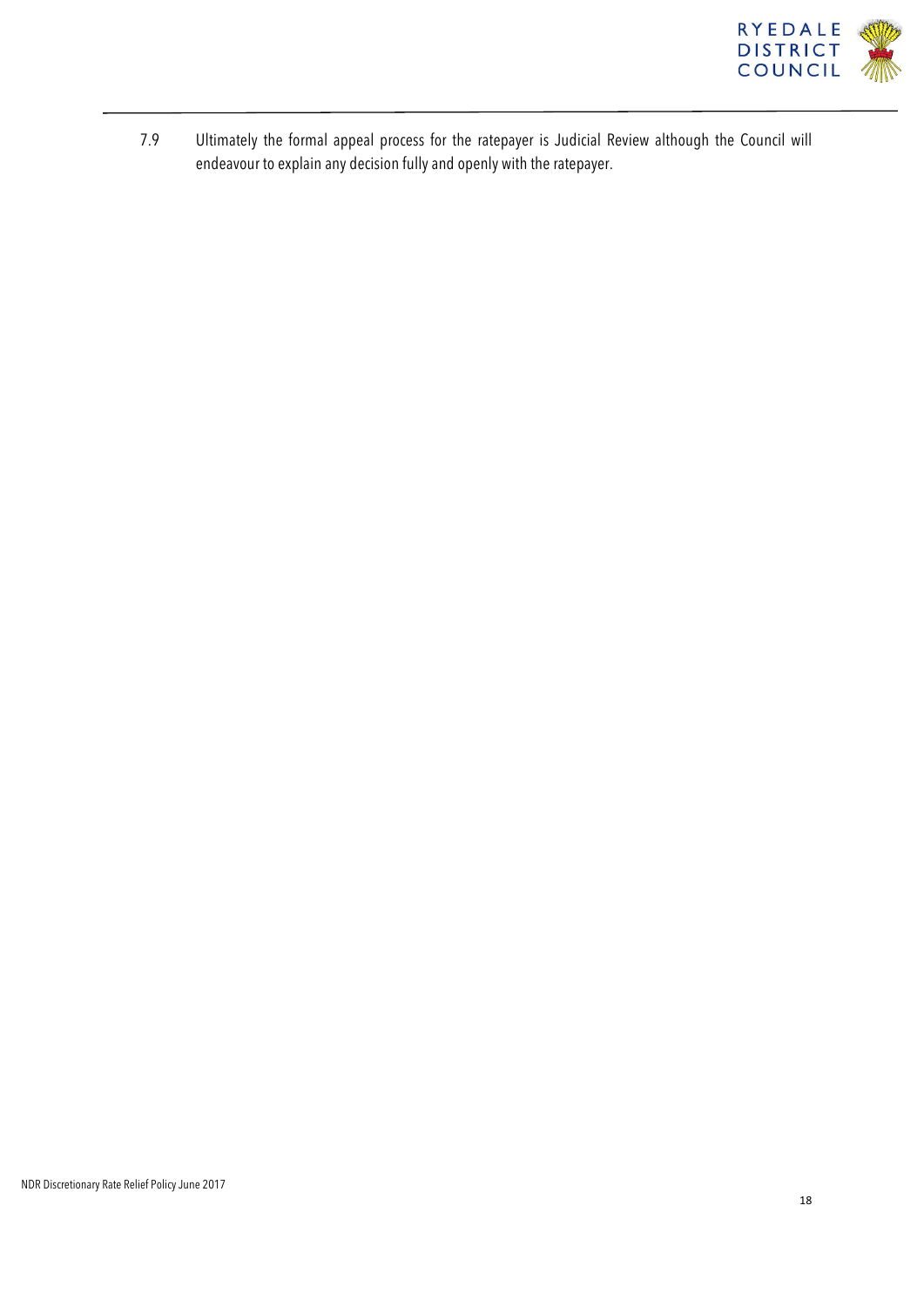

### **8.0 Reporting changes in circumstances**

- 8.1 Where any award is granted to a ratepayer, the Council will require any changes in circumstances which may affect the relief, to be reported as soon as possible. This will be important where the change would result in the amount of the award being reduced or cancelled e.g. where the premises comes unoccupied or is used for a purpose other than that determined by the Council as eligible for relief.
- 8.2 Where a change of circumstances is reported, the relief will, if appropriate, be revised or cancelled as appropriate. Where any award is to be reduced, the Council will look to recover the amount from the date the change of circumstances occurred.

## **9.0 Fraud**

9.1 Where a ratepayer falsely applies for any relief, or where the ratepayer provides false information, makes false representation, or deliberately withholds information in order to gain relief, prosecutions will be considered under the Fraud Act 2006.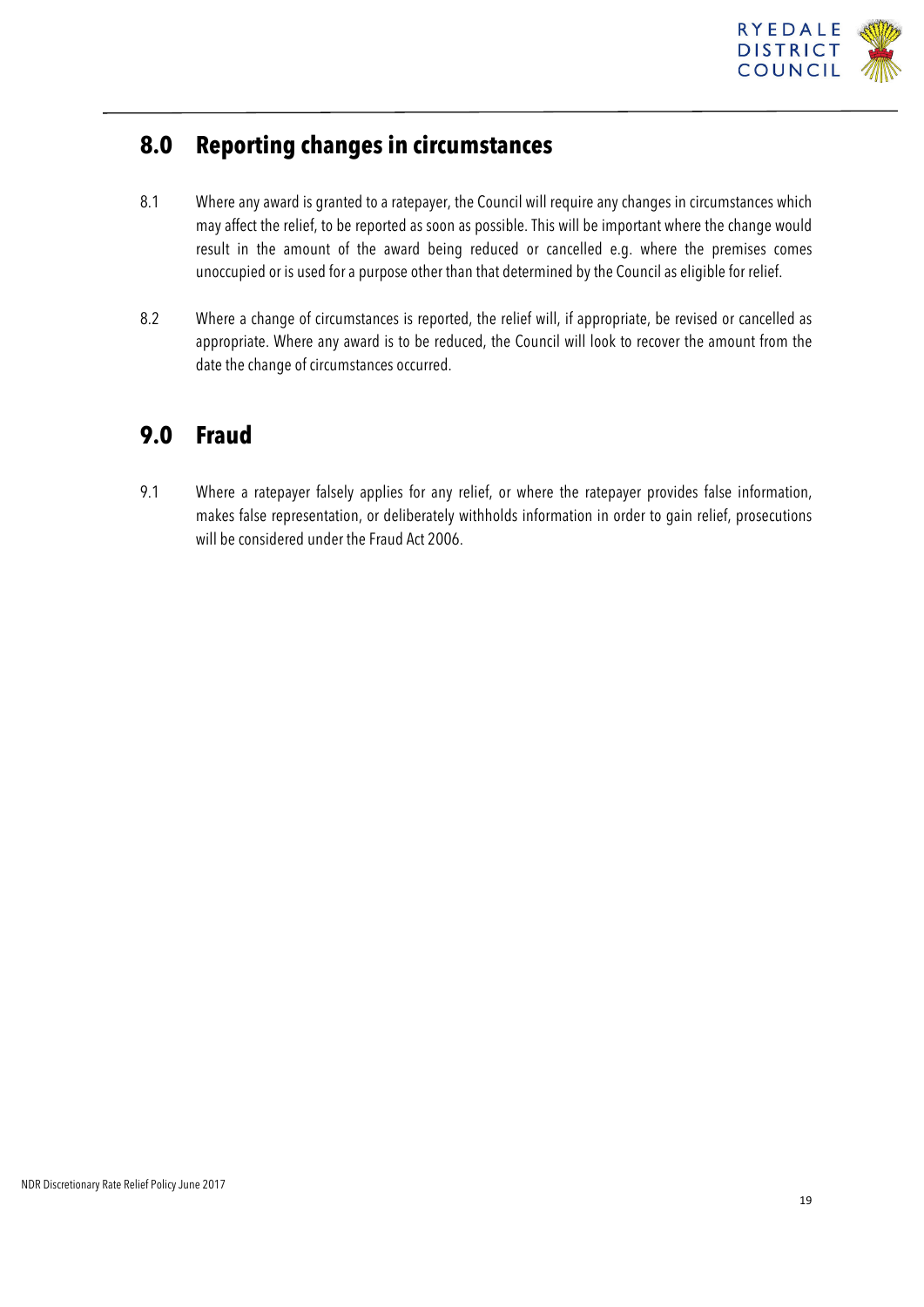

## **Appendix A**

## **Discretionary Relief – Mandatory Relief recipients**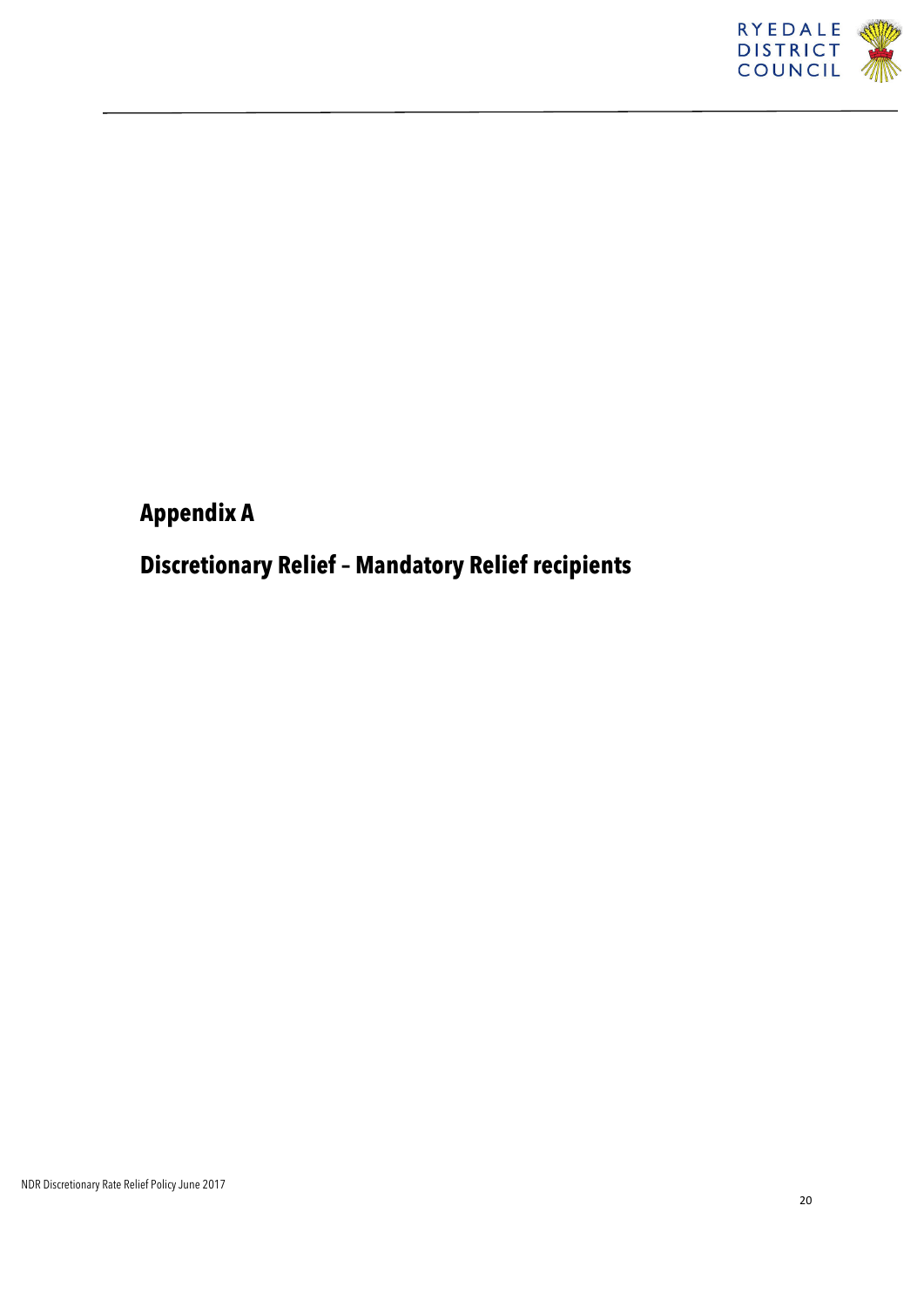

## **Discretionary Relief – Mandatory Relief recipients**

### **General Explanation**

- A.1 S43 of the Local Government Finance Act 1988 allows mandatory relief (80%) to be granted on premises if the ratepayer is a charity or trustees for a charity and the premises are wholly or mainly used for charitable purposes. No charge is made in respect of unoccupied premises where it appears that *when next in use* it will be used wholly or mainly for those purposes.
- A.2 The legislation has been amended by the Local Government Act 2003 (effective from 1<sup>st</sup> April 2004) to include registered<sup>6</sup> Community Amateur Sports Clubs (CASC). These organisations can now receive the mandatory (80%) relief.

### **Charity registration**

- A.3 Charities are defined within the legislation as being an institution<sup>7</sup> or other organisation established for charitable purposes only or by persons administering a trust established for charitable purposes only.
- A.4 The question as to whether an organisation is a charity may be resolved in the majority of cases by reference to the register of charities maintained by the Charity Commissioners under s.4 of the Charities Act 1960. Entry in the register is conclusive evidence. By definition, under the Non-Domestic Rating legislation, there is no actual need for an organisation to be a registered charity to receive the relief and this has been supported by litigation<sup>8</sup>, however in all cases the organisation must fall within the following categories:
	- trusts for the relief of poverty;
	- trusts for the advancement of religion;
	- trusts for the advancement of education; and
	- § trusts for other purposes beneficial to the community, but not falling under any of the preceding heads.
- A.5 Certain organisations are exempted from registration generally and are not required to make formal application to the Charity Commissioners these are:
	- the Church Commissioners and any institution administered by them;
	- any registered society within the meaning of the Friendly Societies Acts of 1896 to 1974;
	- units of the Boy Scouts Association or the Girl Guides Association; and
	- voluntary schools within the meaning of the Education Acts of 1944 to 1980.

<sup>6</sup> Registered with HMRC as a CASC

<sup>&</sup>lt;sup>7</sup> S67(10) Local Government Finance Act 1988

<sup>8</sup> Income Tax Special Commissioners v Pemsell (1891)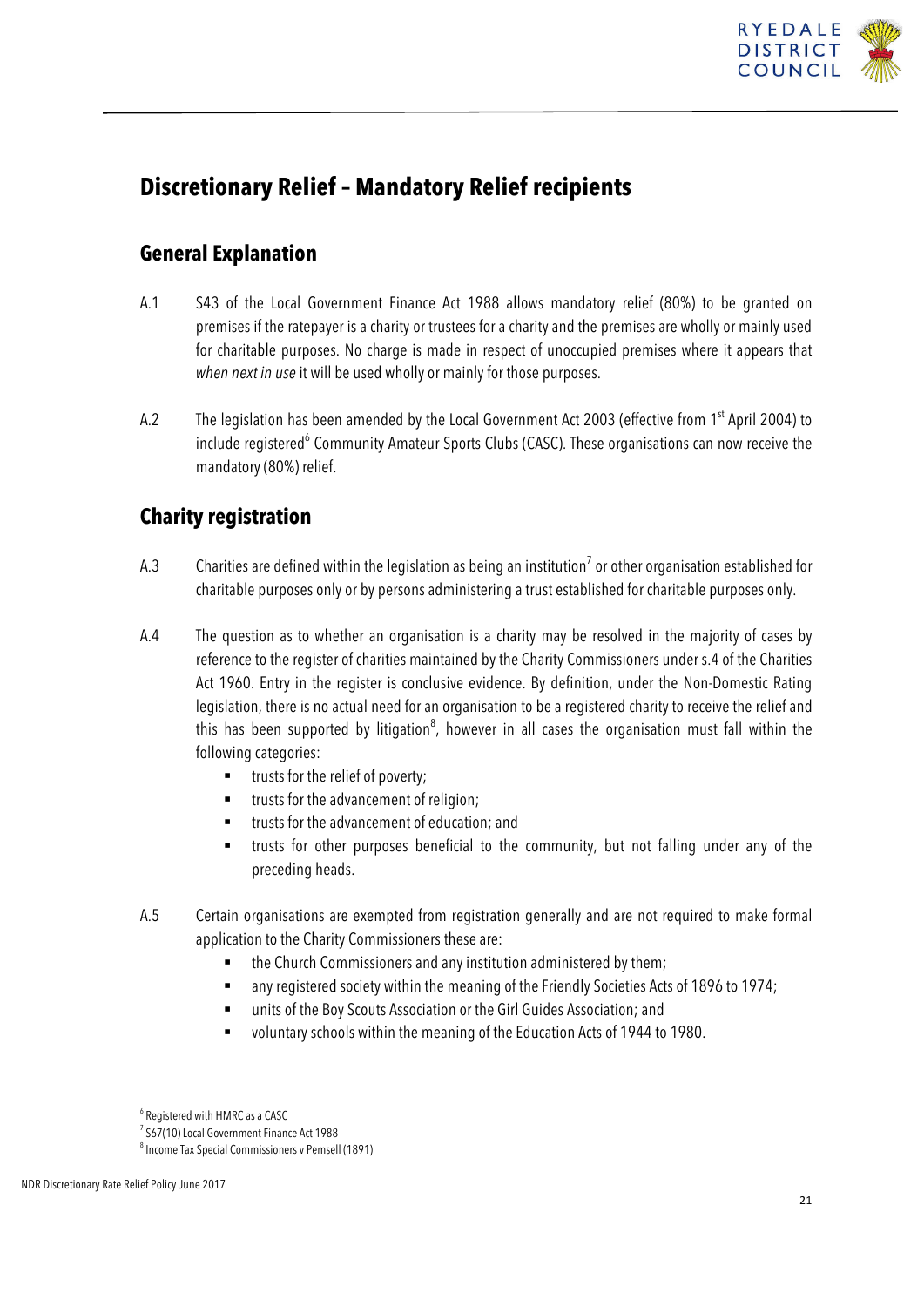

A.6 The Council will consider charitable organisations, registered or not, for mandatory relief.

### **Use of Premises – wholly or mainly used**

- A.7 Irrespective of whether an organisation is registered as a charity or not, the premises **must** be wholly or mainly used for charitable purposes. This is essential if any relief (either mandatory or discretionary) is to be granted. In most cases this can be readily seen by inspection, but on occasions the Council has had to question the actual use to which the premises are to be put. In some cases, it will be necessary for the Council to inspect any premises fully.
- A.8 Guidance from the Department of Communities and Local Government (DCLG) has stated that in the case of 'mainly', at least 51% must be used for charitable purposes whether of that charity or of that and other charities
- A.9 The following part of this section gives details on typical uses where relief may be given plus additional criteria that have to be satisfied. The list is not exhaustive but gives clear guidance on premises for which mandatory relief can be granted *and therefore* premises which may be equally considered for discretionary rate relief.

#### **Offices, administration and similar premises**

- A.10 Premises used for administration of the Charity include:
	- Offices:
	- § Meeting Rooms; and
	- § Conference Rooms.

#### **Charity shops**

- A.11 Charity shops are required to meet additional legislative criteria if they are to receive mandatory relief. Section 64(10) of the Local Government Finance Act 1988 provides that a property is to be treated as being wholly or mainly used for charitable purposes at any time if, at the time, it is wholly or mainly used for the sale of goods donated to a charity and the proceeds of the sale of the goods (after any deduction of expenses) are applied for the purposes of the charity.
- A.12 In order to ascertain whether an organisation meets these requirements, inspections may be made by an officer of the Council when an application is received

## **Granting of Mandatory Relief - the Council's Policy**

A.13 Where the criteria for awarding mandatory relief are met, the rate charges shall be calculated in accordance with the legislation reducing the liability of ratepayers for each day that the criteria are met.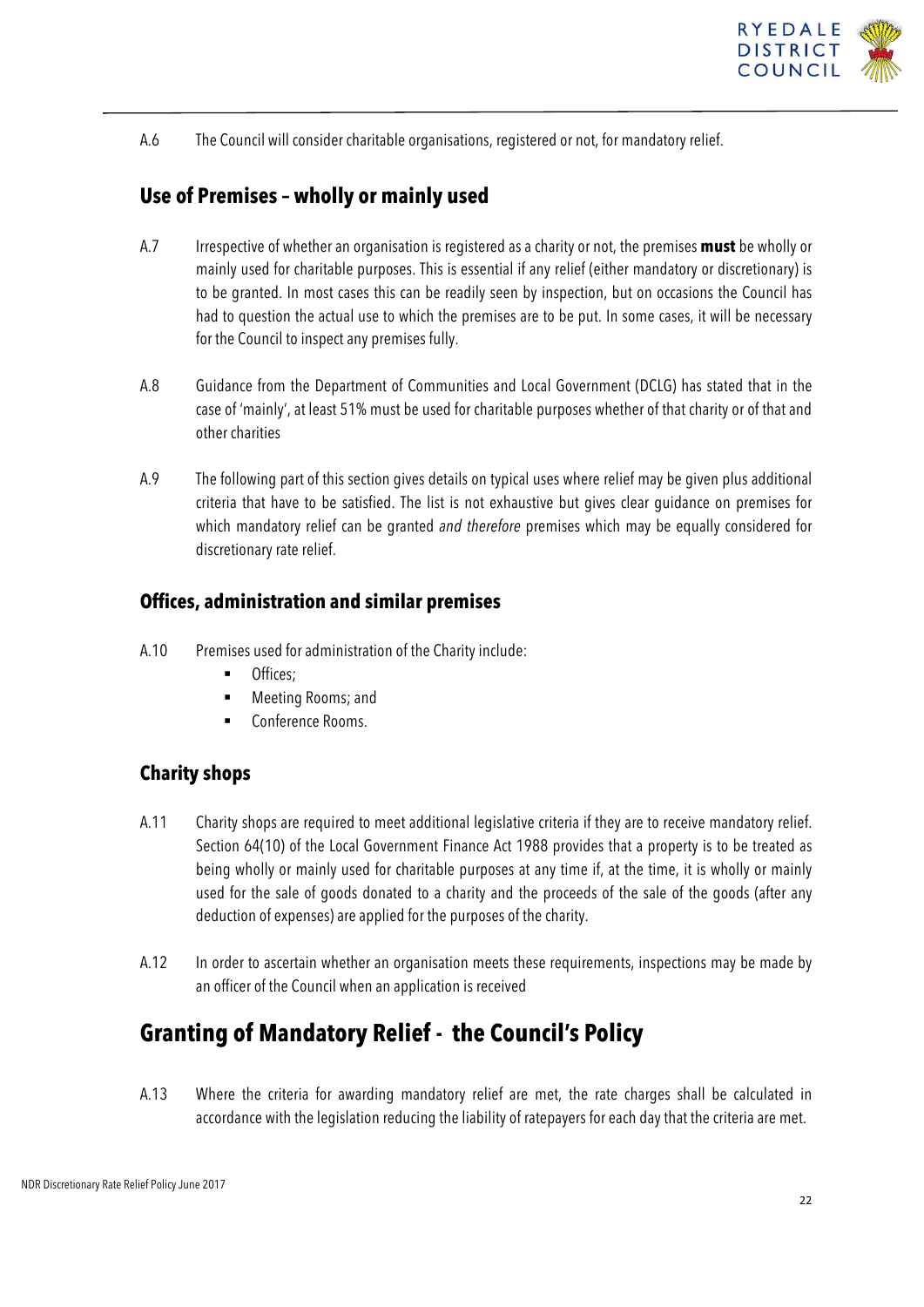

### **Charity Relief – Mandatory Relief recipients, the Council's Policy for granting discretionary relief.**

- A.14 The Council will consider applications for a discretionary rate relief top up from charities based on their own merits, on a case-by-case basis.
- A.15 In determining the application, the following matters will be taken in to consideration:
	- 1. How the charity supports and links into the Council's corporate vision and priorities;
	- 2. The purpose of the charity and the specific activity carried out within the premises for which the relief is requested; and
	- 3. Whether the charity operates at a local or national level and where appropriate, the local and national funding streams and financial position of the charity.
- A16 The Council is keen to support businesses that have a critical role to play in the local economy and to assist the Council in meeting the Corporate aims including the following:
	- Aim 1 -To create the conditions for economic success;
	- Aim 2 To meet housing need in the Ryedale District Council area;
	- Aim 3 To have a high quality, clean and sustainable environment;
	- Aim 4 -To have safe and active communities; and
	- Aim 5 -To Transform Council Services;
- A.17 In the case of registered Community Amateur Sports Clubs, the key criteria in determining the application will be:
	- 1. The ratepayer occupies the whole hereditament;
	- 2. Relief cannot be granted in respect of premises that are occupied by the Council or precepting authority;
	- 3. How the CASC supports and links into the Council's corporate vision and priorities;
	- 4. The membership and fee structure, and whether the CASC is accessible to all residents, including whether there are concessions for certain groups, for example people on a low income or young people under 18;
	- 5. Membership numbers and the number and percentage of these members that are local residents;
	- 6. If the CASC has due regard to equalityissues and if it actively encourages members from underrepresented groups, for example black and minority ethnic residents, people over 50 and people with disabilities;
	- 7. Whether facilities are available to the wider communityregardless of ability; and
	- 8. If the CASC runs a bar or food provision: the level of income from this activity and how this moneyis used; and whether the CASC operates at a local or national level and where appropriate, the local and national funding streams and financial position of the CASC.
	- A.18 The Council wishes to support and enable appropriate businesses to start, develop and continue with their operations that deliver outcomes directly related to the Council's aims and vision. In the main, this will be done through other means rather than granting discretionary relief. There may be occasions where applications are made for such relief or where a package of measures, including discretionary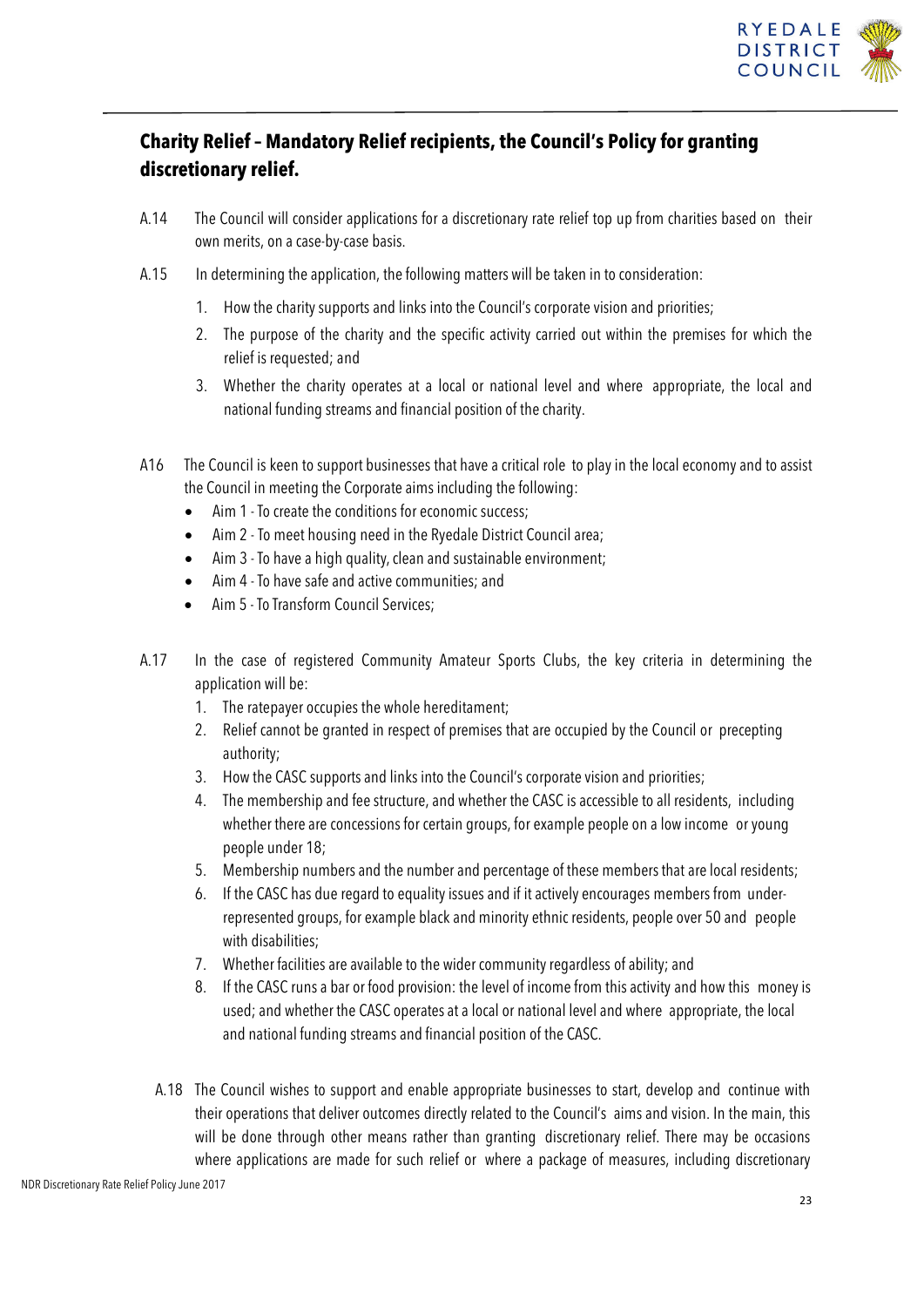

relief, are appropriate in supporting businesses. This would need to be in accordance with any limitations in respect of state aid.

A.19 The Council has currently decided that the following maximum level of discretionary relief will be considered for mandatory recipients:

| <b>Organisation</b>                                                                                                     | <b>Mandatory</b><br><b>Relief</b> | <b>Maximum level of</b><br><b>Discretionary</b><br><b>Relief Considered</b> |
|-------------------------------------------------------------------------------------------------------------------------|-----------------------------------|-----------------------------------------------------------------------------|
| <b>Charity Shops</b>                                                                                                    | Yes                               | 0%                                                                          |
| <b>Charity Offices</b>                                                                                                  | Yes                               | $0\%$                                                                       |
| <b>Social Welfare</b>                                                                                                   |                                   |                                                                             |
| Young Persons organisations (Registered Charity)                                                                        | Yes                               | 20%                                                                         |
| Community Centres & Village Halls (Registered Charity)                                                                  | Yes                               | 20%                                                                         |
| Other Social Welfare (Registered Charity)                                                                               | Yes                               | 20%                                                                         |
| Other social welfare activities where there are few or no local<br>beneficiaries (registered charity)                   | Yes                               | 0%                                                                          |
| <b>Business Development</b>                                                                                             |                                   |                                                                             |
| Business Development Organisations where no substantial fees or<br>income is generated (Registered Charity)             | Yes                               | 20%                                                                         |
| Culture & Heritage                                                                                                      |                                   |                                                                             |
| Registered charities (with no substantial revenue generated from<br>entrance fees/sales)                                | Yes                               | 20%                                                                         |
| Registered charities (where substantial revenue is generated from<br>entrance fees/sales)                               | Yes                               | 0%                                                                          |
| Education                                                                                                               |                                   |                                                                             |
| Educational/Training Facilities (registered charity)                                                                    | Yes                               | 20%                                                                         |
| Faith Schools & Non-Local Authority Schools (registered charity)                                                        | Yes                               | 0%                                                                          |
| Pre-school playgroups (registered charity)                                                                              | Yes                               | 20%                                                                         |
| Recreation                                                                                                              |                                   |                                                                             |
| Registered CASC (with no substantial revenue generated from<br>bar/catering facilities & memberships are unrestricted). | Yes                               | 20%                                                                         |
| Registered CASC (where substantial revenue is generated from<br>bar/catering facilities)                                | Yes                               | 0%                                                                          |
| Social Housing                                                                                                          |                                   |                                                                             |
| <b>Registered Charity</b>                                                                                               | Yes                               | 20%                                                                         |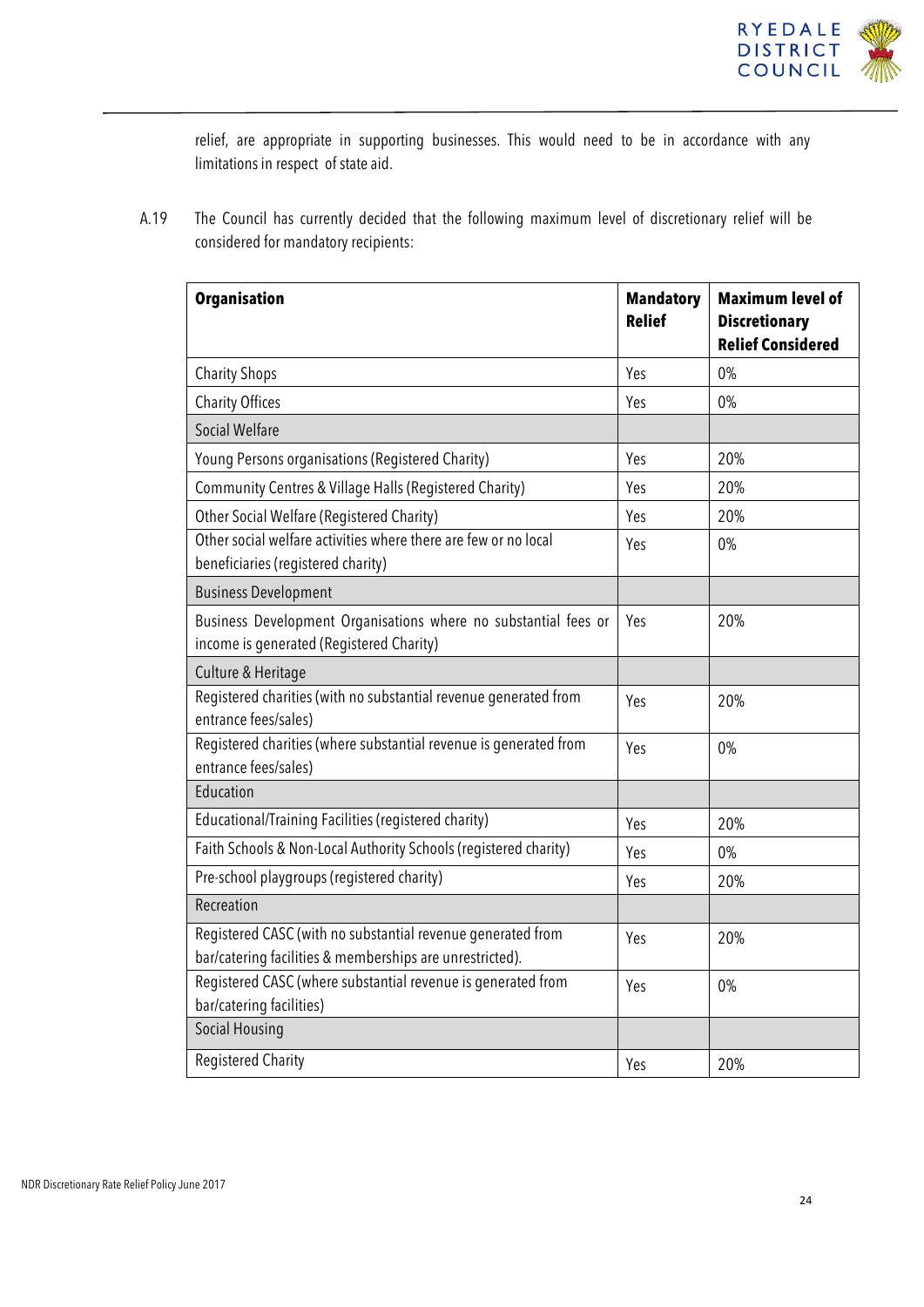

## **Appendix B**

## **Discretionary Relief – Non-Profit Making Organisations including Recreation**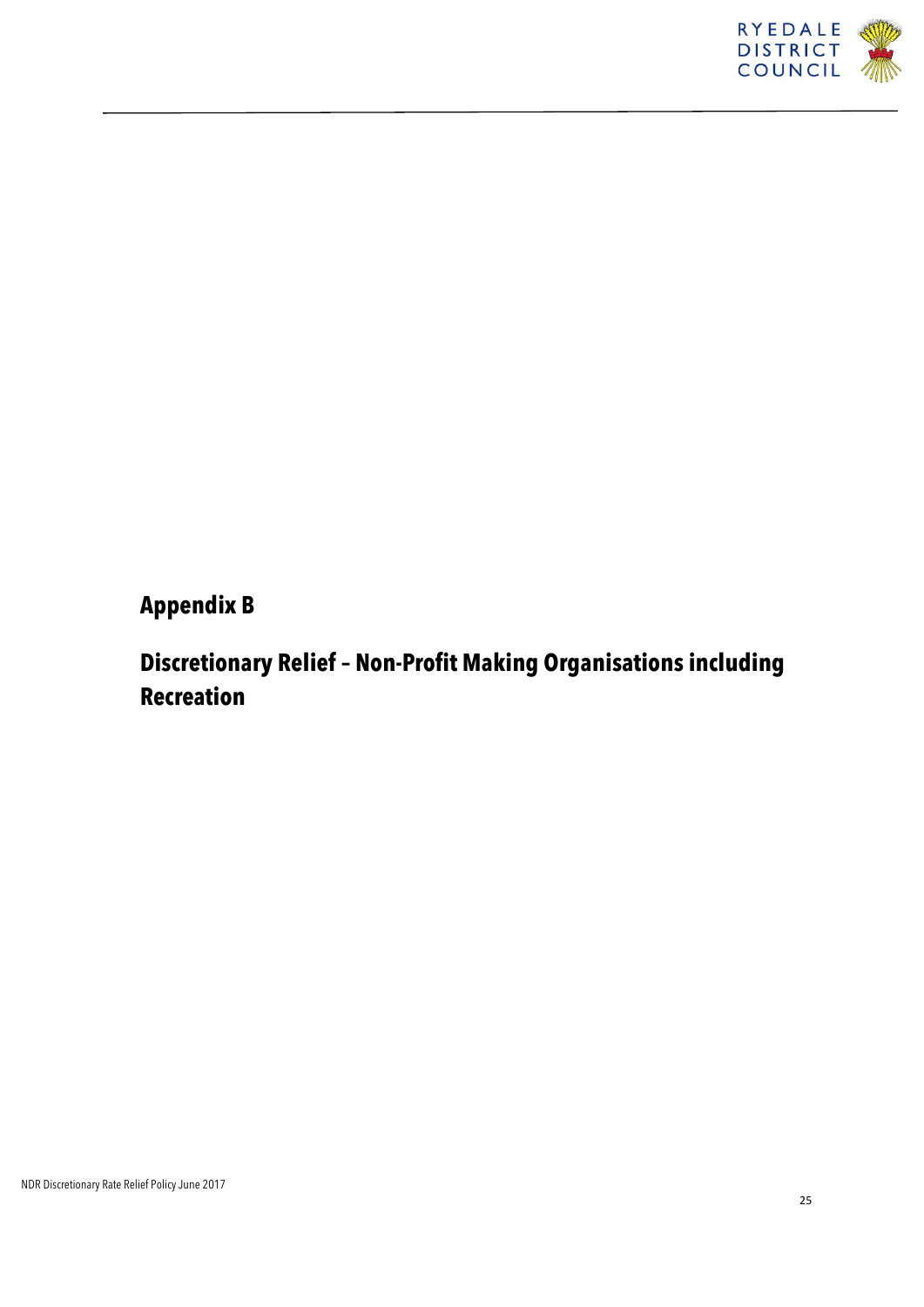

## **Discretionary Relief – Non-Profit Making Organisations including Recreation**

### **General explanation**

#### **Non-Profit**

- B.1 The legislation<sup>9</sup> allows the Council to grant discretionary relief where the property is not an *excepted* one and all or part of it is occupied for the purposes of one or more institutions or other organisations none of which is established or conducted for profit and each of whose main objects are charitable or are otherwise philanthropic or religious or concerned with education, social welfare, science, literature or the fine arts.
- B.2 Relief cannot be granted to any premises occupied by the Council, or any town, parish council or major Precepting Authority *(excepted premises).*
- B.3 A number of issues arise from the term 'not established or conducted for profit'. This requires the Council to make enquiries as to the overall purpose of the organisation although if surpluses and such amounts are directed towards the furtherance or achievement of the objects of the organisation then it does not necessarily mean that the organisation was established or conducted for profit.<sup>10</sup>

#### **Recreation Clubs**

- B.4 Ideally all recreation clubs should be encouraged to apply for Community Amateur sports Club (CASC) status, which would automatically entitle them to 80% relief. The relief granted to CASCs is covered earlier within this policy.
- B.5 Recreation clubs can also apply to the Charity Commissioners for registration as a Charity (thereby falling under the mandatory provisions for 80% relief) where they meet the following conditions:
	- a. The promotion of community participation in healthy recreation and by the provision of facilities for the playing of particular sports; and
	- b. The advancement of the physical education of young people not undergoing formal education.
- B.6 Where sports clubs do not meet the CASC requirement, and are not registered charities, discretionary relief can be granted (0-100%) where the property is not an *excepted* one, it is wholly or mainly used for purposes of recreation and all or part of it is occupied for the purpose of a club, society or other organisation not established or conducted for profit.

<sup>&</sup>lt;sup>9</sup> S47 Local Government Finance Act 1988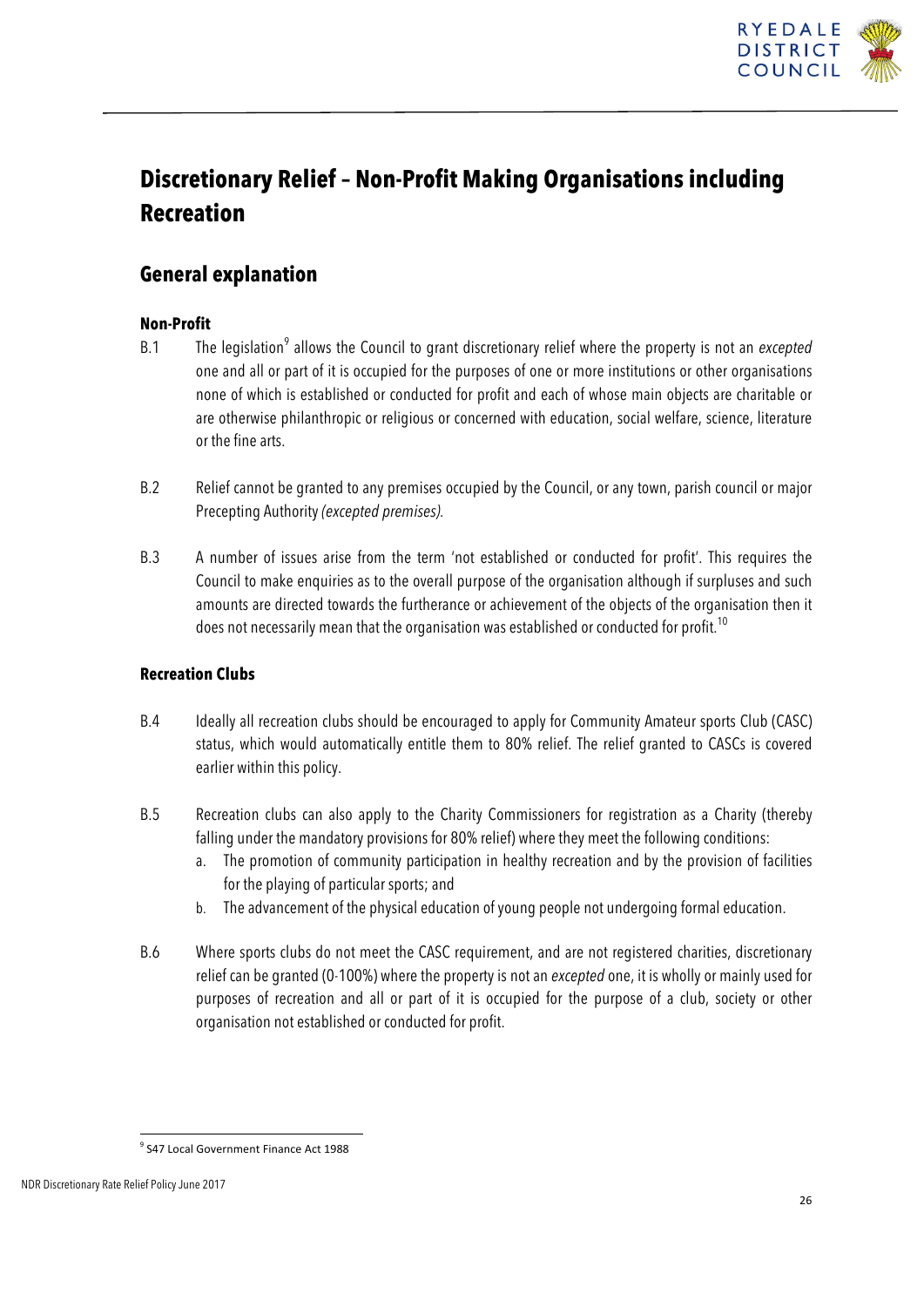

### **Definition of Recreation**

| B.7 | Recreation is clearly defined by the Sports Council as any of the following <sup>11</sup> |  |
|-----|-------------------------------------------------------------------------------------------|--|
|     |                                                                                           |  |
|     |                                                                                           |  |

| Aikido                  | Croquet                 | Kabaddi                       | <b>Real Tennis</b>  | Tang Soo Do           |
|-------------------------|-------------------------|-------------------------------|---------------------|-----------------------|
| American Football       | Crossbow                | Karate                        | Roller Hockey       | <b>Tenpin Bowling</b> |
| Angling                 | Curling                 | Kendo                         | Roller Skating      | Trampolining          |
| Archery                 | Cycling                 | Korfball                      | Rounders            | Triathlon             |
| Arm Wrestling           | <b>Disability Sport</b> | Lacrosse                      | Rowing              | Tug of War            |
| Association             | Dragon Boat Racing      | Lawn Tennis                   | Rugby League        | Unihoc                |
| Football                | Equestrian              | Life Saving                   | Rugby Union         | Volleyball            |
| Athletics               | Fencing                 | Luge                          | Sailing             | <b>Water Skiing</b>   |
| <b>Australian Rules</b> | Fives                   | Modern Pentathlon             | Sand/Land           | Weightlifting         |
| Football                | Flying                  | Motor Cycling                 | Yachting            | Wrestling             |
| Badminton               | <b>Gaelic Football</b>  | <b>Motor Sports</b>           | Shinty              | Yoga                  |
| Ballooning              | Gliding                 | Mountaineering                | Shooting            |                       |
| Baseball                | Golf                    | Movement, Dance,              | Skateboarding       |                       |
| Basketball              | Gymnastics              | <b>Exercise &amp; Fitness</b> | Skiing              |                       |
| <b>Baton Twirling</b>   | Handball                | Netball                       | Skipping            |                       |
| Biathlon                | Hang/Para Gliding       | Orienteering                  | Snowboarding        |                       |
| Bicycle Polo            | <b>Highland Games</b>   | Parachuting                   | Softball            |                       |
| <b>Billiards and</b>    | Hockey                  | Petanque                      | Sombo Wrestling     |                       |
| Snooker                 | Horse Racing            | Polo                          | Squash              |                       |
| Bobsleigh               | Hovering                | Pony Trekking                 | Skater/Street       |                       |
| Boccia                  | Hurling                 | Pool                          | Hockey              |                       |
| <b>Bowls</b>            | Ice Hockey              | Quoits                        | Sub-Aqua            |                       |
| Boxing                  | Ice Skating             | Racketball                    | Surf Life Saving    |                       |
| Camogie                 | Jet Skiing              | Rackets                       | Surfing             |                       |
| Canoeing                | Ju Jitsu                | Raquetball                    | Swimming &          |                       |
| Caving                  | Judo                    | Rambling                      | Diving              |                       |
| <b>Chinese Martial</b>  |                         |                               | <b>Table Tennis</b> |                       |
| Arts                    |                         |                               | Taekwondo           |                       |
| Cricket                 |                         |                               |                     |                       |
|                         |                         |                               |                     |                       |

### **Access to clubs**

- B.8 Guidance issued by the DCLG also requires the Council to consider access to clubs within the community before granting discretionary relief.
- B.9 Membership should be open to all sections of the community. There may be legitimate restrictions placed on membership which relate for example to ability in sport or to the achievement of a standard

NDR Discretionary Rate Relief Policy June 2017  $11$  Definition last reviewed by Sport England in 2002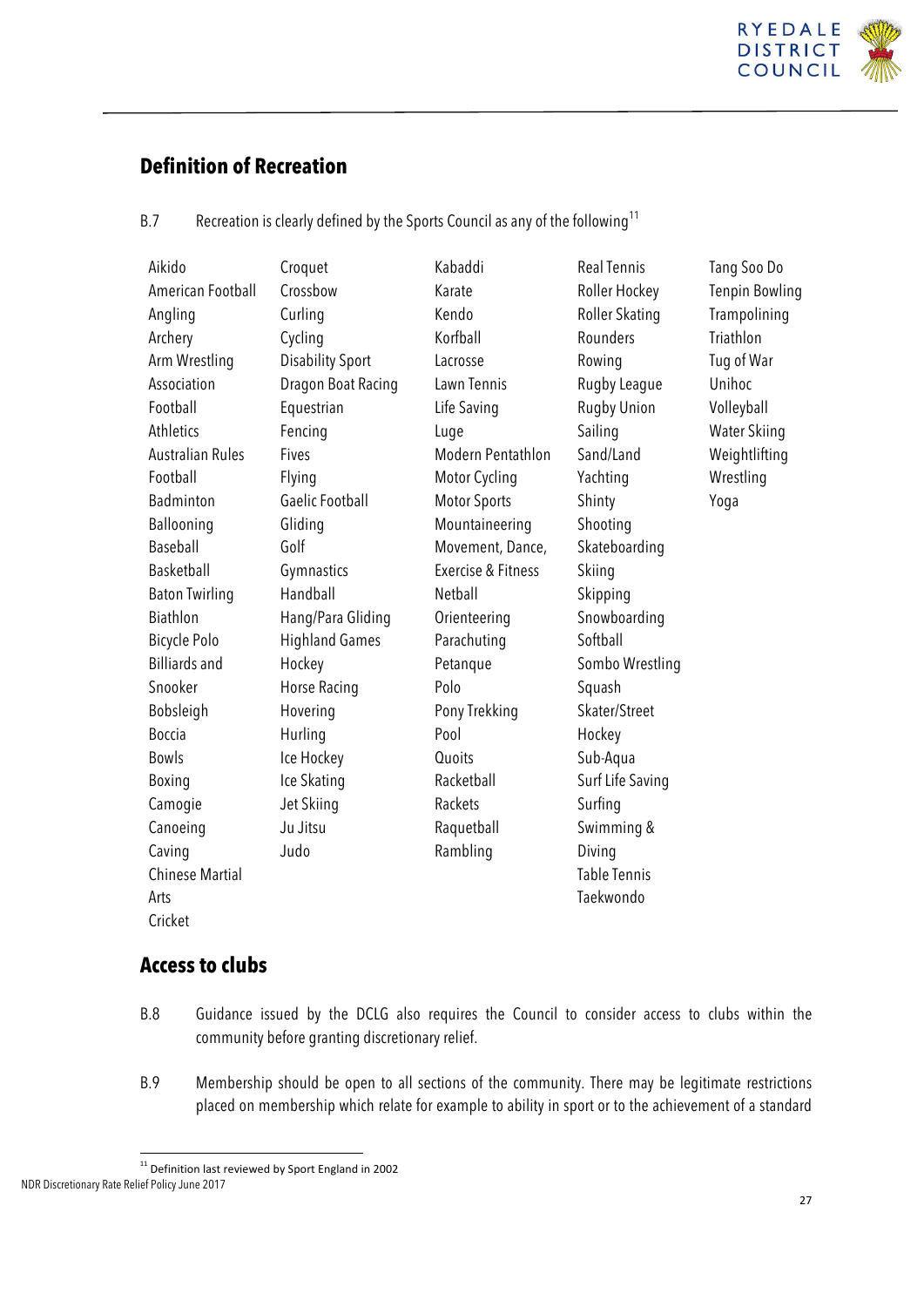

in the field covered by the organisation or where the capacity of the facility is limited, but in general membership should not be exclusive or restrictive.

- B.10 Membership rates should not be set at such a high level as to exclude the general community. However, membership fees may be payable at different rates that distinguish the different classes of membership such as juniors, adults, students, pensioners, players, non-players, employed and unemployed. In general, the club or organisation must be prepared to show that the criteria by which it considers applications for membership are consistent with the principle of open access.
- B.11 The Council also asks the following question to help establish the level of access 'Does the organisation actively encourage membership from particular groups in the community e.g. young people, women, older age groups, persons with disability, ethnic minorities' etc.?'

#### **Provision of facilities**

- B.12 Clubs which provide training or education are encouraged, as are those who provide schemes for particular groups to develop their skills e.g. young people, the disabled, retired people.
- B.13 A number of organisations run a bar. The mere existence of a bar will not in itself be a reason for not granting relief. However, the Council focuses on the main purpose of the organisation. The Council is encouraged to examine the balance between playing and non-playing members.
- B.14 Within this area, the Council also considers whether the facilities provided relieve the Council of the need to do so, or enhance and supplement those that it does provide.

### **Discretionary Relief - Non–Profit Organisations including Recreation – the Council's Policy**

- B.15 The Council will consider applications for discretionary rate relief from non-profit making organisations on their own merits on a case-by-case basis. In determining the application, the following matters will be taken in to consideration (The list is not exhaustive):
	- How the organisation supports and links into the Council's corporate vision and priorities;
	- Whether the facilities provided include education and/or training for members as a whole or for special groups;
	- The extent to which the facilities provided reduce the demand for Council services or produce savings;
	- Any membership and fee structure and whether the facilities are accessible to all residents, including whether there are concessions for certain groups, for example people on a low income or young people under 18;
	- If covered by a membership scheme, membership numbers and the number and percentage of these members that are local residents;
	- If the organisation has due regard to equality issues and if its facilities are used by all members of the community, for example black and minority ethnic residents, people over 50 and people with disabilities.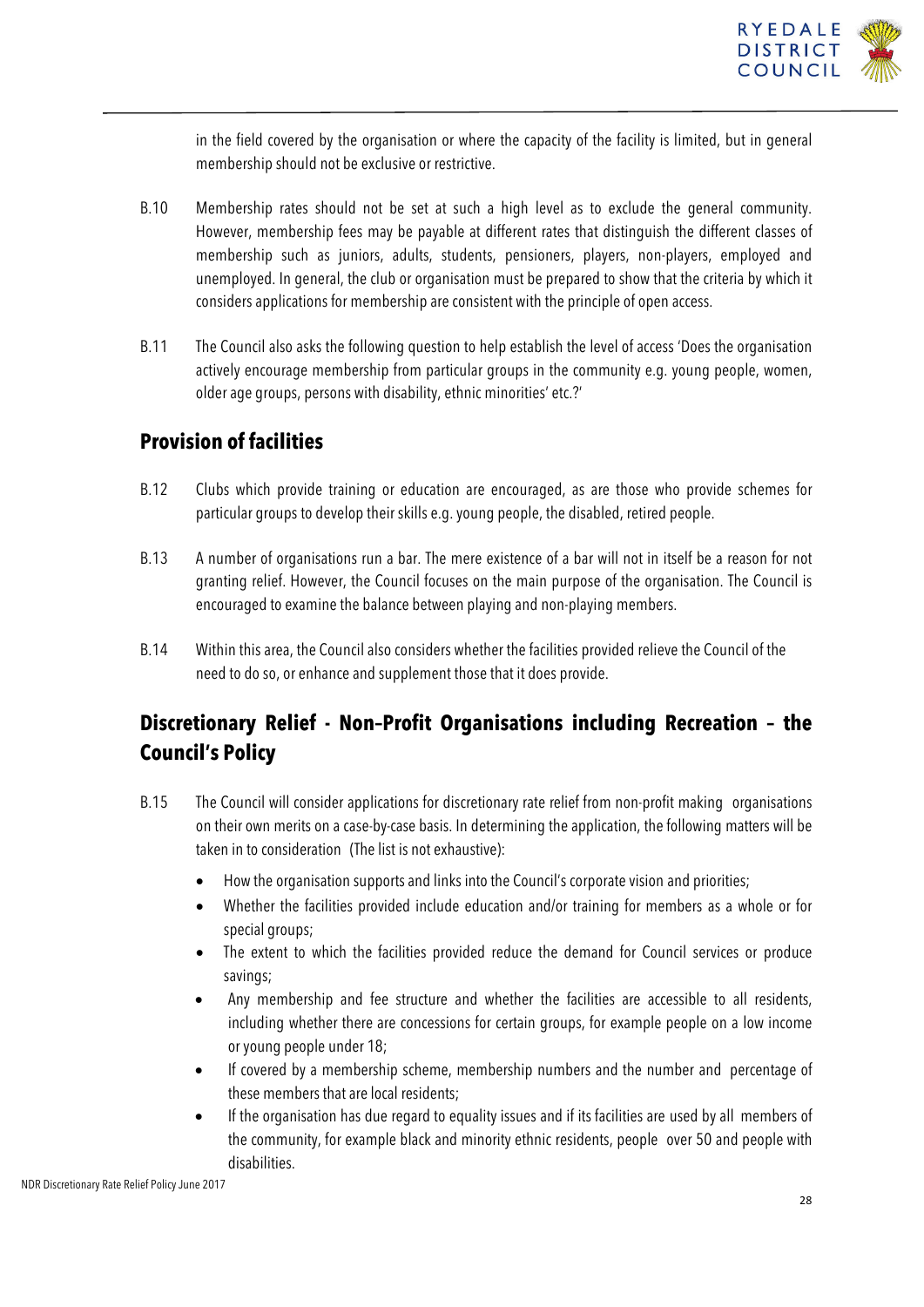

- B.16 The Council will also require additional financial information including:
	- If the organisation runs a bar or food provision, the level of income from this activity and how this money is used.; and
	- Whether the organisation operates at a local or national level and where appropriate, the local and national funding streams and financial position of the organisation.
- B.17 The Council has currently decided that the following maximum awards should be considered for nonprofit making organisations:

| <b>Organisation</b>                                                                                                                                         | <b>Mandatory</b><br><b>Relief</b> | <b>Maximum level</b><br>of Discretionary<br><b>Relief Considered</b> |
|-------------------------------------------------------------------------------------------------------------------------------------------------------------|-----------------------------------|----------------------------------------------------------------------|
| <b>Social Welfare</b>                                                                                                                                       |                                   |                                                                      |
| Community centre & village halls (not registered charity)                                                                                                   | No                                | 100%                                                                 |
| Social welfare activity (not registered charity)                                                                                                            | No                                | 100%                                                                 |
| Social welfare activity where there are few or no local beneficiaries<br>(not registered charity)                                                           | No                                | 80%                                                                  |
| <b>Business Development</b>                                                                                                                                 |                                   |                                                                      |
| Non-profit making business development organisations (not a<br>registered charity)                                                                          | No                                | 100%                                                                 |
| Culture & Heritage                                                                                                                                          |                                   |                                                                      |
| Non-profit making organisations (with no substantial revenue<br>generated from entrance fees/sales)                                                         | N <sub>o</sub>                    | 100%                                                                 |
| Non-profit making organisations (where substantial revenue is<br>generated from entrance fees/sales)                                                        | N <sub>o</sub>                    | 80%                                                                  |
| Education                                                                                                                                                   |                                   |                                                                      |
| Non-profit making Educational/Training Facilities                                                                                                           | N <sub>o</sub>                    | 100%                                                                 |
| Pre-school playgroups (not a registered charity)                                                                                                            | No                                | 100%                                                                 |
| Recreation                                                                                                                                                  |                                   |                                                                      |
| Non-profit making Leisure/Sports Clubs & Grounds (with no<br>substantial revenue generated from bar/catering facilities &<br>memberships are unrestricted)  | N <sub>o</sub>                    | 100%                                                                 |
| Non-profit making Leisure/Sports Clubs & Grounds (where substantial<br>revenue is generated from bar/catering facilities & memberships are<br>unrestricted) | N <sub>0</sub>                    | 80%                                                                  |
| Social Housing                                                                                                                                              |                                   |                                                                      |
| Not registered charity) provides tenancy support services to the<br>community                                                                               | No                                | 80%                                                                  |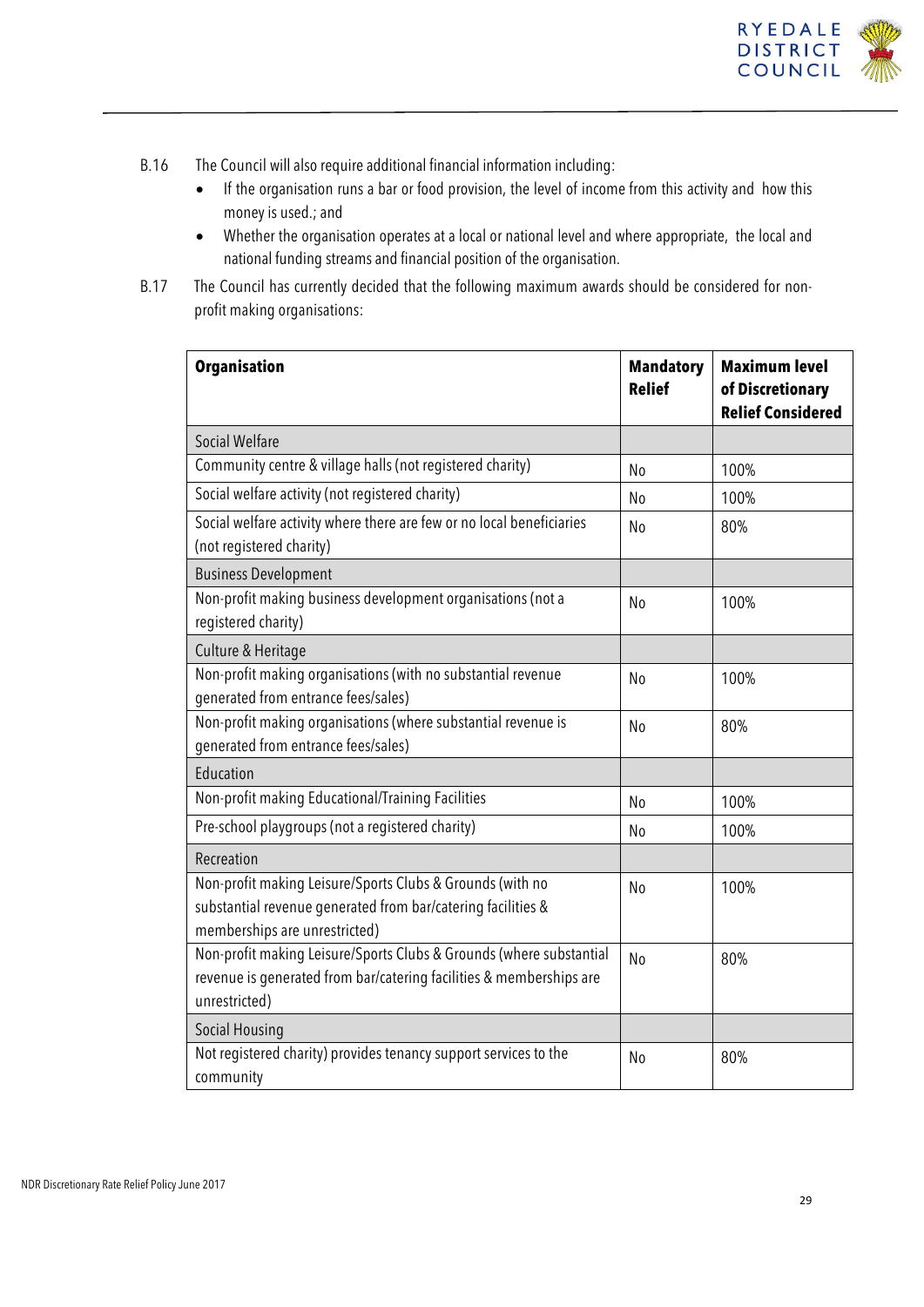

## **Appendix C**

## **Discretionary Relief - Rural Rate Relief – Mandatory Relief recipients**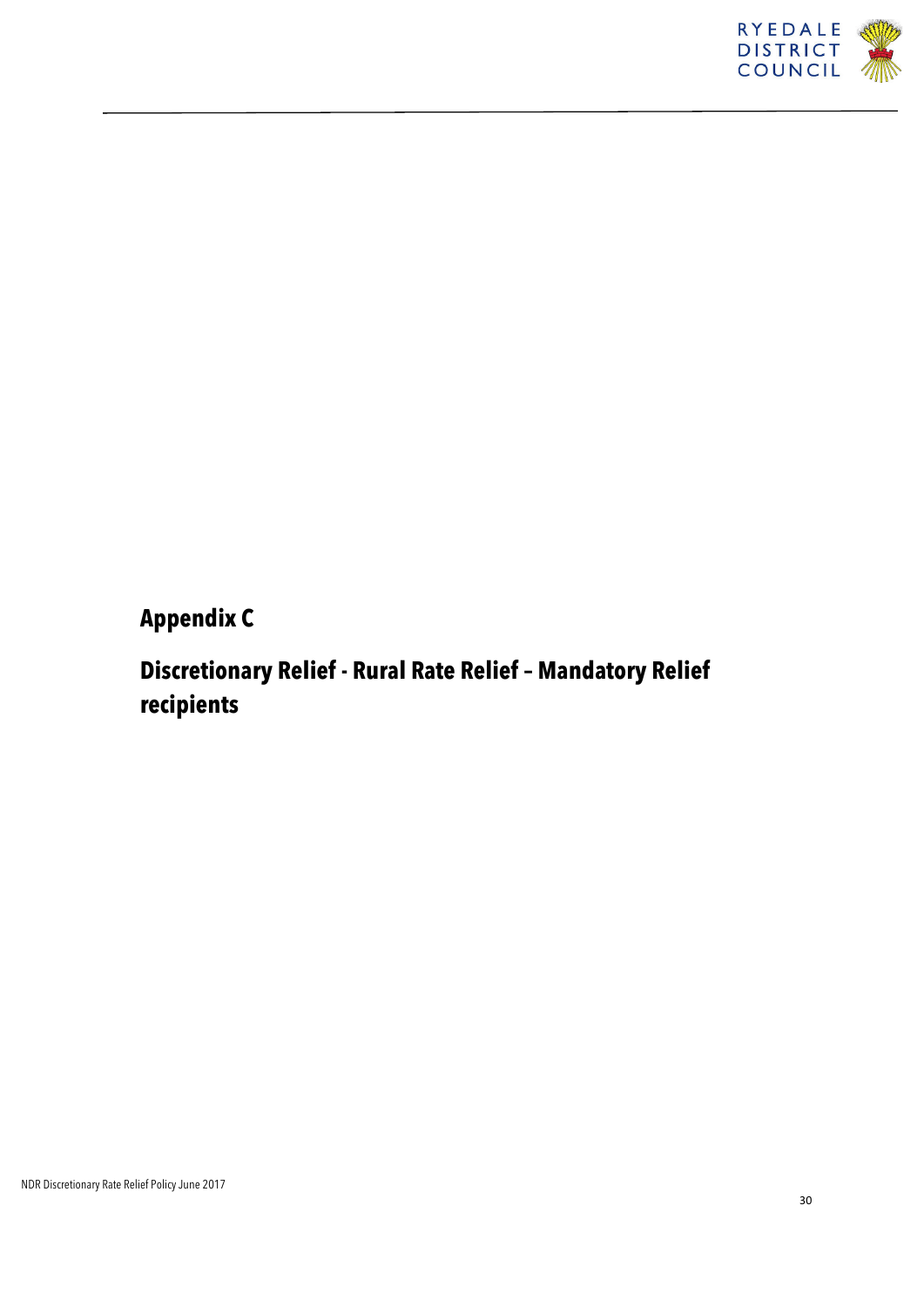

## **Discretionary Relief - Rural Rate Relief – Mandatory Relief recipients**

### **What are the qualifying criteria for Mandatory Relief?**

- C.1 For a Post Office or General Store to be entitled to 50% Mandatory Relief, all the following criteria must be met:
	- The Rateable Value of the property must not exceed £8,500 (from 1 April 2010);
	- The property must be used as a Post Office or a General Store (see below for definition), or both;
	- The property must be the only Post Office or the only General Store within the Rural Settlement.
- C.2 For a Public House or Petrol Filling Station to be entitled to 50% Mandatory Relief, all the following criteria must be met:
	- The Rateable Value of the property must not exceed £12,500 from 1 April 2010);
	- The property must be used as a Public House (see below for definition) or a Petrol Filling Station (see below for definition); and
	- The property must be the only Public House or the only Petrol Filling Station within the Rural **Settlement**
- C.3 For a village food shop to be entitled to 50% Mandatory Relief, all the following criteria must be met:
	- The Rateable Value of the property must not exceed £8,500 from 1 April 2010); and
	- The property must be used as a shop selling mainly food (see below for definition).

#### **What rural settlements exist within the Ryedale District?**

- C.4 All settlements within the Ryedale District area are determined to be rural settlements **except**:
	- Helmsley;
	- Kirkbymoorside;
	- Norton;
	- Malton; and Pickering

### **What is the definition of a General Store?**

C.5 For the purposes of Rural Rate Relief, 'General Store' means a business or trade, which wholly or mainly sells by retail both food (other than confectionery) for human consumption and general household goods. Where there are two or more General Stores within the same Rural Settlement, none can qualify for Mandatory Relief on that basis, although if one of them functions as a Post Office or a Food Shop relief may be claimed independently on that ground. However, both a General Store and a Post Office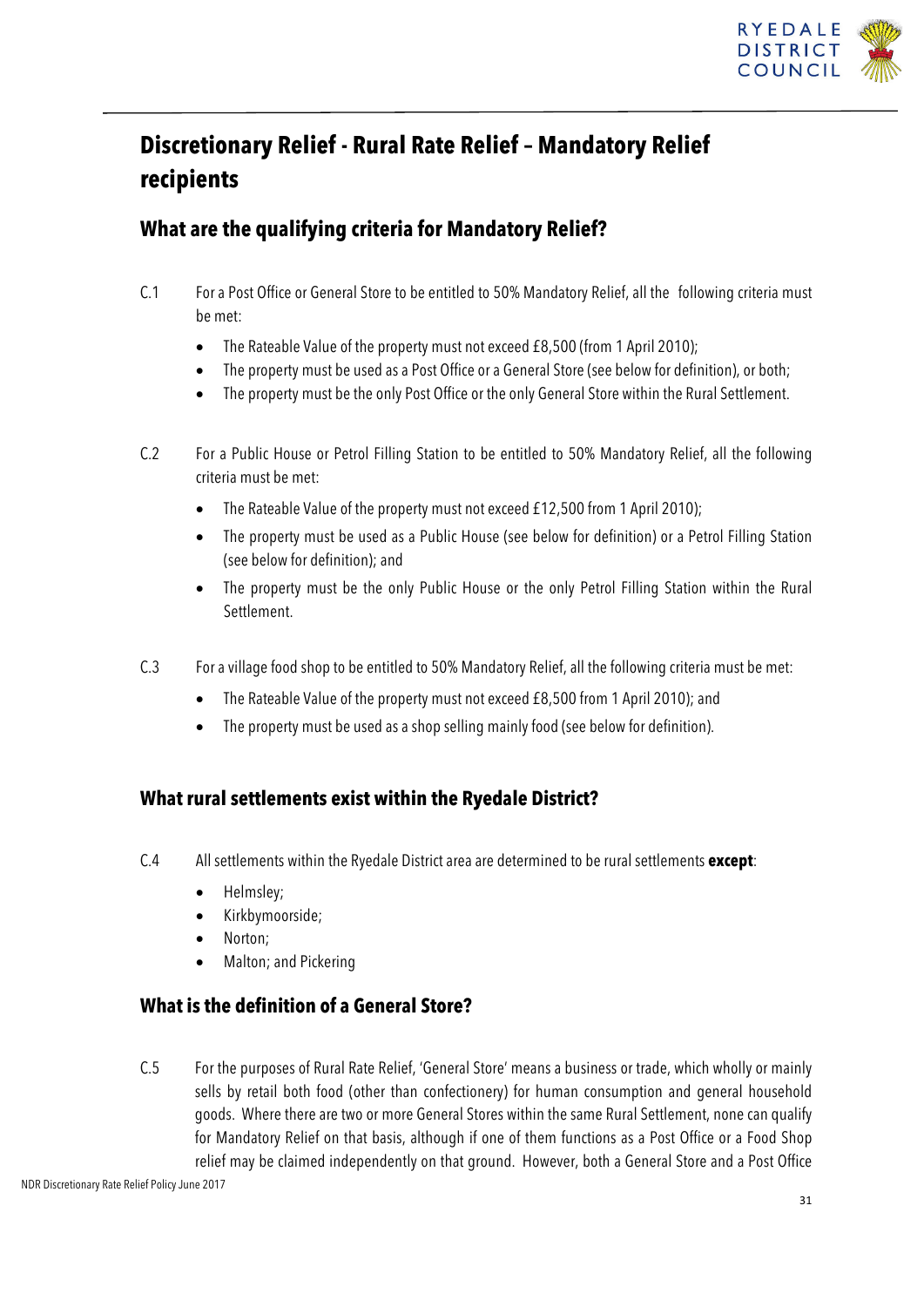

in the same Rural Settlement will qualify for Mandatory Relief, provided that, they both meet the criteria. Although a General Store or a Post Office may not meet the criteria for Mandatory Relief, they may still be eligible to apply for Discretionary Relief.

#### **What is the definition of a Public House?**

C.6 For the purposes of Rural Rate Relief, 'Public House' means any premises as defined in the Licensing Act 2003, which has a premises license authorising sale by retail of alcohol for consumption on the premises. In addition, the premises must be used principally for retail sales of alcohol to members of the public for consumption on the premises, and sales must not be subject to the condition that buyers reside at or consume food on the premises.

#### **What is the definition of a Petrol Filling Station?**

C.7 For the purposes of Rural Rate Relief, 'Petrol Filling Station' means premises where petrol or other automotive fuels are sold retail to the general public for fuelling motor vehicles intended or adapted for use on roads

#### **What is the definition of a Food Shop?**

C.8 For the purpose of Rural Rate Relief, 'Food Shop' means a trade or business consisting wholly or mainly of the sale by retail of food for human consumption (excluding confectionery and catering – in this context catering means any supply of food for consumption on the premises on which it is supplied and any supply of hot food for consumption off the premises). This definition may also include shops, which sell mainly household foods and which may partly also sell hot take away food or food consumed on the premises. But shops whose main business is a restaurant, tearoom, take-away, or confectionery sales are not food shops and so will not qualify for mandatory relief.

#### **What are the qualifying criteria for Discretionary Relief?**

C.9 The Council may grant up to 50% Discretionary Relief in respect of any property which qualifies for 50% Mandatory Relief and the Council may also grant up to 100% Discretionary Relief to any rural business which does not meet the mandatory provisions. It should be noted that for 2017 onwards Central Government has requested that Council grant 50% discretionary relief to all ratepayers who receive 50% mandatory rural rate relief.

### **Rural Rate Relief – Mandatory Relief recipients, the Council's Policy for granting discretionary relief.**

C.10 As Central Government has requested and fully funds any additional relief granted to ratepayers who receive mandatory rural rate relief, the Council will automatically grant the additional 50% until such time as primarily legislation is changed.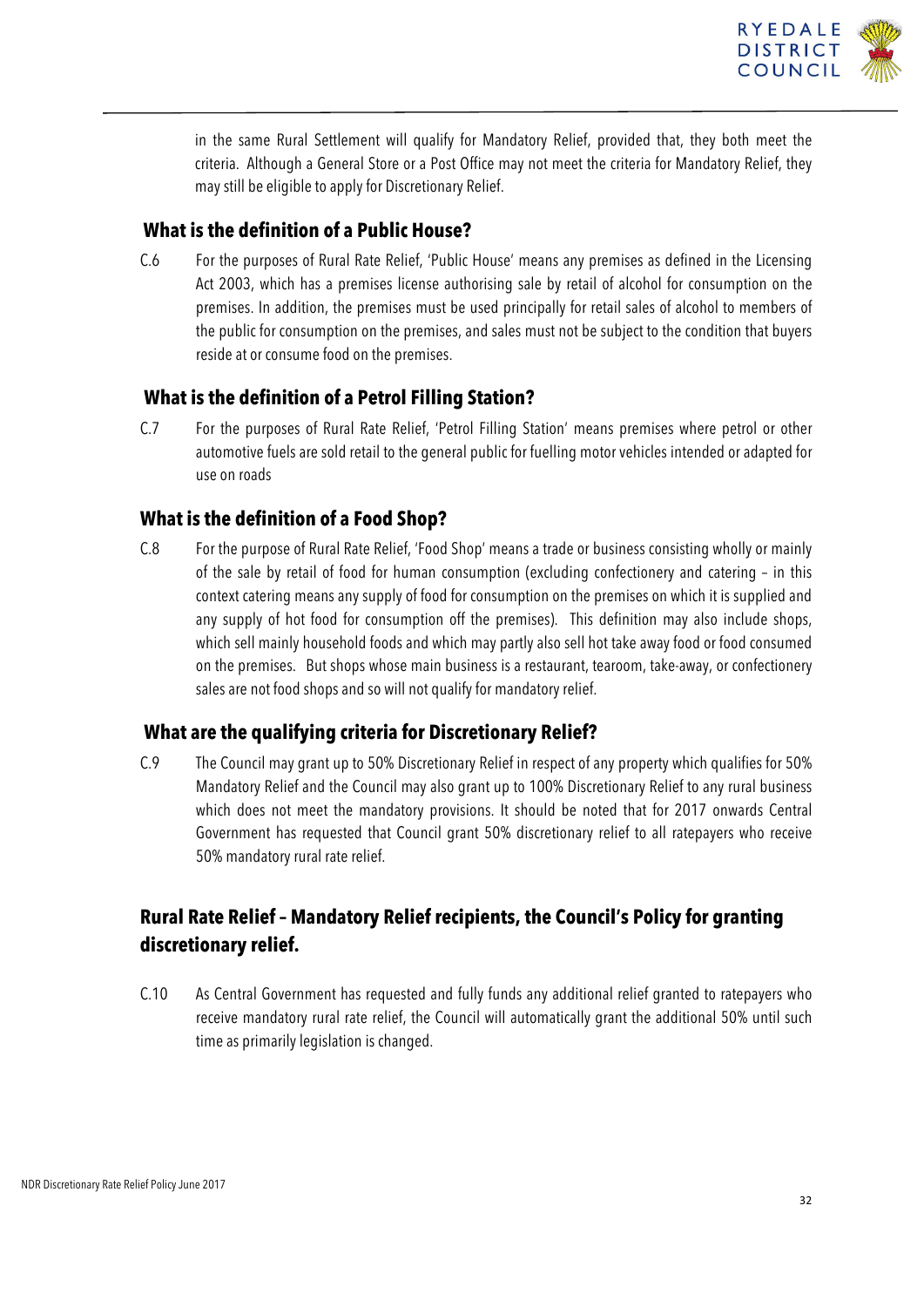

## **Appendix D**

## **Discretionary Relief – Premises within Rural Settlements**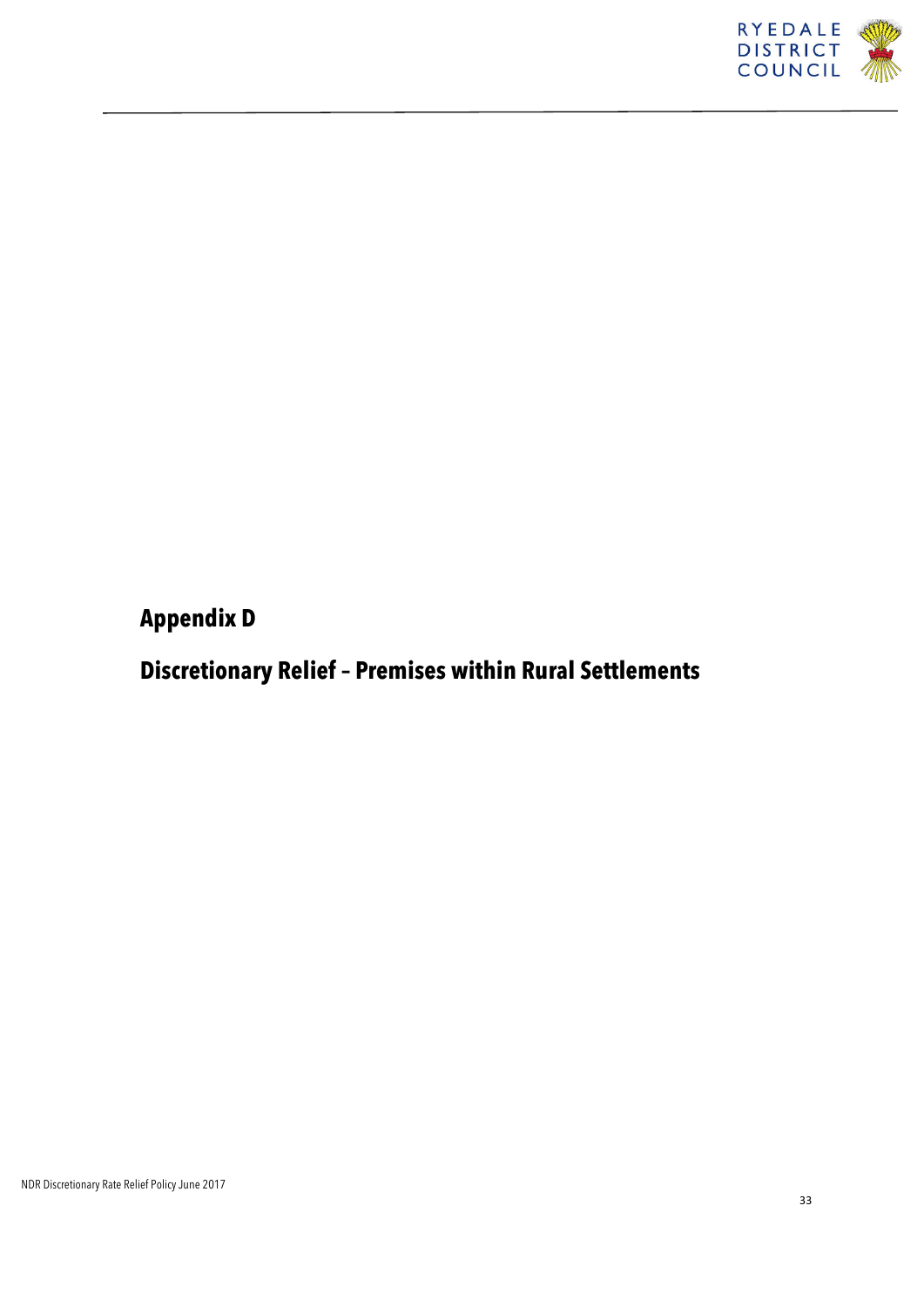

### **Discretionary Relief – Premises within Rural Settlements**

- D.1 In addition to having the ability to grant discretionary relief to those in receipt of mandatory relief, the Local Government and Rating Act 1997 allows discretionary relief of up to 100% to be granted where the rateable value is £16500 or less and:
	- a. Property is used for purposes which are of benefit to the local community; and
	- b. It would be reasonable for the billing authority to award relief, having regards to the Council's Council Taxpayers.
- D.2 As with most discretionary relief, part of the cost, is met by Central Government and the balance from local sources.
- D.3 The main criteria for granting discretionary relief in respect of rural rate relief is that premises are used to benefit the local community.

### **Benefit to the local community**

- D.4 Whilst each application for the relief will be considered on its own merits, there are certain factors which weigh heavily in the decision-making process. It is this Council's belief that the spirit of the legislation is to assist businesses and amenities, which contribute significantly to the quality of life of the people who have their main home in the Rural Settlement.
- D.5 To be successful for consideration, a business must show that its existence is a significant benefit to the local community with the majority of local residents directly benefiting from services or facilities provided by that business

### **Rural Rate Relief – the Council's Policy for granting discretionary relief.**

- D.6 The Council will also consider applications for a discretionary rural rate relief from all ratepayers, not entitled to mandatory relief up to a maximum of 100%.
- D.7 In determining the application the following matters will be taken in to consideration:
	- The granting of any discretionary relief will be essential in ensuring the viability of any business within the rural settlement;
	- The granting of any discretionary relief is proportionate given the level of any business rates charged compared with the overall turnover of the business;
	- The granting of any discretionary relief will assist the business in continuing to be viable and / or prevent the business from failing;
	- The business is considered by the Council to be essential to the community and that any reduction or withdrawal of the business will have a serious detrimental effect on the rural settlement;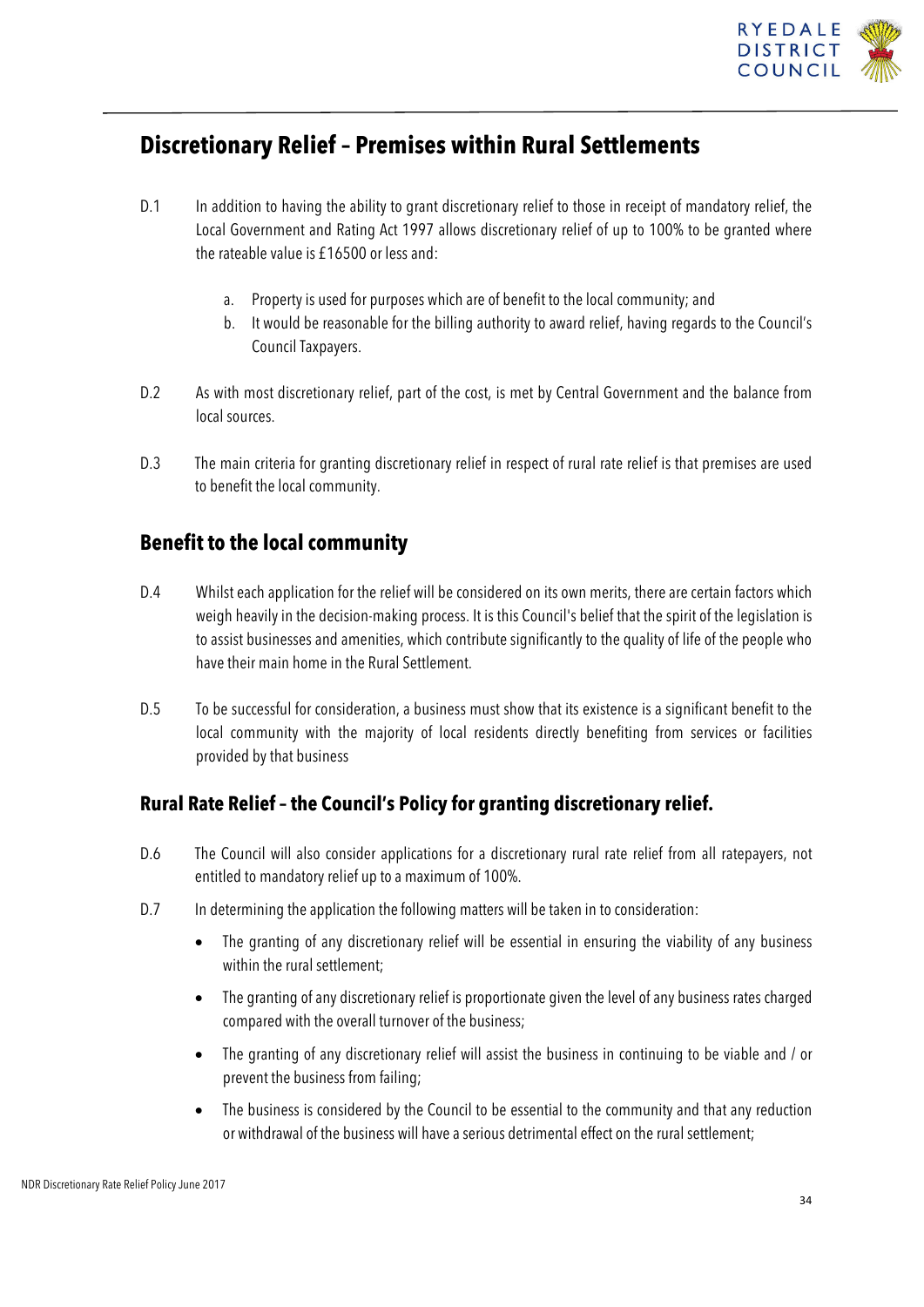

- The granting of any discretionary relief is reasonable having regard to the effect on taxpayers of the Council;
- D.8 The Council has currently decided that the following maximum level of award should be considered for premises in rural settlements meeting the criteria but **not** receiving mandatory relief:

| <b>Organisation</b>                                                | <b>Mandatory</b><br><b>Relief</b> | <b>Maximum</b><br><b>level</b><br><b>Discretionary</b><br>οf<br><b>Relief Considered</b> |
|--------------------------------------------------------------------|-----------------------------------|------------------------------------------------------------------------------------------|
| Public House with essential secondary use unique to local          | No                                | 70%                                                                                      |
| community (outside mandatory RV threshold, but within              |                                   |                                                                                          |
| discretionary RV threshold)                                        |                                   |                                                                                          |
| Public Houses (outside mandatory RV threshold, but within          | No.                               | 50%                                                                                      |
| discretionary RV threshold) that are deemed essential to the local |                                   |                                                                                          |
| community that cannot be sustained without relief                  |                                   |                                                                                          |
| General Stores (outside mandatory RV threshold, but within         | No                                | 50%                                                                                      |
| discretionary RV threshold) that are deemed essential to the local |                                   |                                                                                          |
| community that cannot be sustained without relief                  |                                   |                                                                                          |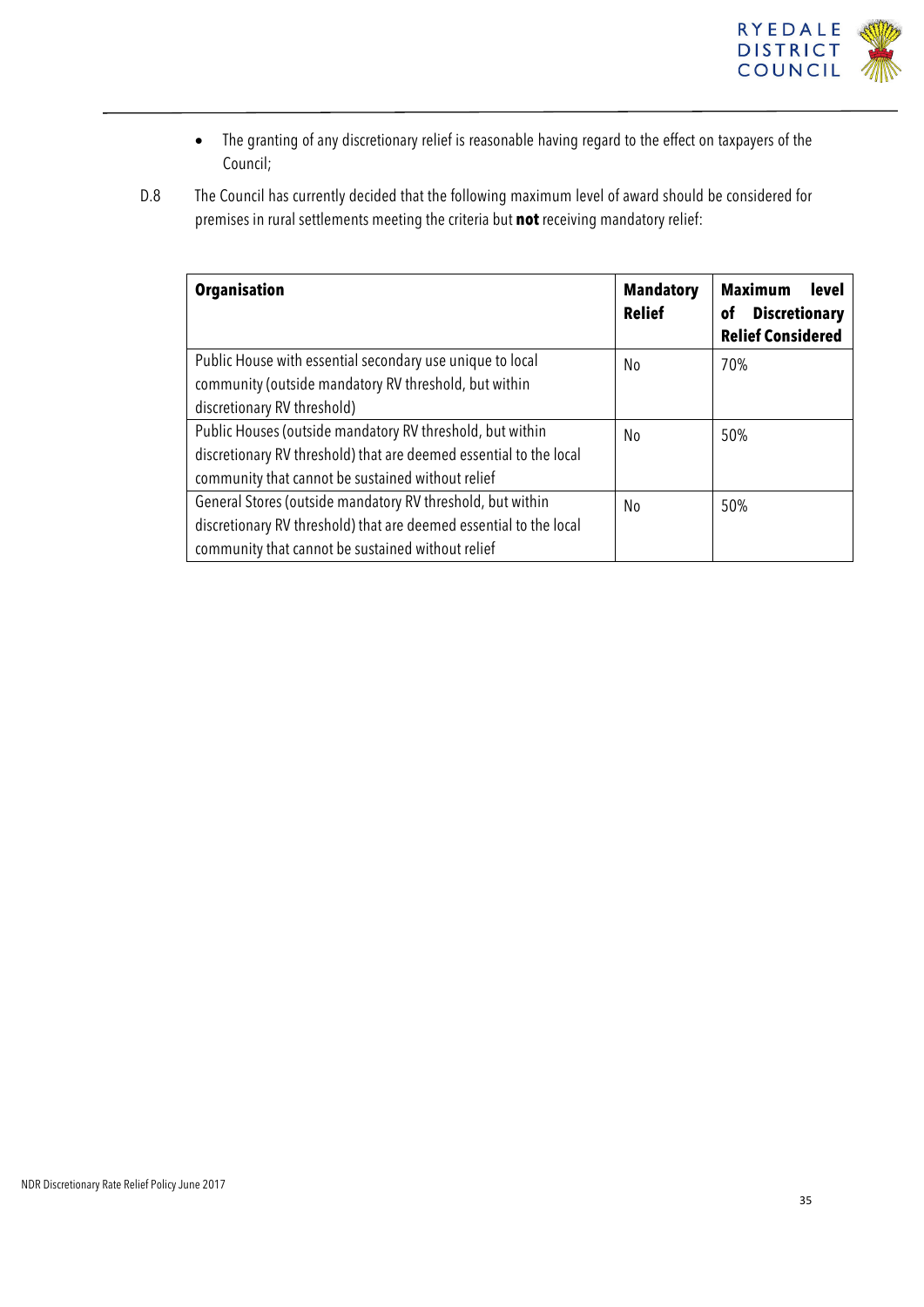

**Appendix E**

**Discretionary Relief – Localism Act 2011**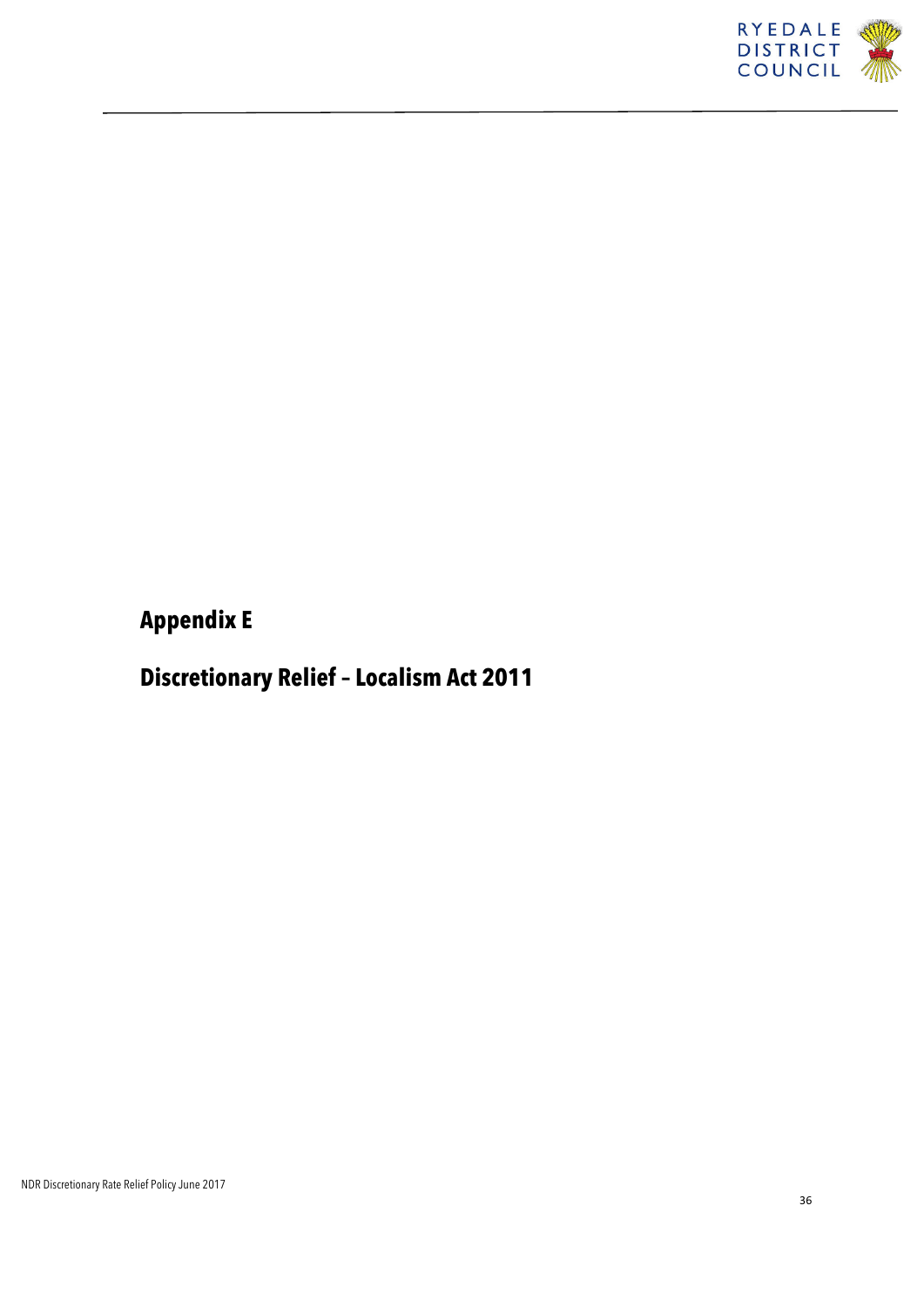

## **Discretionary Relief – Localism Act 2011**

### **General explanation**

- E.1 Section 69 of the Localism Act 2011 amended Section 47 of the Local Government Finance Act 1988. These provisions allow all Councils to grant discretionary relief in **any** circumstances where it feels fit having regards to the effect on the Council Tax payers of its area.
- E.2 The provisions are designed to give authorities flexibility in granting relief where it is felt that to do so would be of benefit generally to the area and be reasonable given the financial effect to Council Tax payers.

### **Discretionary Relief – Localism – the Council's Policy**

- E.3 Applications will be considered from any ratepayer who wishes to apply. However, where a ratepayer is suffering hardship or severe difficulties in paying their rates liability then relief can be granted under the existing provisions as laid down by Section 49 of the Local Government Finance Act 1988. There will be no requirement to grant relief in such cases under the Council's discretionary relief policy.
- E.4 Any ratepayer applying for discretionary rate relief under these provisions and who does not meet the criteria for existing relief (charities, non-profit making organisations etc.) must meet **all** of the following criteria and the amount of relief granted will be dependant on the following key factors:
	- a. The ratepayer **must not** be entitled to mandatory rate relief (Charity or Rural Rate Relief);
	- b. The ratepayer **must not** be entitled to Central Government funded reliefs;
	- c. The ratepayer **must not** be an organisation that could receive relief as a non-profit making organisation or as a sports club or similar;
	- d. The ratepayer **must** occupy the premises (no discretionary rate relief will be granted for unoccupied premises);
	- e. The premises and organisation **must** be of *significant* benefit to residents of the Council's area;
	- f. The premises and organisation **must** relieve the Council of providing similar facilities;
	- g. The ratepayer **must**;
		- a. Provide facilities to certain priority groups such as elderly, disabled, minority groups, disadvantaged groups; **or**
		- b. Provide *significant* employment or employment opportunities to residents of the Council; **or**
		- c. Provide the residents of the area with such services, opportunities or facilities that cannot be obtained locally or are not provided locally by another organisation;
	- h. The ratepayer **must** demonstrate that assistance (provided by the discretionary rate relief) will be for a *short time only* **and** that any business / operation is financially viable in the medium and long term; **and**
	- i. The ratepayer **must** show that the activities of the organisation are consistent with the Council's core values and priorities.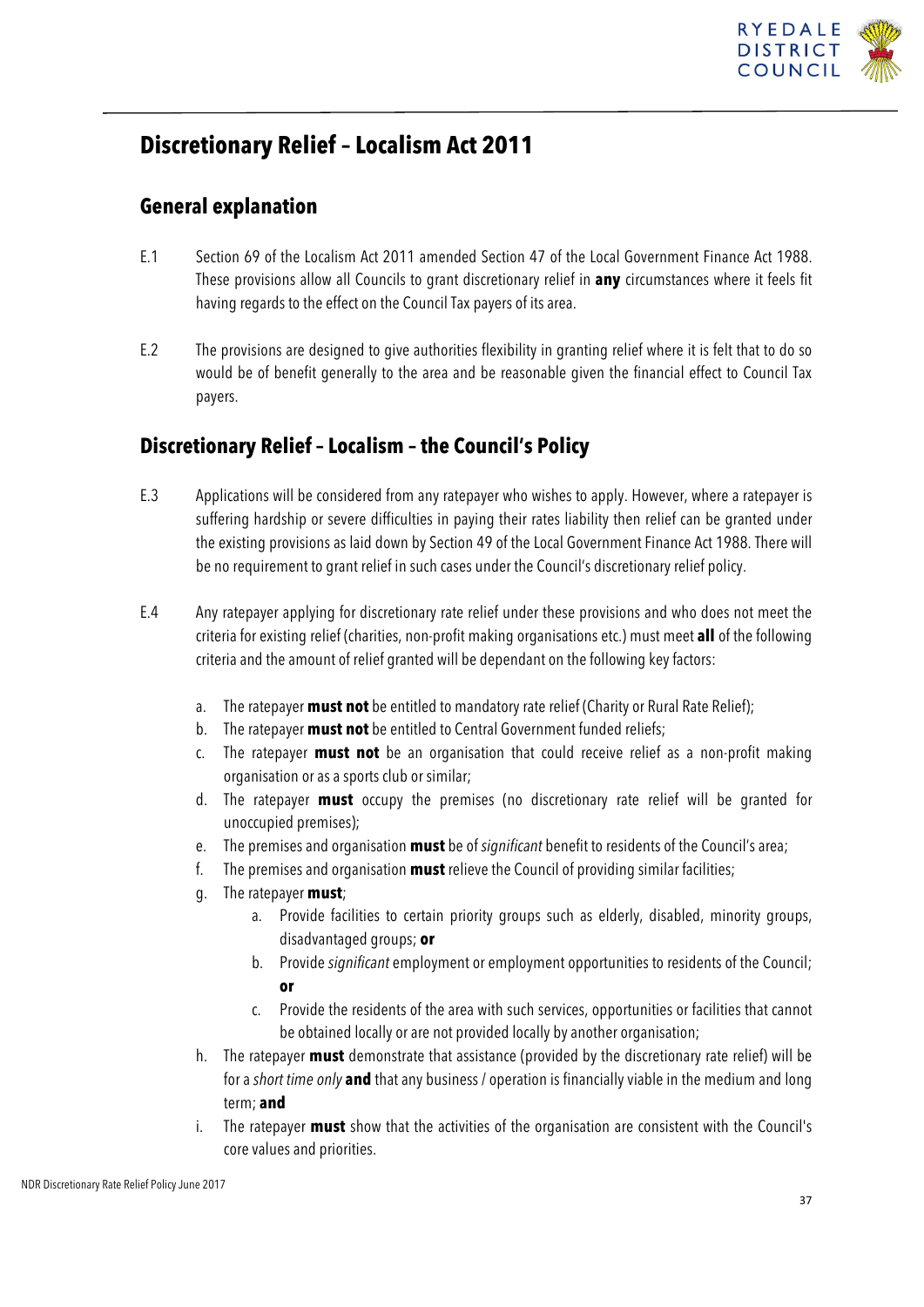

- E.5 Where a ratepayer can demonstrate that **all** of the above criteria are met, relief will be considered for initially a short period.
- E.6 A formal application from the ratepayer will be required in each case and any relief will be granted in line with State Aid requirements as specified within section 6 of this policy.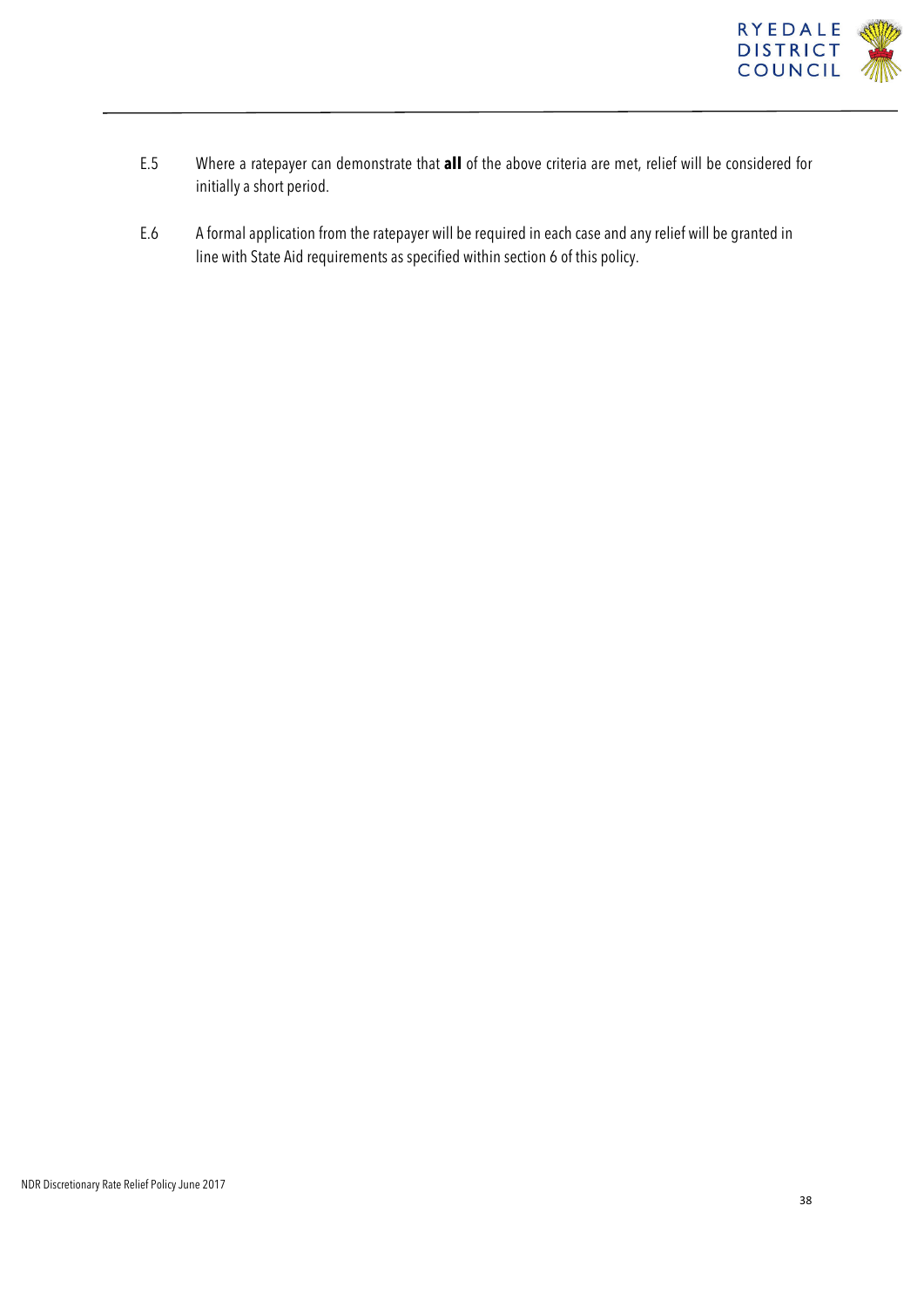

## **Appendix F**

**Local Newspaper Relief**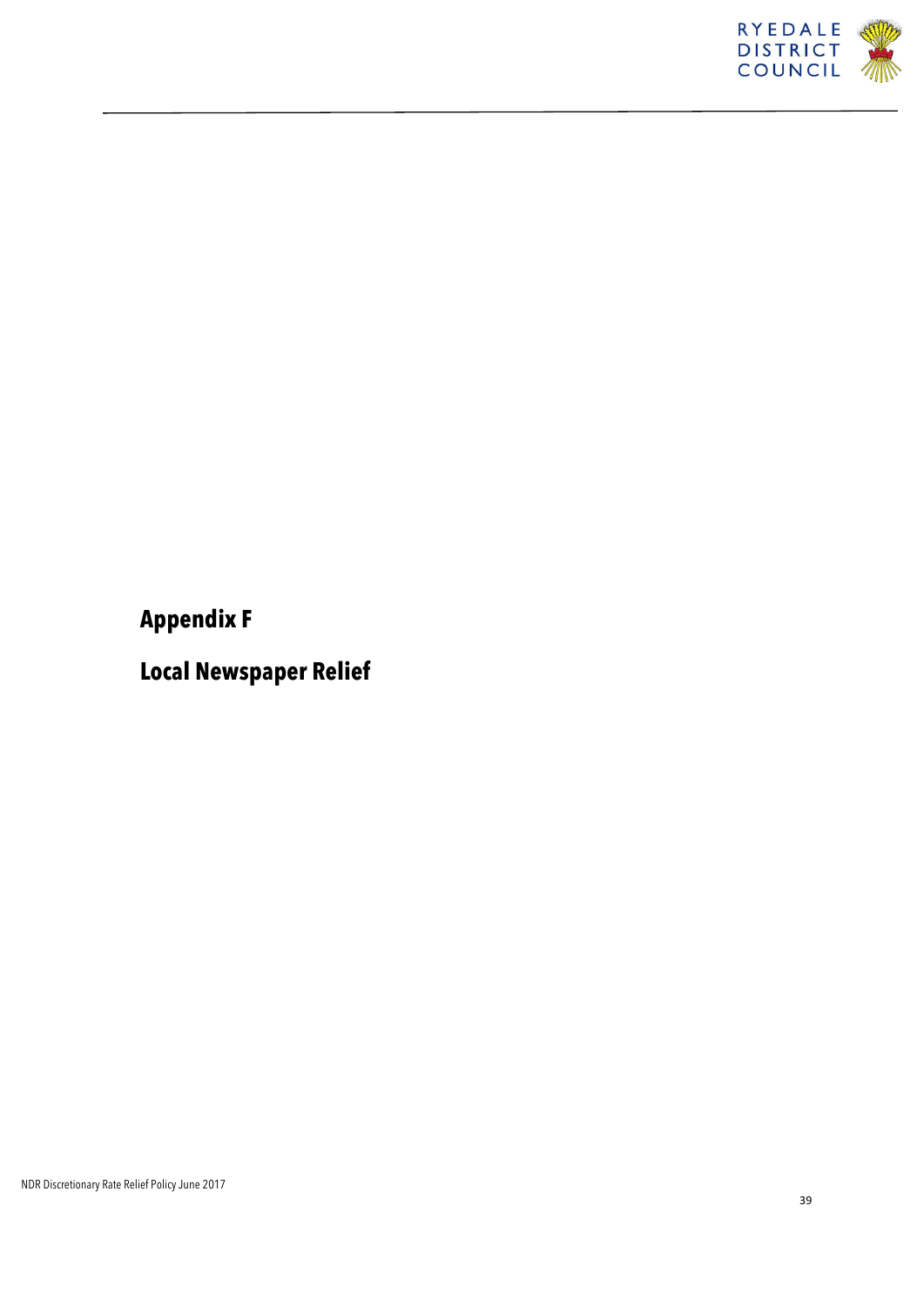

### **General Explanation**

- F.1 This is a temporary relief for 2017-18 and 2018-19 and the Government is not changing the legislation around the reliefs available to these properties. Central Government will reimburse local authorities that use their discretionary relief powers (under section 47(3)) of the Local Government Finance Act 1988 to grant relief in line with the eligibility criteria set out in this guidance.
- F.2 The Council will be compensated by Central Government through a grant under section 31 of the Local Government Act 2003.

### **Eligibility criteria**

F.3 The scheme will provide a £1,500 relief for office space occupied by local newspapers up to a maximum of one discount per local newspaper title and per hereditament, for two years from 1 April 2017.

### **Local Newspapers**

F.4 The relief is to be specifically for local newspapers and by that, the Council means what would be considered a "traditional local newspaper." The relief will not be available to magazines.

### **Office Space**

F.5 The hereditament **must** be occupied by a local newspaper and wholly or mainly used as office premises for journalists and reporters.

### **Amount of Relief**

F.6 The amount of relief is limited to a maximum of one discount per newspaper title (e.g. per newspaper name) **AND** per hereditament. As with all discretionary rate relief, any grant will be subject to State Aid limits as defined within section 6 of this policy.

### **Local Newspaper Relief – the Council's policy for granting discretionary relief.**

F.7 The Council has decided to grant relief strictly in accordance with Central Government guidelines.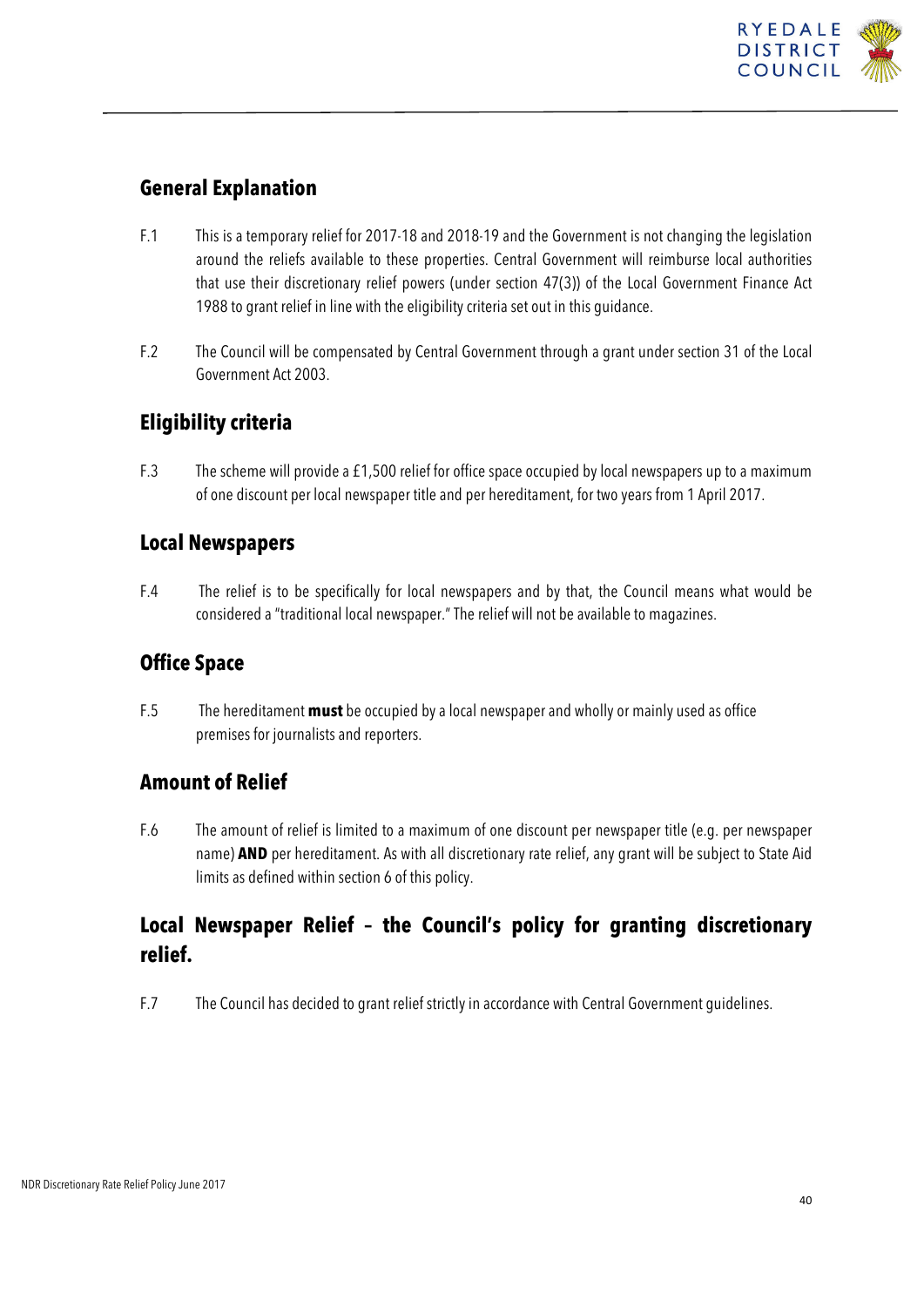

## **Appendix G**

## **Supporting Small Businesses Relief**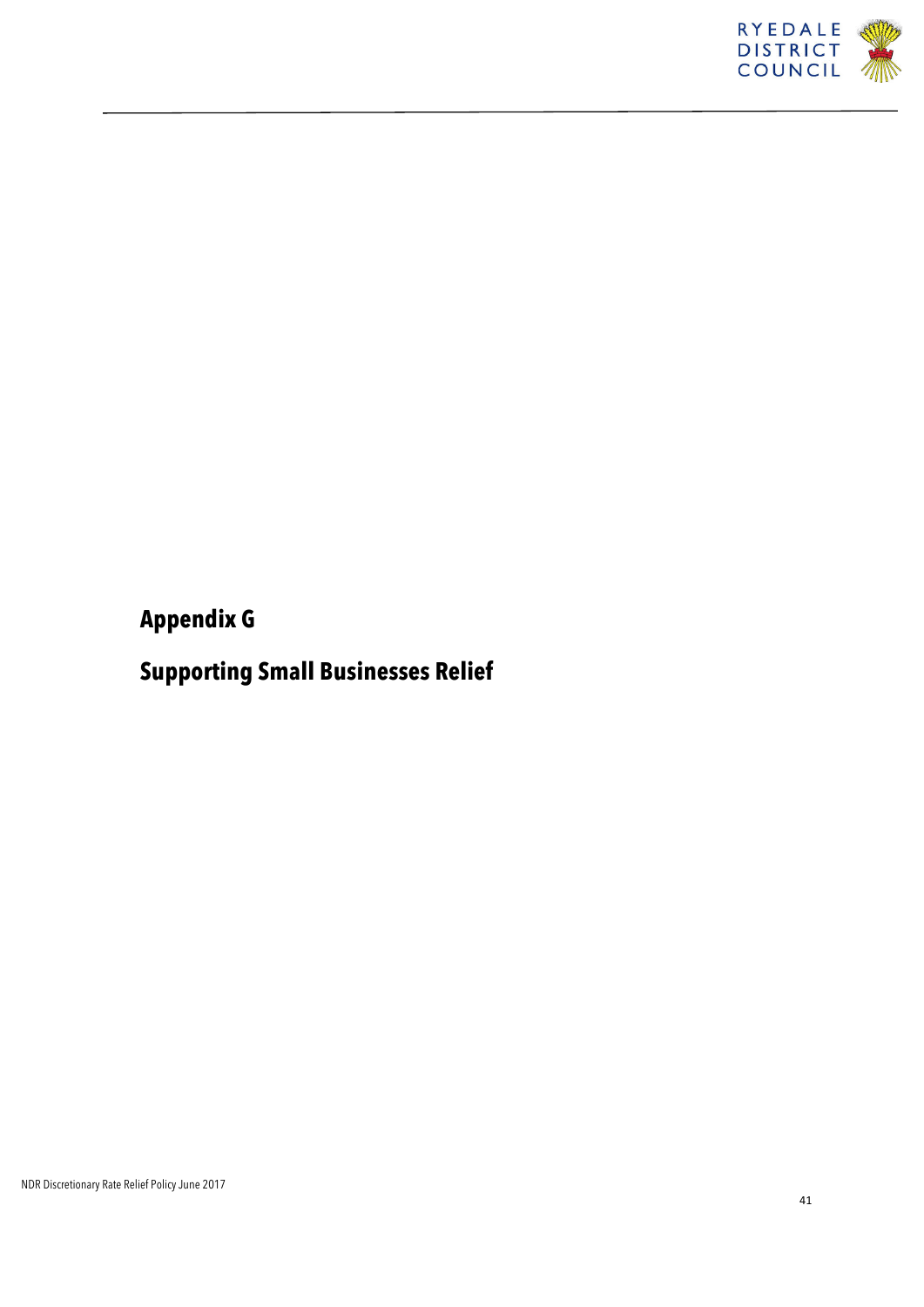

### **General Explanation**

- G.1 Central Government has increased the thresholds for Small Business Rate Relief from 1 April 2017 to £12,000 for the 100% relief and £15,000 for the tapered relief. They have also allowed rural rate relief to be granted up to 100% using S47 of the Local Government Finance Act 1988 as a top up to the mandatory level of 50%, albeit that the rateable value limits have not been changes in respect of rural hereditaments (see section D of this policy). Unfortunately, despite these changes, some small businesses and businesses in rural areas may lose their entitlement to the relief due to increases in Rateable Value through the revaluation on 1<sup>st</sup> April 2017.
- G.2 The transitional relief scheme (provided under the Non-Domestic Rating (Chargeable Amounts) (England) Regulations 2016 No. 1265) does not provide support in respect of changes in reliefs. Therefore, those ratepayers who have lost some or all of their small business or rural rate relief may face large percentage increases in bills from 1 April 2017.
- G.3 In view of this, Central Government announced that a new scheme of relief would be made available to those ratepayers facing large increases as a result of the loss of small business or rural rate relief due to the revaluation. All authorities are encouraged to grant the relief in accordance with the guidelines laid down by Central Government and if granted strictly in accordance with guidance, the Council will be compensated by Central Government through a grant under section 31 of the Local Government Act 2003.
- G.4 The relief is to be known as the 'Supporting Small Businesses Scheme'

### **Who is eligible for the relief and how much relief will be available?**

- G.5 The Supporting Small Businesses relief will help those ratepayers who as a result of the change in their rateable value at the revaluation are losing some or all of their small business or rural rate relief and, as a result, are facing large increases in their bills.
- G.6 To support these ratepayers, the Supporting Small Businesses relief will ensure that the increase per year in the bills of these ratepayers is limited **to the greater of:**
	- a. a percentage increase per annum. of 5%, 7.5%, 10%, 15% and 15% 2017/18 to 2021/22 all plus inflation. ( Unlike the transitional relief scheme under the Chargeable Amount regulations), for the first year of the scheme the percentage increase is taken against the bill for 31 March 2017 after small business rate relief or rural rate relief; **or**
	- b. a cash value of £600 per year (£50 per month).
- G.7 This cash minimum increase ensures that those ratepayers paying nothing or very small amounts in 2016/17 after small business rate relief are brought into paying something.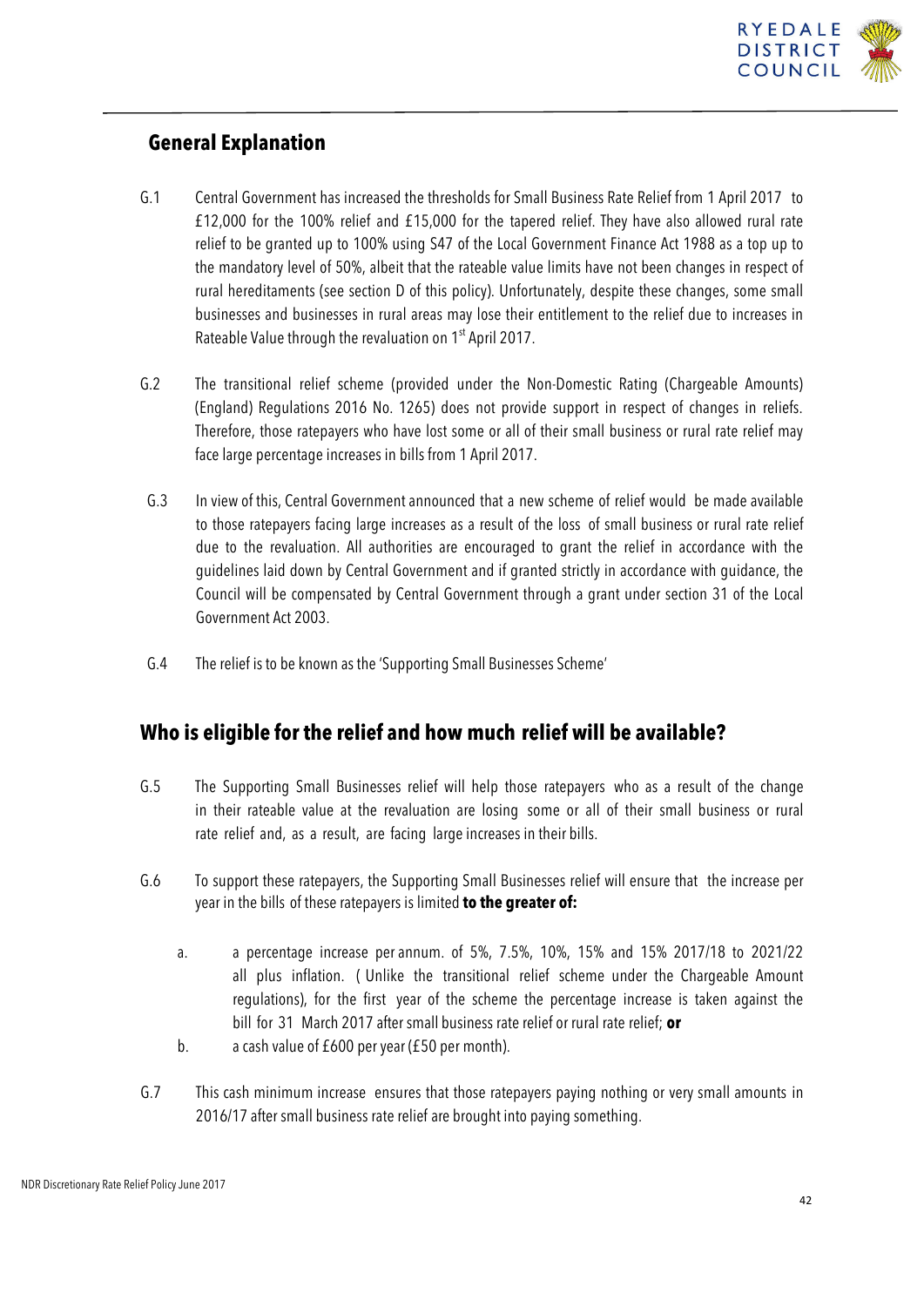

- G.8 In the first year of the scheme, this means all ratepayers losing some or all of their small business rate relief or rural rate relief will see the increase in their bill capped at £600. The cash minimum increase is £600 per year thereafter. This means that ratepayers who in 2016/17 paid nothing under small business rate relief and are losing all of their entitlement to relief (i.e. moving from £6,000 rateable value or less to more than £15,000) would under this scheme be paying £3,000 in year 5.
- G.9 The Government has also decided that those on the Supporting Small Businesses relief scheme whose 2017 rateable values are £51,000 or more will not be liable to pay the supplement (1.3p) to fund small business rate relief while they are eligible for the Supporting Small Businesses relief scheme.
- G.10 Ratepayers will remain in the Supporting Small Businesses relief scheme for either 5 years or until they reach the bill they would have paid without the scheme (this would be the charge payable as their true rates payable or the charge calculated under the Non-Domestic Rating (Chargeable Amounts) (England) Regulations 2016).
- G.11 A change of ratepayer will not affect eligibility for the Supporting Small Businesses relief scheme **but** eligibility will be lost if the property falls vacant or becomes occupied by a charity or Community Amateur Sports Club.
- G.12 The rules for state aid (as detailed in section 6 of this policy) shall apply when considering Supporting Small Businesses Relief.

### **Recalculation of relief**

- G.13 The amount of relief awarded under the Supporting Small Businesses relief scheme will be recalculated in the event of a change of circumstances including the following:
	- This could include, for example, a backdated change to the rateable value or the hereditament; or
	- The awarding of another relief.
- G.14 The Council will, in effect, calculate the award on a daily basis taking into account the above, and the relief will be re-calculated if the rateable value changes.

### **Other Reliefs**

- G.15 Hereditaments eligible for charity or Community Amateur Sports Club relief or hereditaments which are unoccupied are not eligible for Supporting Small Businesses Relief. Likewise, the same principle applies to properties for which a Section 44A certificate has been granted (apportionment of rateable values for partly occupied properties). The presence of a section 44A certificate will not further reduce the bill found under the Supporting Small Business scheme.
	- G.16 In accordance with Central Government guidelines, all other discretionary reliefs, will be considered after the application of Supporting Small Businesses relief.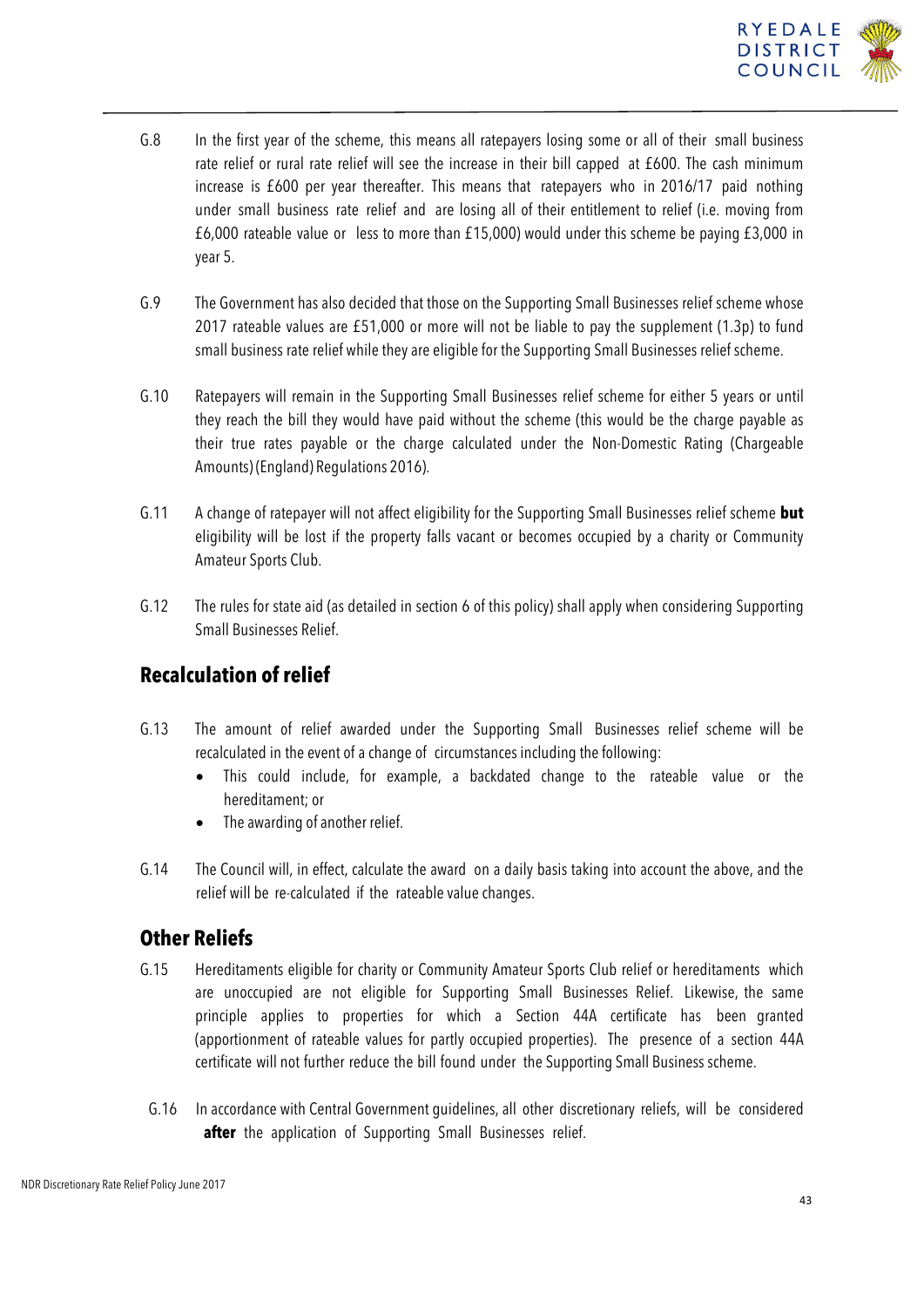

## **Supporting Small Businesses Relief – the Council's policy for granting discretionary relief.**

G.17 The Council has decided to grant relief strictly in accordance with Central Government guidelines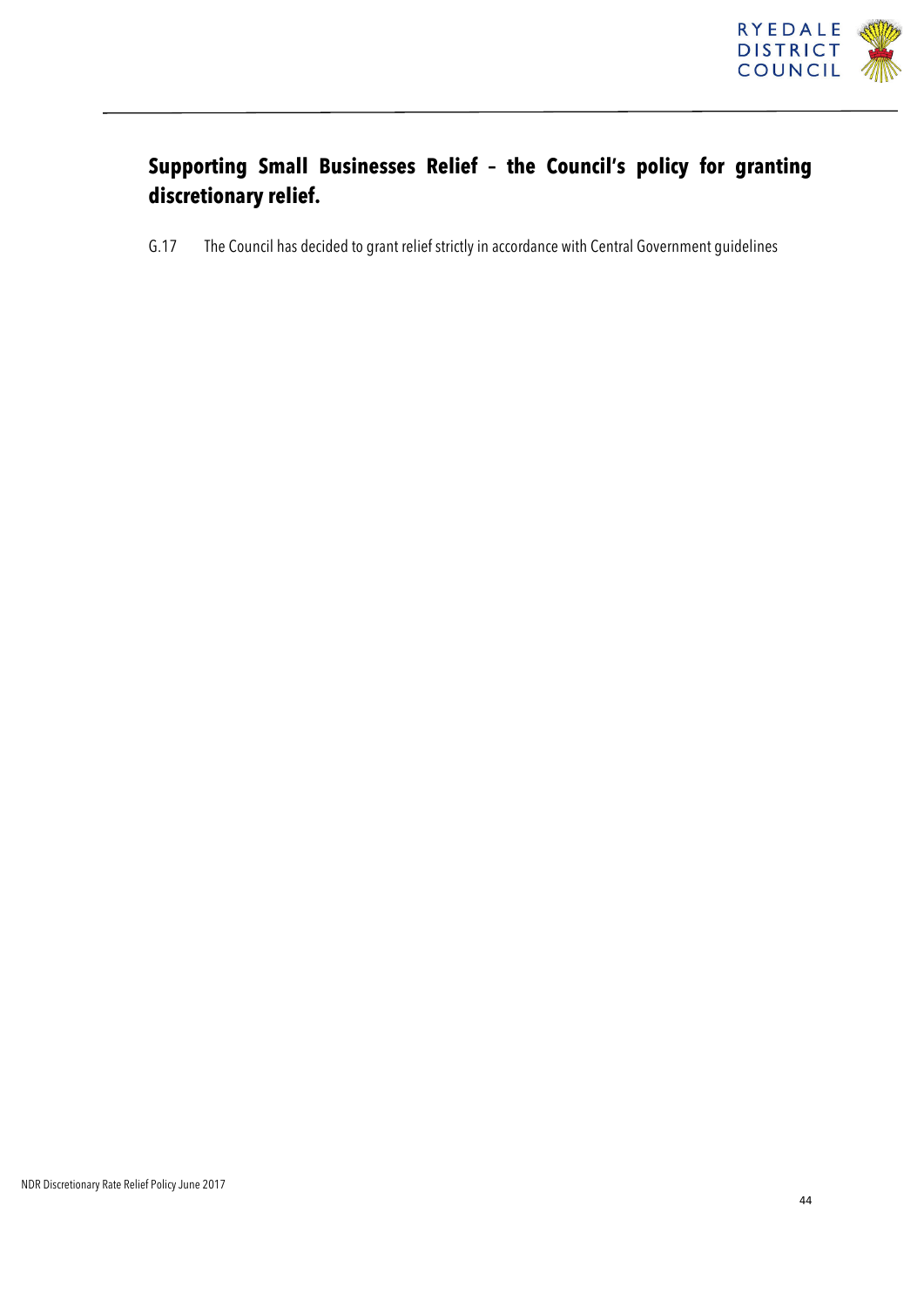

**Appendix H**

**Public House Relief**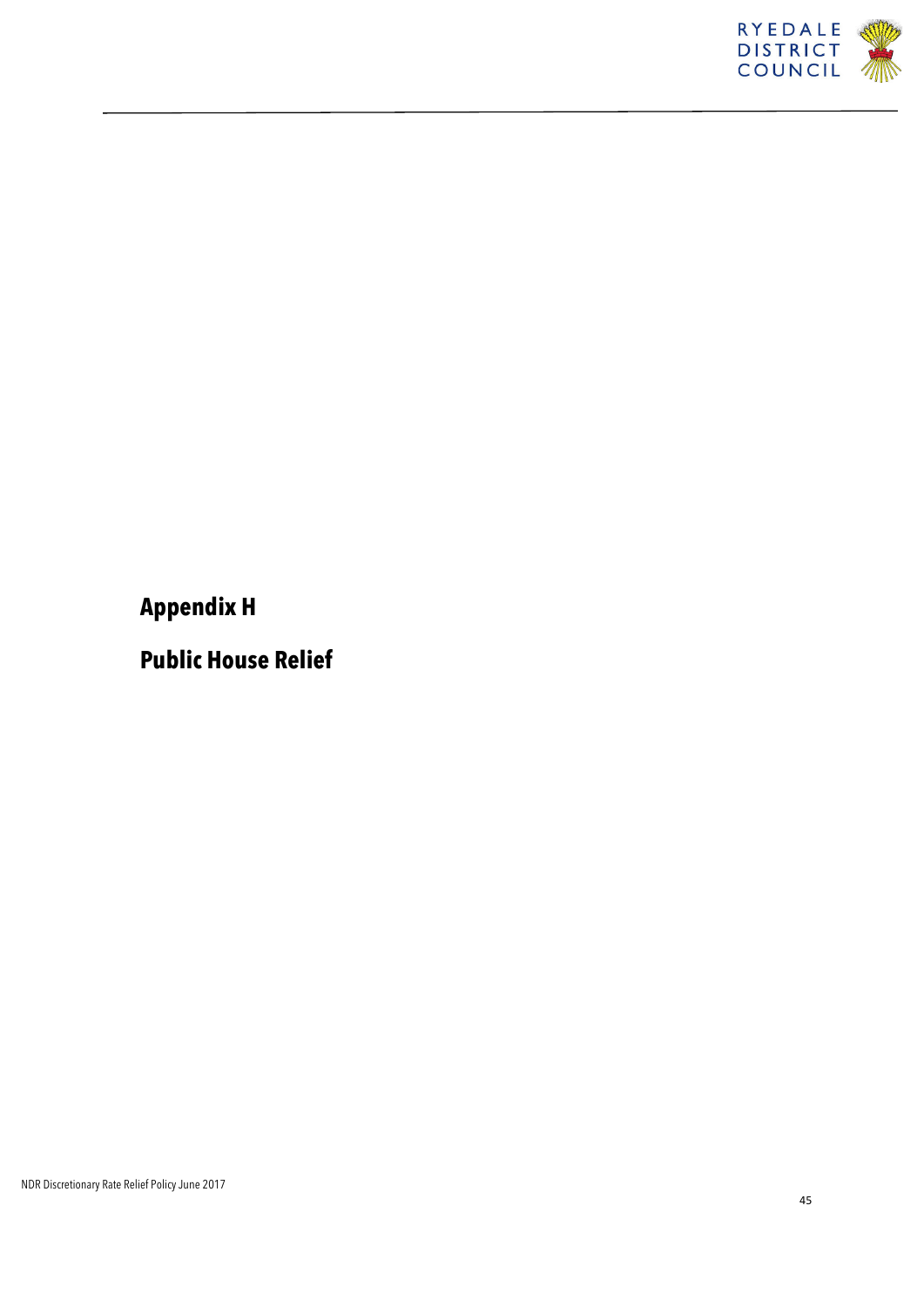

### **General Explanation**

- H.1 This is a temporary relief for 2017-18 and the Government is not changing the legislation around the reliefs available to premises. Central Government will reimburse local authorities that use their discretionary relief powers (under section 47(3)) of the Local Government Finance Act 1988) to grant £1000 relief in line with the eligibility criteria set out in guidance to be produced by Central Government
- H.2 At the time of writing, the Council is awaiting Central Government guidelines however it has been established that any amount granted will be reimbursed by a section 31 grant.

### **Eligibility criteria**

- H.3 The Council's understanding is that policy will provide a relief of £1,000 relief for one year only (1<sup>st</sup> April 2017 to 31<sup>st</sup> March 2018) for all eligible public houses who have a rateable value of less than £100,000 on 1<sup>st</sup> April 2017.
- H.4 The definition of a 'Public House' means any premises as defined in the Licensing Act 2003, which has a premises license authorising sale by retail of alcohol for consumption on the premises. In addition, the premises **must** be used principally for retail sales of alcohol to members of the public for consumption on the premises, and sales must not be subject to the condition that buyers reside at or consume food on the premises.
- H.5 It will be for the Council to decide whether any premises falls within the definition give in the above paragraph. No relief shall be given where the premises are unoccupied.

### **Other Reliefs**

H.4 Pubic House relief will be granted after applying any other mandatory reliefs and reductions

### **Public House Relief – the Council's policy for granting discretionary relief.**

H.5 The Council has decided to grant relief strictly in accordance with Central Government guidelines.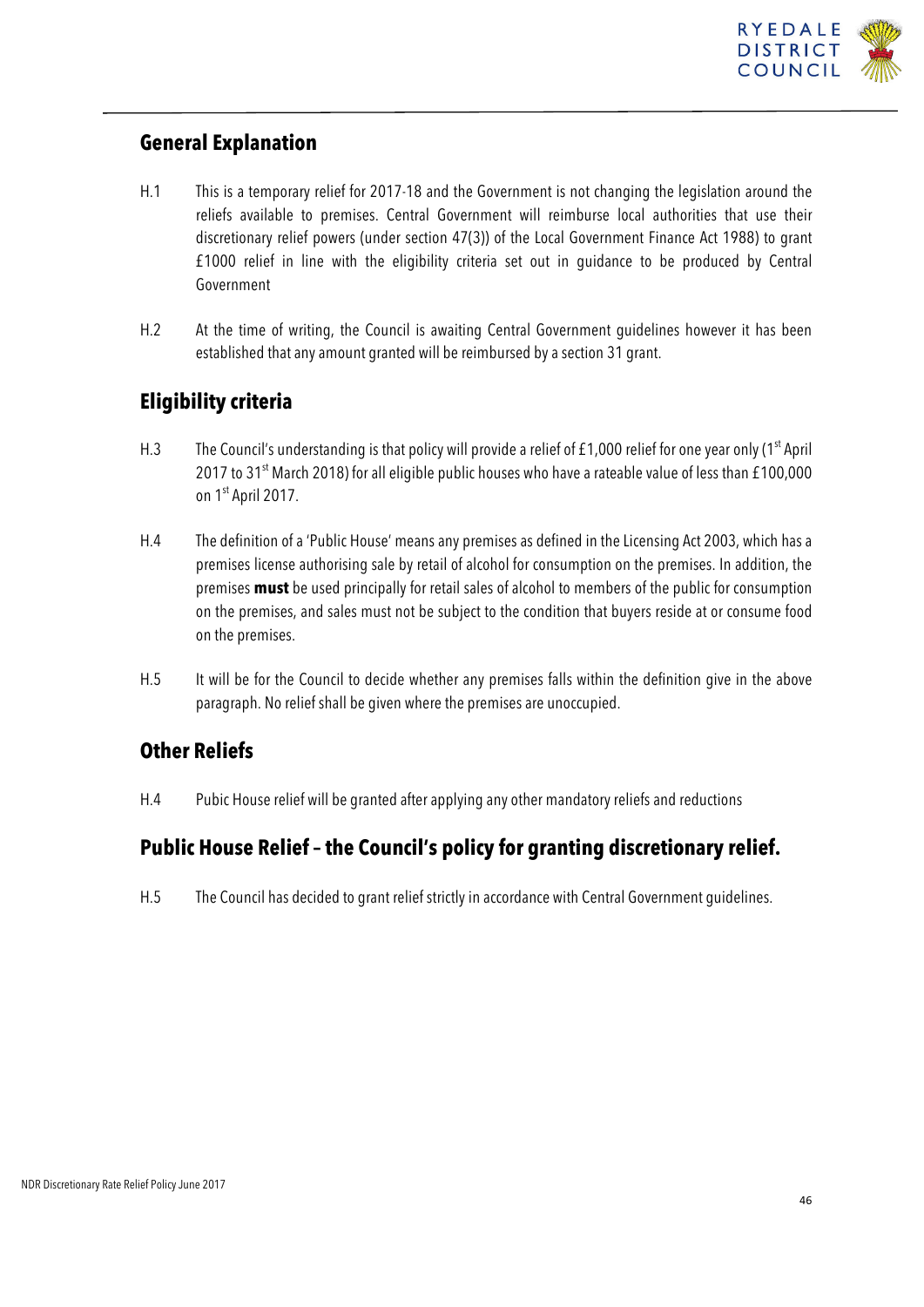

## **Appendix I**

## **Discretionary Business Rate Relief Scheme**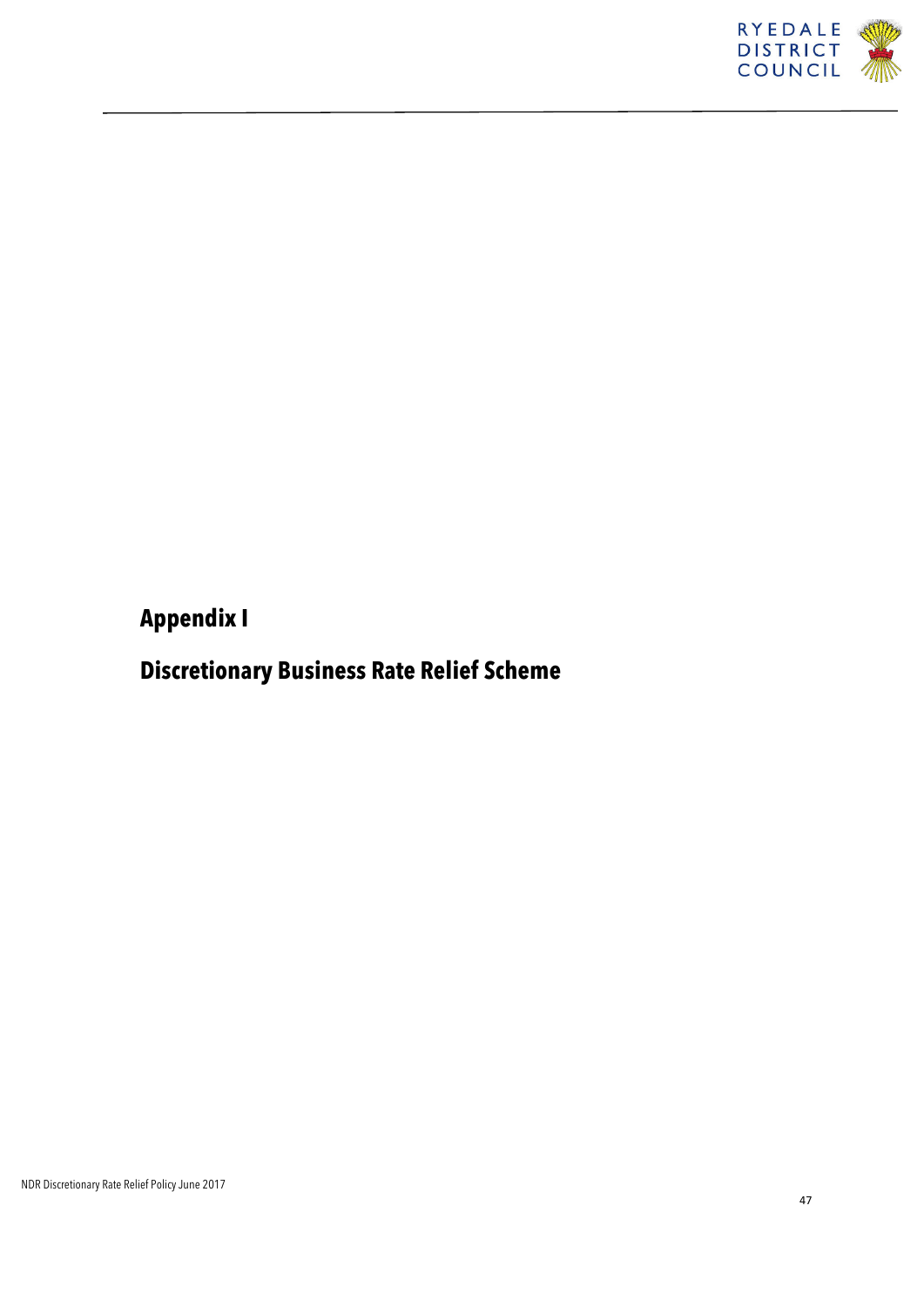

### **General Explanation**

- I.1 In March 2017, Central Government announced that it would make available a discretionary fund of £300 million over four years from 2017-18 to support those businesses that face the steepest increases in their business rates bills as a result of the revaluation. Government determined that Councils would be best placed to determine how this fund should be targeted and administered to support those businesses and locations within their area that are in the greatest need.
- I.2 Every authority within England is to be provided with a share of a £300 million fund to support their local businesses. This is to be administered through billing authorities' discretionary relief powers under section 47 of the Local Government Act 1988.
- I.3 Government also believes that local authorities are best placed to judge the particular circumstances of local ratepayers and direct the funding where it is most needed to support local economies.
- I.4 The funding is not provided equally over the four-year period but in the following approximate proportions:

Year 1 (2017/18) 58%

Year 2 (2018/19) 28%

Year 3 (2019/20) 12%

Year 4 (2020/21) 2%

- I.5 Councils will be compensated for any relief granted under section 31 of the Local Government Act 2003. The Government is unclear at this stage as to whether any underspend can be 'vired' from one year to the next although their initial guidance is that any underspend will be returned to Treasury<sup>12</sup>.
- I.6 A key criteria of reimbursement will be that all Billing Authorities will consult with major precepting authorities when formulating their schemes.
- 1.7 The financial effects to the Council of the Discretionary Business Rates Relief Scheme are shown in the following table

| Amount of discretionary fund awarded (£000s) - Ryedale District Council |         |         |         |
|-------------------------------------------------------------------------|---------|---------|---------|
| 2017-18                                                                 | 2018-19 | 2019-20 | 2020-21 |
| 233                                                                     | 113     | -47     |         |

NDR Discretionary Rate Relief Policy June 2017  $^{12}$  DCLG Letter 27<sup>th</sup> April 2017 – Discretionary Rates Relief Scheme – Payment of Section 31 grant to reimburse cost of relief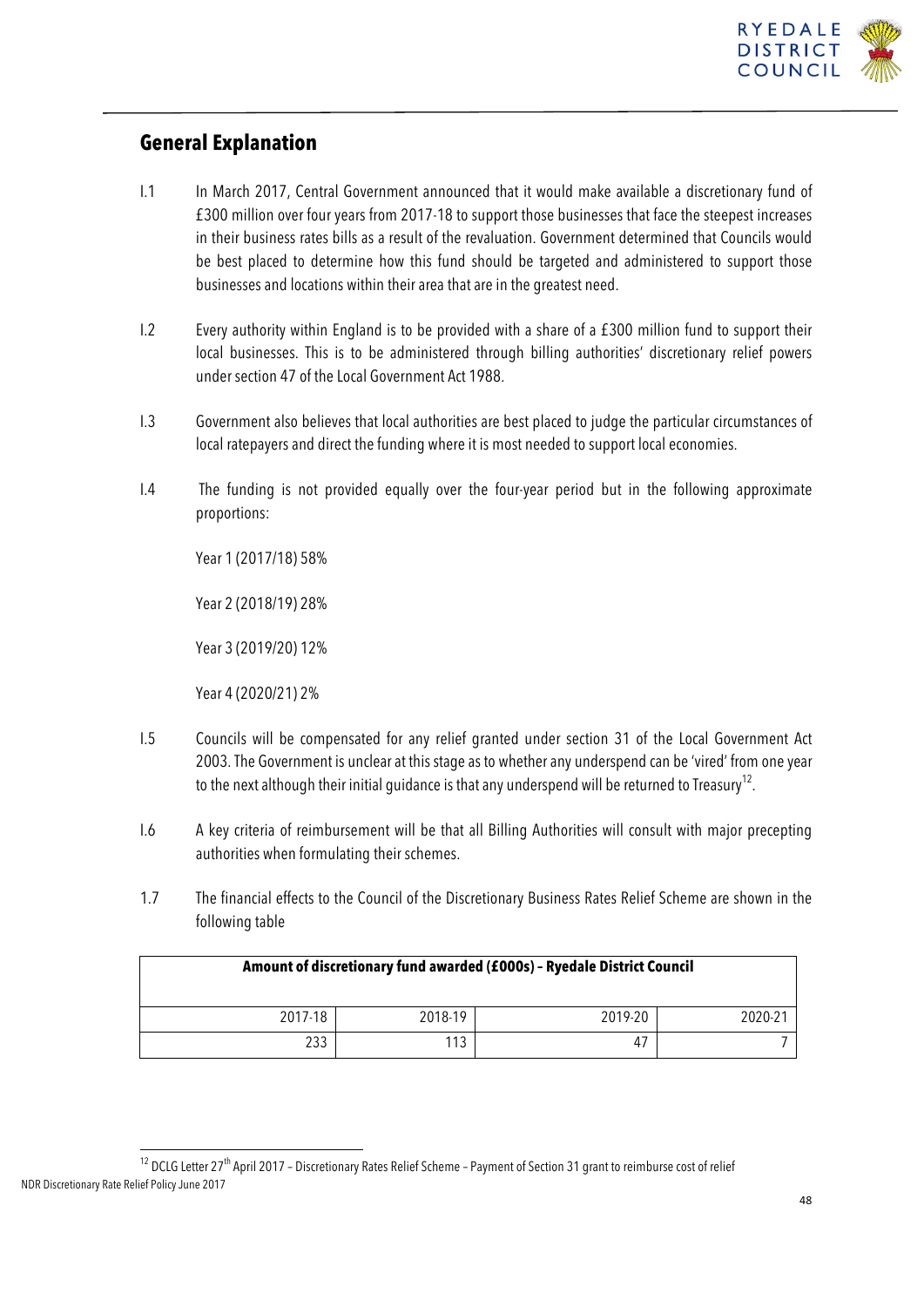

### **Consultation**

- I.8 The Council has consulted with the major preceptors in relation to this scheme and has taken their comments into account when determining the eligibility criteria. This is an essential part of the Discretionary Business Rates Relief Scheme and is in line with the grant determination issued by the Department of Communities and Local Government (DCLG) No.31/3071.
- I.9 The grant determination states that a condition of the fund is that consultation is undertaken with 'relevant authorities'. Relevant authorities for the purposes of this scheme means:
	- a. Any major precepting authority; and
	- b. Any combined authority.
- I.10 In the case of Ryedale District Council only the major precepting authorities have been consulted namely:
	- a. North Yorkshire County Council;
	- b. The Police and Crime Commissioner for North Yorkshire; and
	- c. North Yorkshire Fire and Rescue Service.

### **State Aid**

I.11 The rules relating to State Aid (as defined within section 6 of this policy) apply. The Council will ensure full compliance in this area to ensure that relief can be given to the most deserving ratepayers.

### **Decisions by the Council**

- I.12 Decisions by the Council are made directly in line with the Scheme of Delegation as outlined within section 7 of this policy. Any decision to award relief under this scheme will follow the core principles of the Council's discretionary relief policy as defined by section 3.8.
- I.13 It should be noted that whilst the funding from Central Government for Discretionary Business Rate Relief Scheme is limited, the decision of the Council whether to award any relief under this scheme **will not take account** of the level of any funding.

### **Discretionary Business Rate Relief Scheme– the Council's policy for granting discretionary relief.**

### **Applications for relief under this scheme**

I.14 The Council is keen to identify ratepayers who may qualify for the relief and as such will look to encourage certain ratepayers to apply. The Council will look to simplify the application process wherever possible, but it will expect any ratepayers to provide such information as is required by the Council to support their application.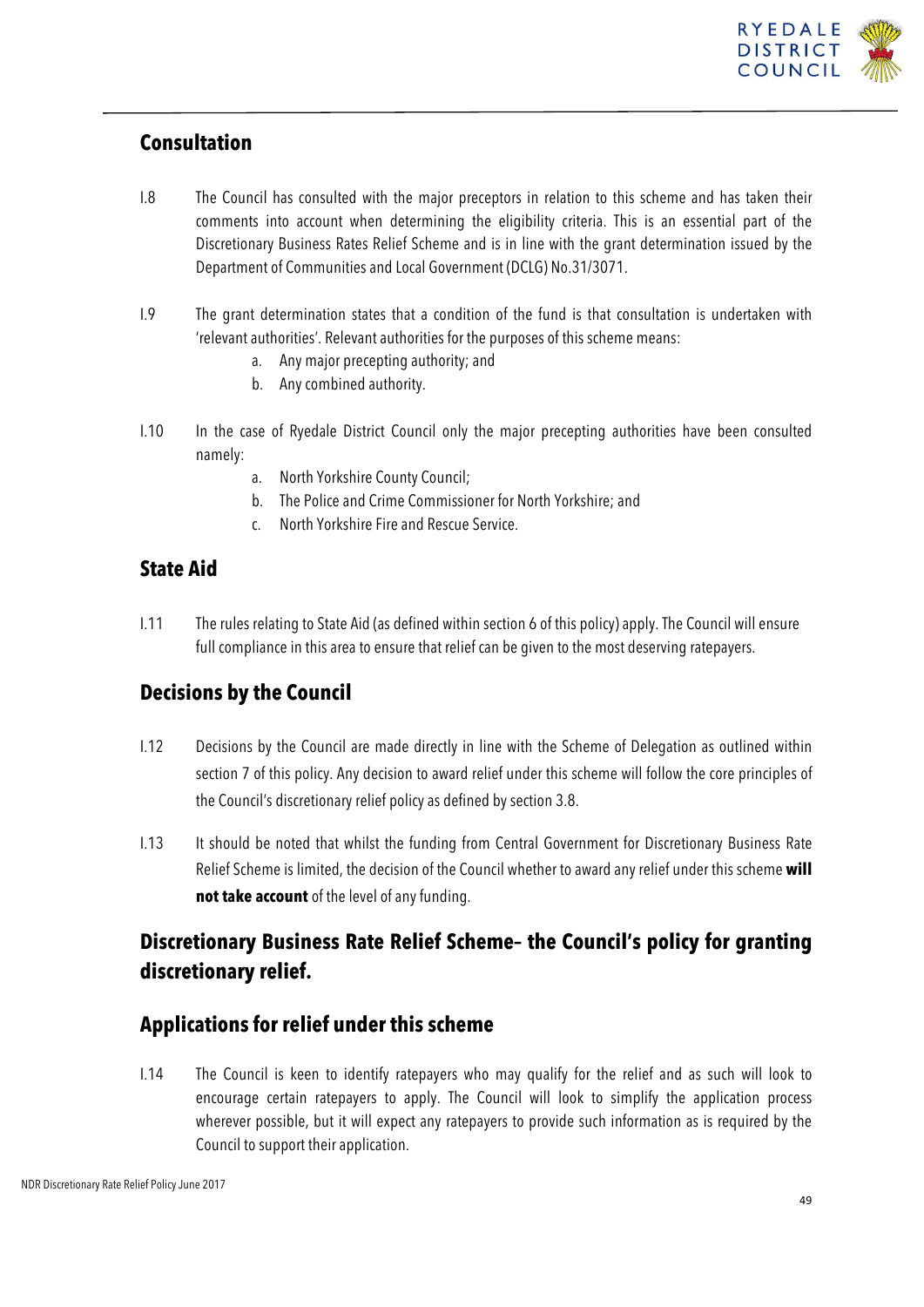

- I.15 The Council has decided that relief under the scheme will be awarded using the following criteria:
	- a. The scheme is designed to assist ratepayers who have suffered significant increases in rate liability due to the revaluation and the subsequent increase to their Rateable Value;
	- b. Relief will **not** be awarded where mandatory relief is granted;
	- c. In assessing any potential entitlement to an award under this scheme, the Council will compare the following:
		- i. The rate liability of the ratepayer at 31<sup>st</sup> March 2017 after any reliefs and reductions (A); and
		- ii. The rate liability of the ratepayer at  $1<sup>st</sup>$  April 2017 taking into account any transitional relief or discretionary relief within this policy **(B);**
	- d. Relief will be awarded where the calculation **A – B** in the above paragraph would result in an increase above a level determined in paragraph I.17 below;
	- e. Relief will only be given to premises which are liable for occupied rates. No relief within this scheme will be granted for unoccupied premises;
	- f. Relief will only be granted to ratepayers who were in occupation at  $31<sup>st</sup>$  March 2017 and in occupation on 1st April 2017 and for each day subsequently.
	- g. Ratepayers taking up occupation after the 1<sup>st</sup> April 2017 will **not** be eligible for relief on the basis that new ratepayers would not have suffered from increases due to a revaluation;
	- h. Relief will be targeted to local businesses and not those business that are national or multinational in nature. Local businesses are, for the purposes of this scheme, those which have premises wholly in the Councils area;
	- i. Relief may be awarded for more than one premises as long as **all** other criteria are met;
	- j. Relief will **not** be awarded where:
		- i. mandatory relief is awarded; or
		- ii. where the ratepayer has applied for a reduction under S44a of the Local Government Finance Act 1988
	- k. Relief will **not** be awarded for hereditaments who are wholly or mainly used for:
		- i. Accountants and Accountancy firms including Financial Advisors;
		- ii. Banks and Building Societies;
		- iii. Betting and gambling establishments;
		- iv. Cash Machines and ATMs;
		- v. Charity Shops (whether Mandatory relief is given or not);
		- vi. Doctors and GP surgeries;
		- vii. Foreign Exchange Bureaus;
		- viii. Insurance Agents;
		- ix. Pawn Brokers, Cheque encashment and Pay Day lenders;
		- x. Solicitors and Law Firms / Agencies;
		- xi. Supermarkets and Discount stores; and
		- xii. Telecommunications hereditaments including cable and networking.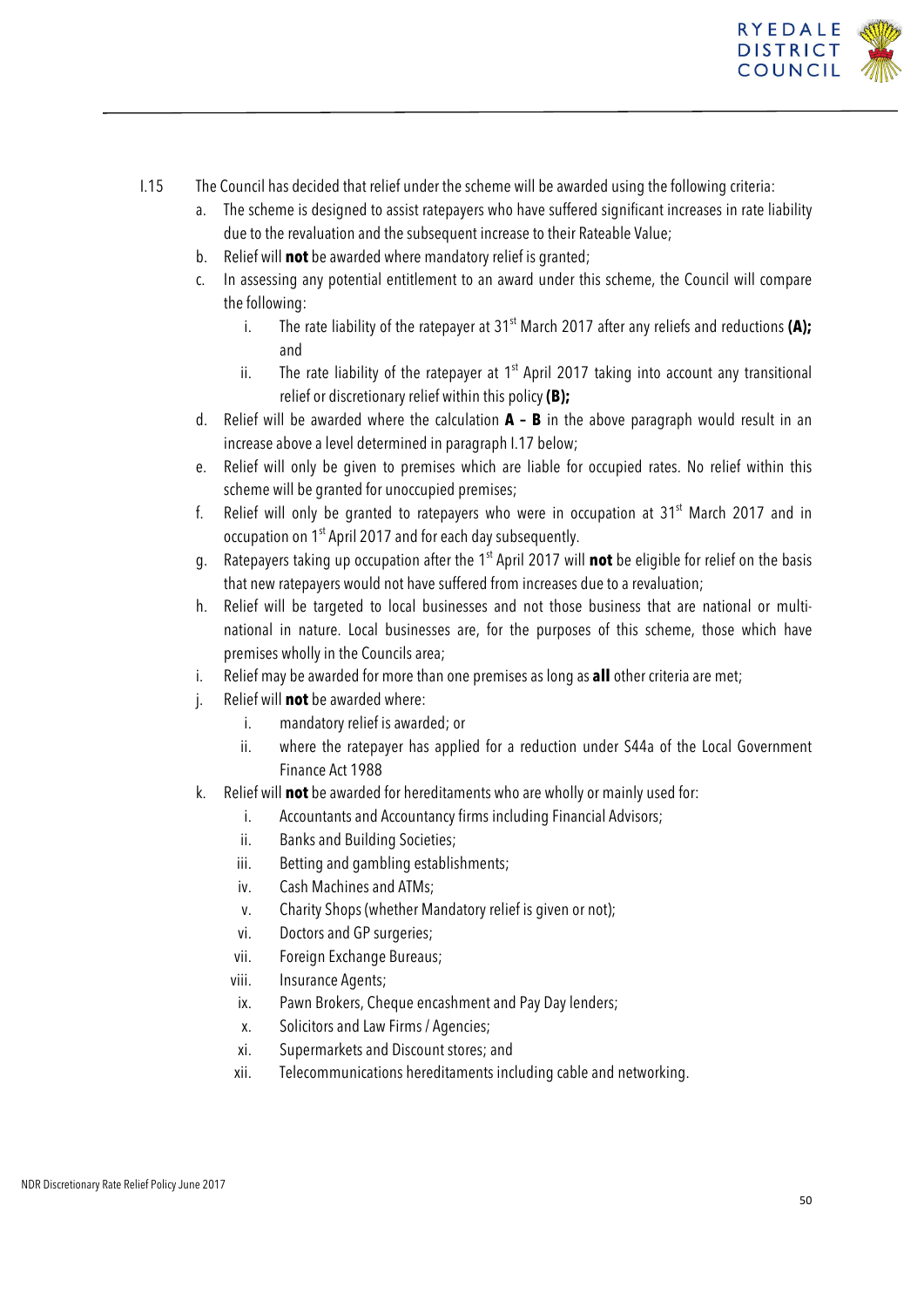

### **Limitation of increases and the calculation of awards**

I.16 The Council has decided that the following awards will be granted;

#### **2017/18**

- i. Where the Rateable Value of the hereditament at  $1<sup>st</sup>$  April 2017 is £20,000 but less than £100,000 relief will be granted to limit the increase calculated in paragraph I.15c to a maximum of **8%**. If the increase is 8% or less no relief will be awarded;
- ii. Where the Rateable Value of the hereditament at  $1<sup>st</sup>$  April 2017 is £100,000 but less than £200,000 relief will be granted to limit the increase calculated in paragraph I.15c to a maximum of **15%**. If the increase is 15% or less no relief will be awarded
- iii. Where the Rateable Value of the hereditament at  $1<sup>st</sup>$  April 2017 is less than £20,000 the amount of relief to be awarded will be decided by the Council on a case by case basis.

(For the avoidance of doubt, for the 2017/18 financial year, where the conditions are satisfied, hereditaments with a  $1<sup>st</sup>$  April 2017 of £20,000 but less than £100,000 will have any increase limited to 8%;

Hereditaments with a Rateable Value £100,000 but less than £200,000 will have any increase limited to 15%; and

Hereditaments with a Rateable Value of less than £20,000 that face an increase will have any award determined by the Council on a case by case basis)

#### **2018/19**

For the 2018/19 financial year, relief will be granted as follows:

- i. Where the Rateable Value of the hereditament at  $1<sup>st</sup>$  April 2017 is £20,000 but less than £100,000, the relief awarded in 2017/18 x 50%;
- ii. Where the Rateable Value of the hereditament at  $1<sup>st</sup>$  April 2017 is £100,000 but less than £200,000, the relief awarded in 2017/18 x 50%;
- iii. Where the Rateable Value of the hereditament at  $1<sup>st</sup>$  April 2017 is less than £20,000 the amount of relief to be awarded will be decided by the Council on a case by case basis.

(For the avoidance of doubt, for the 2018/19 financial year, where the conditions are satisfied, hereditaments with a 1<sup>st</sup> April 2017 of £20,000 but less than £100,000 will have relief granted at half the 2017/18 level;

Hereditaments with a Rateable Value £100,000 but less than £200,000 will have relief granted at half the 2017/18 level; and

Hereditaments with a Rateable Value of less than £20,000 that face an increase will have any award determined by the Council on a case by case basis)

#### **2019/20**

For the 2019/20 financial year, relief will be granted as follows:

i. Where the Rateable Value of the hereditament at  $1<sup>st</sup>$  April 2017 is £20,000 but less than £100,000, the relief awarded in 2018/19 x 50%;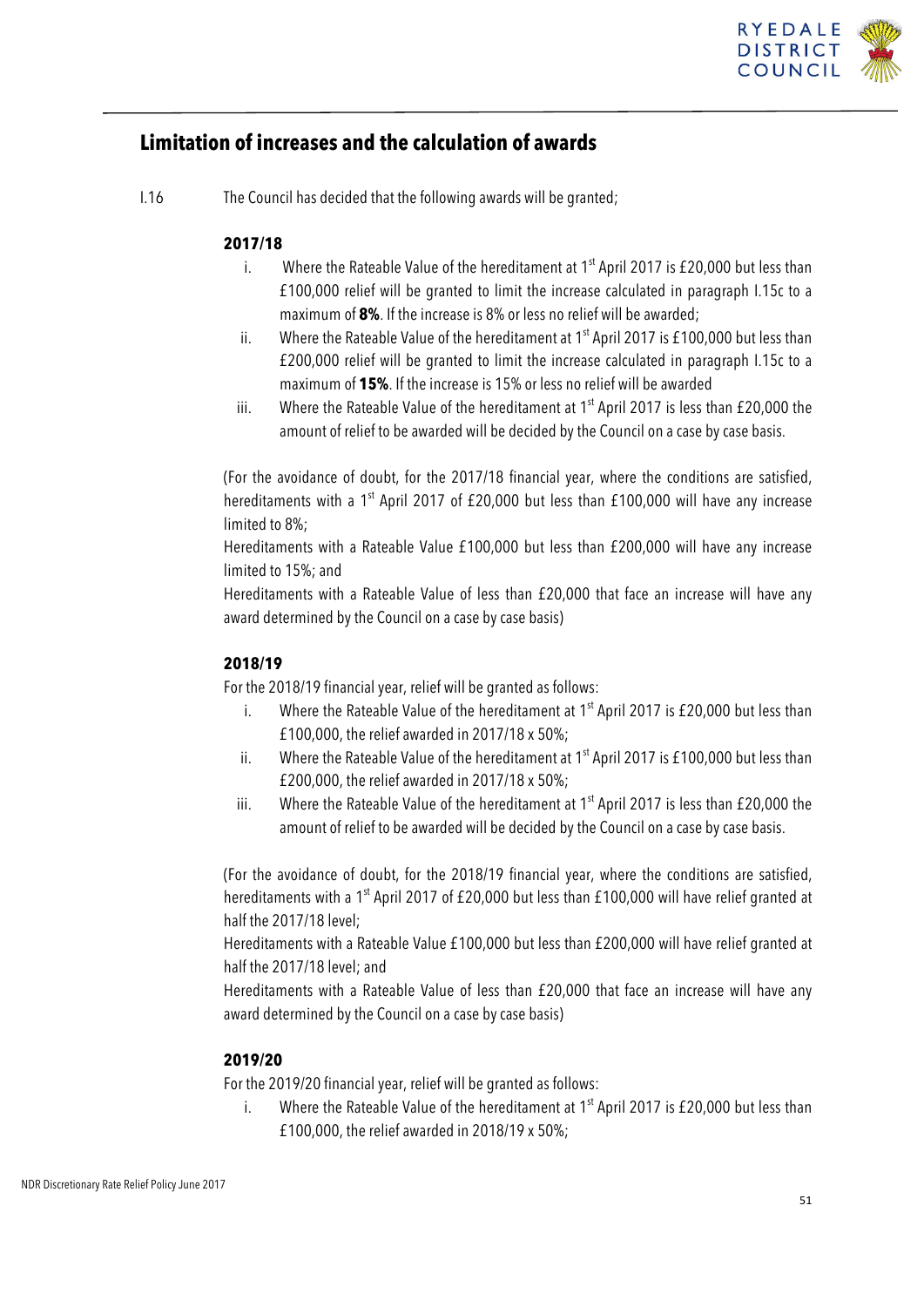

- ii. Where the Rateable Value of the hereditament at  $1<sup>st</sup>$  April 2017 is £100,000 but less than £200,000, the relief awarded in 2018/19 x 50%;
- iii. Where the Rateable Value of the hereditament at  $1<sup>st</sup>$  April 2017 is less than £20,000 the amount of relief to be awarded will be decided by the Council on a case by case basis;

(For the avoidance of doubt, for the 2019/20 financial year, where the conditions are satisfied, hereditaments with a 1<sup>st</sup> April 2017 of £20,000 but less than £100,000 will have relief granted at half the 2018/19 level;

Hereditaments with a Rateable Value £100,000 but less than £200,000 will have relief granted at half the 2018/19 level; and

Hereditaments with a Rateable Value of less than £20,000 that face an increase will have any award determined by the Council on a case by case basis)

#### **2020/21**

For the 2020/21 financial year, relief will be granted as follows:

- i. Where the Rateable Value of the hereditament at  $1<sup>st</sup>$  April 2017 is £20,000 but less than £100,000, the relief awarded in 2019/20 x 10%;
- ii. Where the Rateable Value of the hereditament at  $1<sup>st</sup>$  April 2017 is £100,000 but less than £200,000, the relief awarded in 2019/20 x 10%;
- iii. Where the Rateable Value of the hereditament at  $1<sup>st</sup>$  April 2017 is less than £20,000 the amount of relief to be awarded will be decided by the Council on a case by case basis;

(For the avoidance of doubt, for the 2020/21 financial year, where the conditions are satisfied, hereditaments with a 1<sup>st</sup> April 2017 of £20,000 but less than £100,000 will have relief granted at 1/10<sup>th</sup> of the 2019/20 level

Hereditaments with a Rateable Value £100,000 but less than £200,000 will have relief granted at  $1/10^{th}$  of the 2019/20 level; and

Hereditaments with a Rateable Value of less than £20,000 that face an increase will have any award determined by the Council on a case by case basis)

Calculation of relief to the appropriate capping level will be based on a comparison of the Base Liability and the Notional Chargeable Amount (I.e. using the small business rate relief multiplier). The rate poundage supplement applicable to ratepayers with a rateable value of £51,000 or greater is excluded from the calculation.

Relief under this scheme will be applied to ratepayer accounts as a % reduction of the annual net liability rounded to one decimal place.

### **Variation and amendment of relief under the scheme**

I.17 As with all reliefs, the amount of relief awarded under the Discretionary Businesses Rates relief scheme will be recalculated in the event of a change of circumstances. This will include, for example, a backdated change to the rateable value or the hereditament. This change of circumstances could arise during the year in question or during a later year. The Non-Domestic Rating (Discretionary Relief) Regulations 1989 (S.I. 1989/1059) requires the Council to provide ratepayers with at least one year's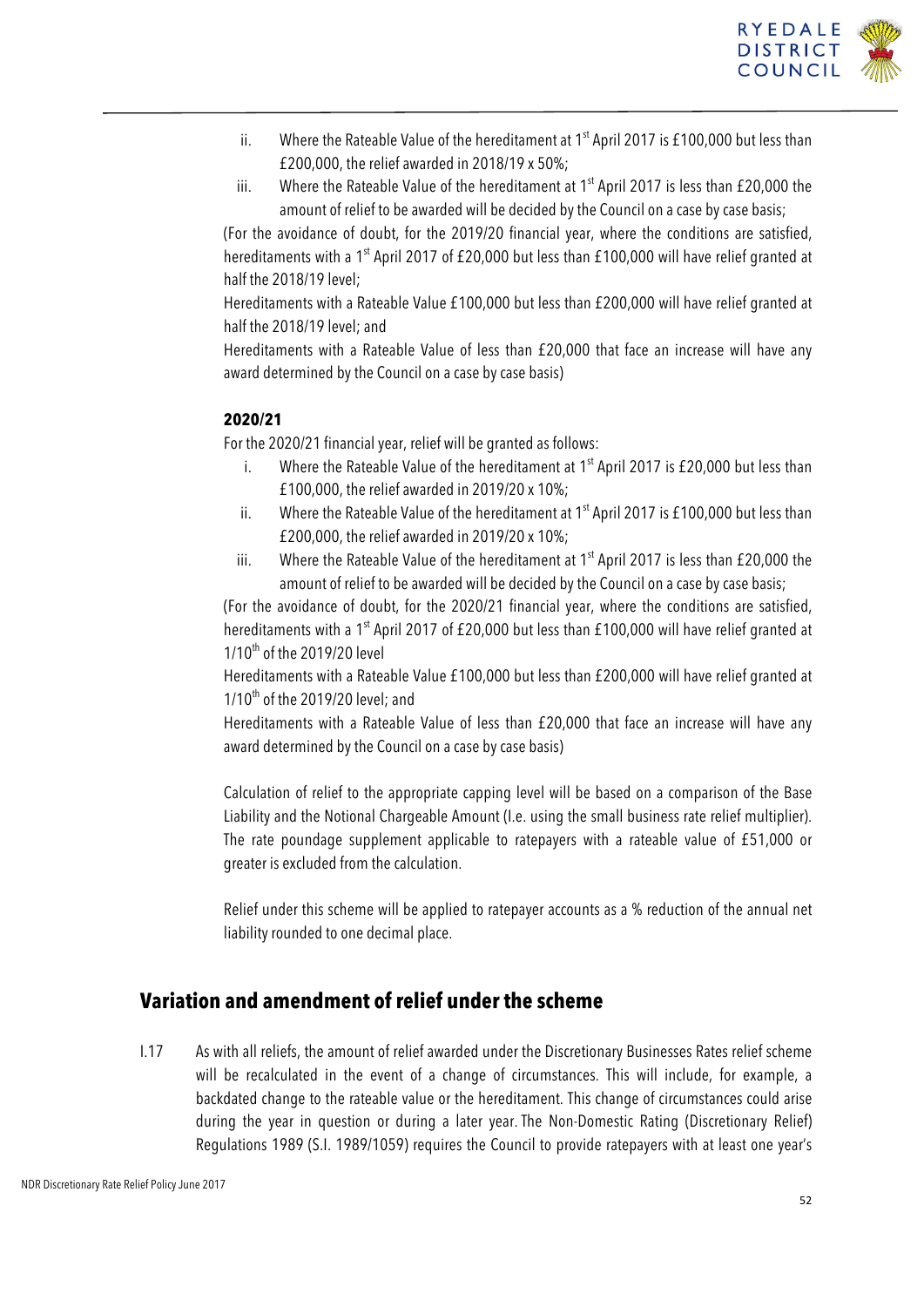

notice in writing before any decision to revoke or vary a decision so as to increase the amount the ratepayer has to pay takes effect. Such a revocation or variation of a decision can only take effect at the end of a financial year. But within these regulations, the Council may still make decisions which are conditional upon eligibility criteria or rules for calculating relief which allow the amount of relief to be amended within the year to reflect changing circumstances.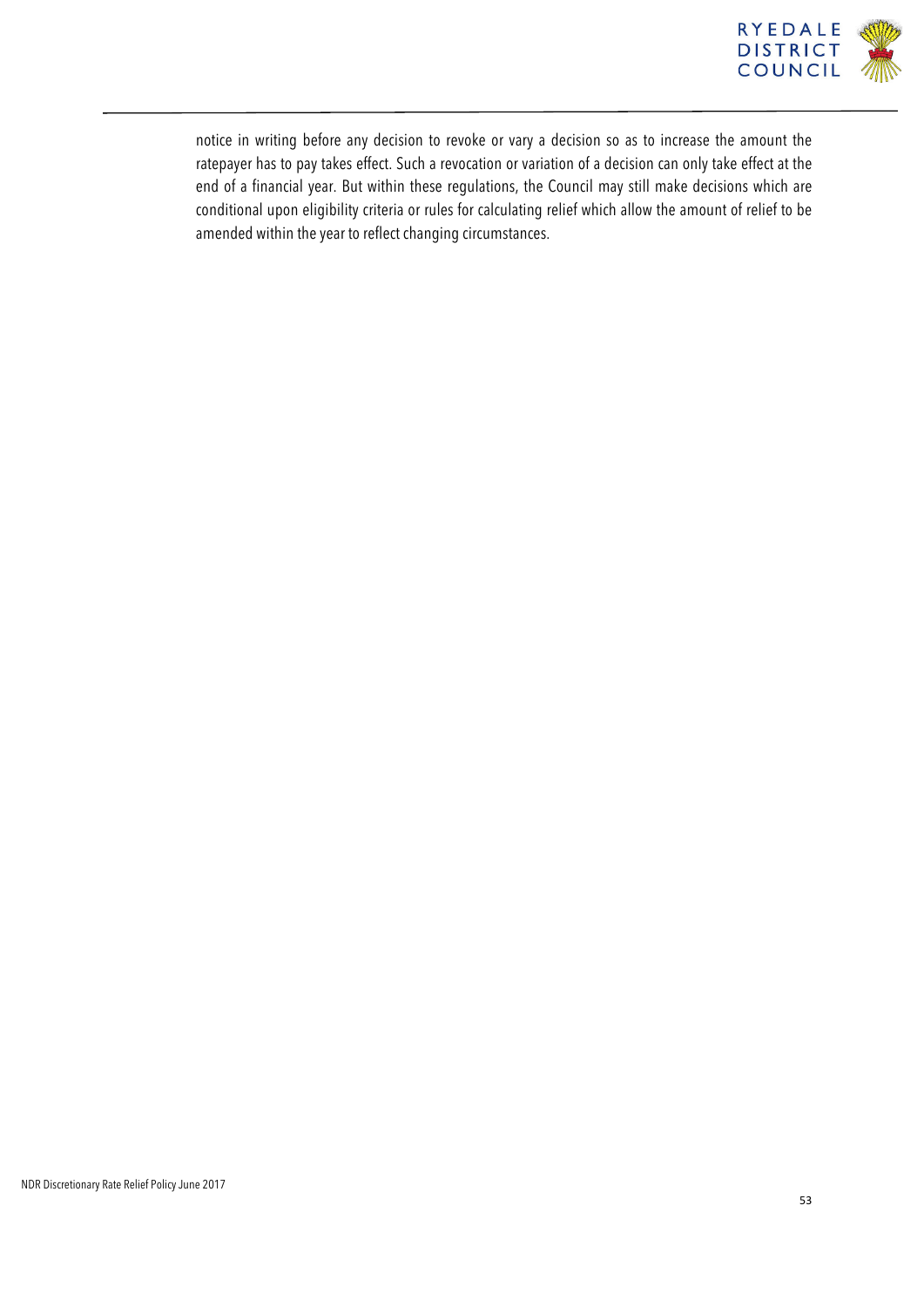

## **Appendix J**

## **Section 49 – Hardship Relief**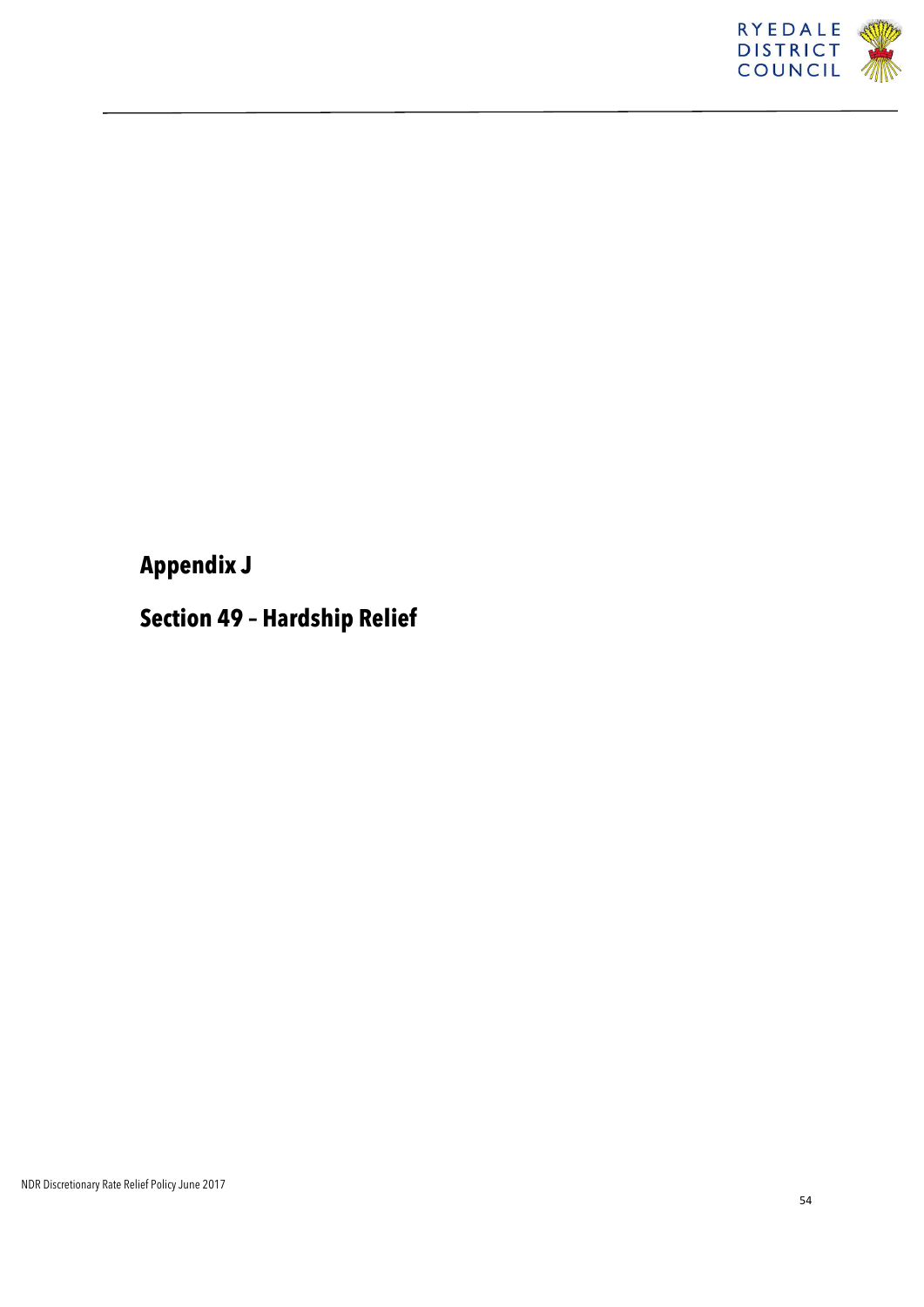

### **Section 49 – Hardship Relief**

### **General explanation**

J.1 The Council is able to exercise its discretion under Section 49 of the Local Government Finance Act 1988 to provide either partial or full relief for non-domestic rate payments in cases of hardship where it would be reasonable to do so having due regard to the interests of council tax payers in general.

### **Section 49 Hardship Relief – the Council's Policy**

- J.2 The Council will consider applications for hardship relief from individuals and organisations based on their own merits on a case-by-case basis. The Senior Revenues Officer will consider applications.
- J.3 In making decisions on whether to award the relief the Council takes into account the following criteria (not listed in any priority):
	- Any reduction or remission of rates on the grounds of hardship should be the exception rather than the rule;
	- Any reduction of the rates must be shown to be significant to the future viability of the business;
	- The business must continue to trade:
	- Cash flow forecasts for a minimum of the next twelve months must be provided together with a comprehensive Business Plan incorporating a brief history of the business;
	- The test of "hardship" is not strictly confined to financial hardship and that this, in itself, is not a deciding factor;
	- The loss of the business would reduce amenities of an area if it is the sole provider of a service in the area;
	- Details of any state aid, grants or subsidies either from central of local government over the previous three years.
	- The loss of the business would worsen the employment prospects in the area;
	- The interests of the Council Tax payers of the area would be best served by awarding the relief.
	- The business must demonstrate how it is beneficial to the local community and why it is currently suffering financial hardship;
	- The business provides employment to local residents in an area where employment opportunities are limited;
	- Independent advice given by banks or financial advisors should be sought to demonstrate the future viability of the business;
	- Applications will only be considered where signed by the ratepayer, or, where an organisation is the ratepayer, an appropriately authorised representative of the organisation; and
	- The ratepayer will provide additional information as deemed necessary by the Council to be essential in order for a fair evaluation of the application;